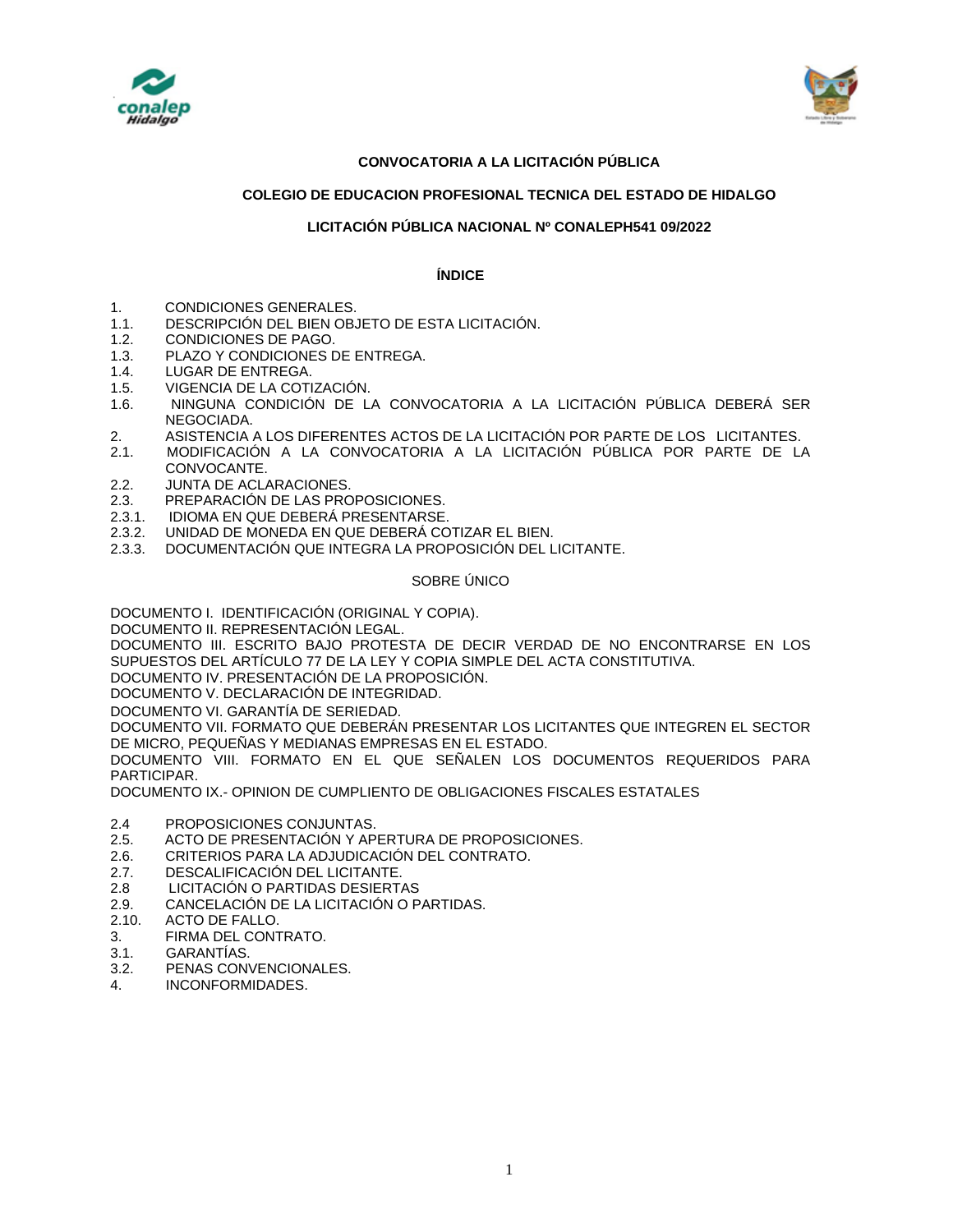



### **CONVOCATORIA A LA LICITACIÓN PÚBLICA**

### **COLEGIO DE EDUCACION PROFESIONAL TECNICA DEL ESTADO DE HIDALGO**

## **LICITACIÓN PÚBLICA NACIONAL Nº CONALEPH541 09/2022**

### **LA PRESENTE LICITACION PÚBLICA SERÁ PRESENCIAL**

### **1. CONDICIONES GENERALES**

EN CUMPLIMIENTO A LAS DISPOSICIONES QUE ESTABLECE LA CONSTITUCIÓN POLÍTICA DEL ESTADO LIBRE Y SOBERANO DE HIDALGO EN SU ARTÍCULO 108 Y LA LEY DE ADQUISICIONES, ARRENDAMIENTOS Y SERVICIOS DEL SECTOR PÚBLICO DEL ESTADO DE HIDALGO EN SUS ARTÍCULOS 39, 40 Y 41, SU REGLAMENTO Y DEMÁS CORRELATIVOS, CONVOCA A LAS PERSONAS FÍSICAS Y MORALES CON CAPACIDAD TÉCNICA Y ECONÓMICA QUE DESEEN PARTICIPAR EN EL PROCEDIMIENTO DE **LICITACIÓN PÚBLICA NACIONAL Nº CONALEPH541 09/2022 ADQUISICIÓN DE PAQUETES DE UNIFORMES ESCOLARES**, CON DISPONIBILIDAD PRESUPUESTARIA AUTORIZADA MEDIANTE OFICIO NO. **DPyE/016/2022** EMITIDO POR LA DIRECCION DE PLANEACION Y EVALUACION DEL COLEGIO DE EDUCACION PROFESIONAL TECNICA DEL ESTADO DE HIDALGO DEL EJERCICIO 2021 Y OFICIO **SEFINP-A-FGPAR/GI-2022-4057-00115,** CONFORME A LA PRESENTE CONVOCATORIA PÚBLICA.

**1.1. DESCRIPCIÓN DE LOS** BIENES **OBJETO DE ESTA LICITACIÓN.**

LOS BIENES, OBJETO DE ESTA LICITACIÓN SE DESCRIBEN EN EL **ANEXO No. 1** DE ESTA CONVOCATORIA A LA LICITACIÓN PÚBLICA, LAS CUALES CONFORMAN UN TOTAL DE **2 PARTIDAS, LAS CUALES CONFORMAN LA CANTIDAD TOTAL DE 1,381 PAQUETES DE UNIFORMES.** 

### **1.2. CONDICIONES DE PAGO**

EL PAGO SE EFECTUARÁ A LOS **15 DÍAS HÁBILES** DESPUÉS DE LA ENTREGA DE **LA (S) FACTURA(S)** CORRESPONDIENTES, DICHA FACTURACIÓN DEBERÁ ESTAR SUSTENTADA CON LAS REMISIÓNES A ENTERA A SATISFACCIÓN DEL COLEGIO DE EDUCACION PROFESIONAL TECNICA DEL ESTADO DE HIDALGO. LOS PRECIOS PERMANECERÁN FIJOS Y NO HABRÁ ESCALATORIA ALGUNA.

NO HAY ANTICIPO.

### **1.3. PLAZO Y CONDICIONES DE ENTREGA.**

EL PLAZO DE ENTREGA DE LOS BIENES SERÁ **30 DIAS HÁBILES** CONTADOS A PARTIR DE LA FIRMA DEL CONTRATO PEDIDO CORRESPONDIENTE.

LOS GASTOS POR CONCEPTO DE FLETES, SEGUROS, MANIOBRAS DE CARGA Y DESCARGA ETC., DEBERÁN ESTAR CONSIDERADOS EN EL PRECIO UNITARIO DEL SERVICIO. EL PROVEEDOR EFECTUARÁ EL TRASLADO DEL SERVICIO POR SU EXCLUSIVA CUENTA, BAJO SU RESPONSABILIDAD DEL DAÑO QUE PUEDA SUFRIR EL MISMO DURANTE EL TRASLADO.

### **1.4. LUGAR DE ENTREGA.**

LA ENTREGA DE LOS BIENES DEBERÁ DE REALIZARSE EN CADA PLANTEL EDUCATIVO UBICADOS EN LOS MUNICIPIOS DEL ESTADO DE HIDALGO DE ACUERDO CON EL SIGUIENTE LISTADO:

**PLANTEL TIZAYUCA** UBICADO, CALLE ORIENTE 3 SUR 2 LOTE 3 CIUDAD INDUSTRIAL TIZAYUCA HGO., C.P. 43800**; PLANTEL PACHUCA II** UBICADO EN AV. PRINCIPAL S/N FRACC. LOMAS NUEVA AIROSA PACHUCA, C.P. 42083; **PLANTEL PACHUCA I** UBICADO EN PARQUE INDUSTRIAL CANACINTRA S/N, COLONIA CHACON, C.P. 42083, MINERAL DE LA REFORMA, HGO;

**PLANTEL VILLA DE TEZONTEPEC** UBICADO EN AV. JUAN ESCUTIA S/N, C.P. 43880, VILLA DE TEZONTEPEC, HGO. **PLANTEL TULANCINGO** UBICADO EN, CARR. TULANCINGO-ACATLÁN KM. 4.5 COL JALTEPEC C.P. 43700, TULANCINGO, HGO**;**

**PLANTEL TEPEJI DEL RIO** UBICADO EN AUTOPISTA MÉXICO-QUERÉTARO KM. 72 COL. NOXTONGO TEPEJI DEL RIO, HGO. C.P 42850**;**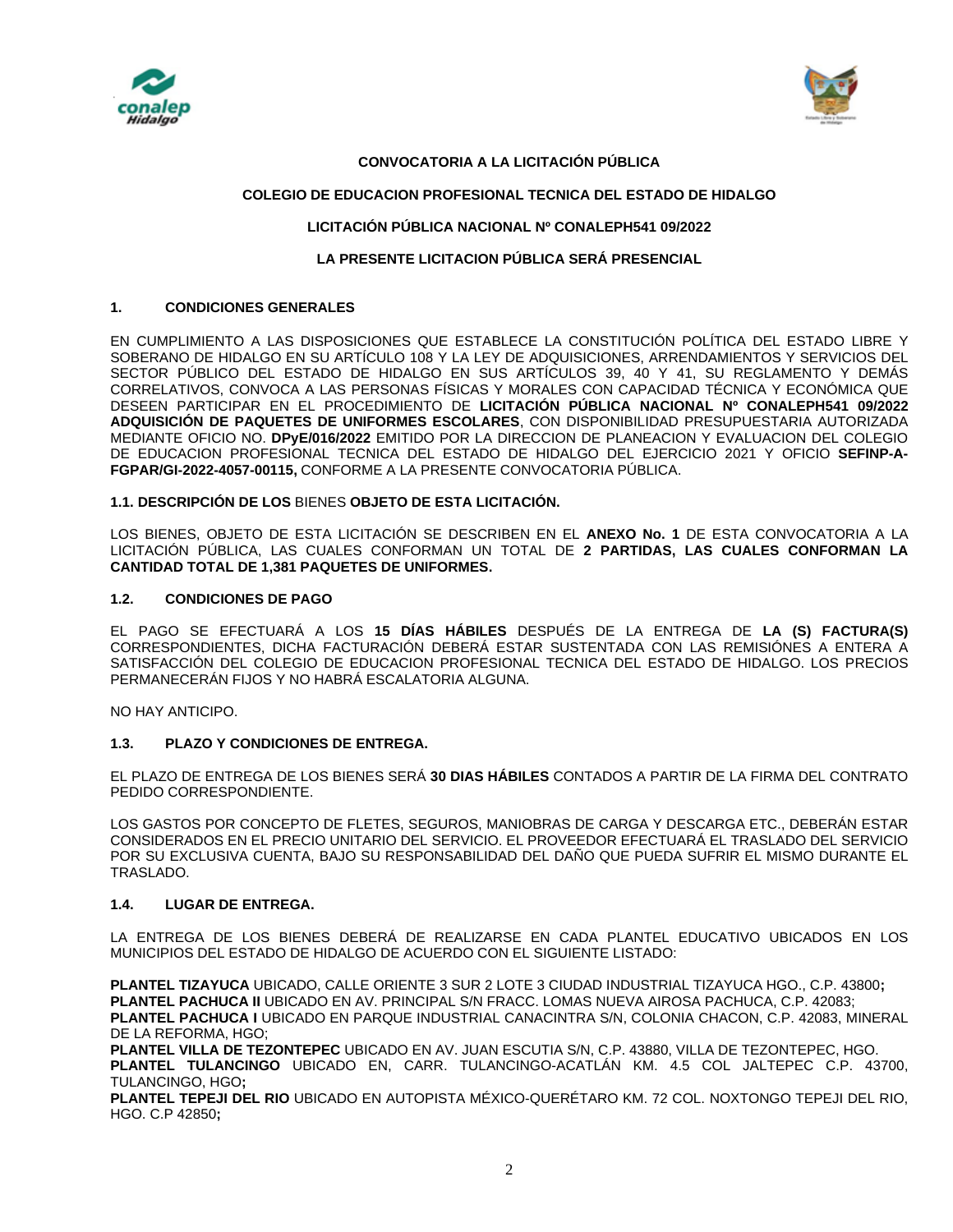



## **1.5. VIGENCIA DE LA COTIZACIÓN.**

LA VIGENCIA DE LA COTIZACIÓN ES COMO MÍNIMO DE **30 DÍAS HÁBILES**. LOS LICITANTES DEBERAN APEGARSE ESTRICTAMENTE A LAS CONDICIONES ESTABLECIDAS EN LOS PUNTOS 1.2, 1.3, 1.4 Y 1.5 DE LA PRESENTE LICITACIÓN.

### **1.6 NINGUNA CONDICIÓN DE LA CONVOCATORIA A LA LICITACIÓN PÚBLICA DEBERÁ SER NEGOCIADA.**

LAS CONDICIONES CONTENIDAS EN LA LICITACIÓN PÚBLICA Y EN LAS PROPOSICIONES PRESENTADAS POR LOS LICITANTES NO PODRÁN SER NEGOCIADAS O MODIFICADAS UNA VEZ INICIADO EL ACTO DE PRESENTACIÓN DE LAS PROPOSICIONES.

### **2. ASISTENCIA A LOS DIFERENTES ACTOS DE LA LICITACIÓN POR PARTE DE LOS LICITANTES.**

LA PRESENTE LICITACIÓN PÚBLICA SERÁ PRESENCIAL. PREVIO AL ACTO DE PRESENTACIÓN Y APERTURA DE PROPOSICIONES, EL CONVOCANTE PODRÁ EFECTUAR EL REGISTRO DE PARTICIPANTES.

LA O LAS JUNTAS DE ACLARACIONES, EL ACTO DE PRESENTACIÓN Y APERTURA DE PROPOSICIONES Y EL ACTO DE FALLO, SE REALIZARÁN DE MANERA PRESENCIAL, A LOS CUALES PODRÁN ASISTIR LOS LICITANTES, SIN PERJUICIO DE QUE EL FALLO PUEDA NOTIFICARSE POR ESCRITO CONFORME A LO DISPUESTO POR EL ARTÍCULO 50 DE LA LEY.

A LOS ACTOS DEL PROCEDIMIENTO DE LICITACIÓN PÚBLICA PODRÁ ASISTIR CUALQUIER PERSONA EN CALIDAD DE OBSERVADOR, BAJO LA CONDICIÓN DE REGISTRAR SU ASISTENCIA Y ABSTENERSE DE INTERVENIR EN CUALQUIER FORMA EN LOS MISMOS, POR LO QUE NO FIRMARÁN NINGÚN DOCUMENTO QUE TENGA RELACIÓN CON EL ACTO AL QUE ASISTAN, DE ACUERDO A LO ESTABLECIDO EN EL ARTÍCULO 33 DE LA LEY.

DURANTE EL DESARROLLO DE LA LICITACIÓN, LOS LICITANTES NO PODRÁN TENER CONTACTO CON LAS ÁREAS EVALUADORAS DE LOS **BIENES**.

LAS ACTAS DE LAS JUNTAS DE ACLARACIONES, DEL ACTO DE PRESENTACIÓN Y APERTURA DE PROPOSICIONES, Y DE LA JUNTA PÚBLICA EN LA QUE SE DÉ A CONOCER EL FALLO SERÁN FIRMADAS POR LOS LICITANTES QUE HUBIERAN ASISTIDO, SIN QUE LA FALTA DE FIRMA DE ALGUNO DE ELLOS RESTE VALIDEZ O EFECTOS A LAS MISMAS, DE LAS CUALES SE PODRÁ ENTREGAR UNA COPIA A DICHOS ASISTENTES Y AL FINALIZAR CADA ACTO SE FIJARÁ UN EJEMPLAR DEL ACTA CORRESPONDIENTE EN UN LUGAR VISIBLE AL QUE TENDRÁ ACCESO EL PÚBLICO, EN EL DOMICILIO DEL ÁREA RESPONSABLE DEL PROCEDIMIENTO DE CONTRATACIÓN, POR UN TÉRMINO NO MENOR DE CINCO DÍAS HÁBILES.

ASIMISMO, SE DIFUNDIRÁ UN EJEMPLAR DE DICHAS ACTAS EN LA PÁGINA DE INTERNET DE ESTA CONVOCANTE. DICHO PROCEDIMIENTO SUSTITUIRÁ A LA NOTIFICACIÓN PERSONAL.

# **2.1. MODIFICACIÓN DE LA CONVOCATORIA A LA LICITACIÓN PÚBLICA POR PARTE DE LA CONVOCANTE.**

EL **COLEGIO DE EDUCACION PROFESIONAL TECNICA DEL ESTADO DE HIDALGO** SIEMPRE QUE ELLO NO TENGA POR OBJETO LIMITAR EL NÚMERO DE LICITANTES, PODRÁ MODIFICAR ASPECTOS ESTABLECIDOS EN LA CONVOCATORIA, A PARTIR DE LA FECHA EN QUE SEA PUBLICADA Y HASTA, INCLUSIVE, EL QUINTO DÍA HÁBIL PREVIO AL ACTO DE PRESENTACIÓN Y APERTURA DE PROPOSICIONES, RECORRIÉNDOSE LOS DEMÁS PLAZOS, DICHAS MODIFICACIONES SE DIFUNDIRÁN EN LA PÁGINA DE INTERNET: www.conalephidalgo.edu.mx A MÁS TARDAR EN LA JUNTA DE ACLARACIONES.

LAS MODIFICACIONES QUE SE MENCIONAN EN EL PÁRRAFO ANTERIOR, EN NINGÚN CASO PODRÁN CONSISTIR EN LA SUSTITUCIÓN DE LOS **BIENES** CONVOCADO ORIGINALMENTE, EN LA ADICIÓN DE OTROS DE DISTINTOS RUBROS O EN LA VARIACIÓN SIGNIFICATIVA DE SUS CARACTERÍSTICAS. CUALQUIER MODIFICACIÓN A LA CONVOCATORIA A LA LICITACIÓN PÚBLICA, INCLUYENDO LAS QUE RESULTEN DE LA JUNTA DE ACLARACIONES, FORMARÁ PARTE DE LA MISMA Y DEBERÁ SER CONSIDERADA POR LOS LICITANTES EN LA ELABORACIÓN DE SU PROPOSICIÓN.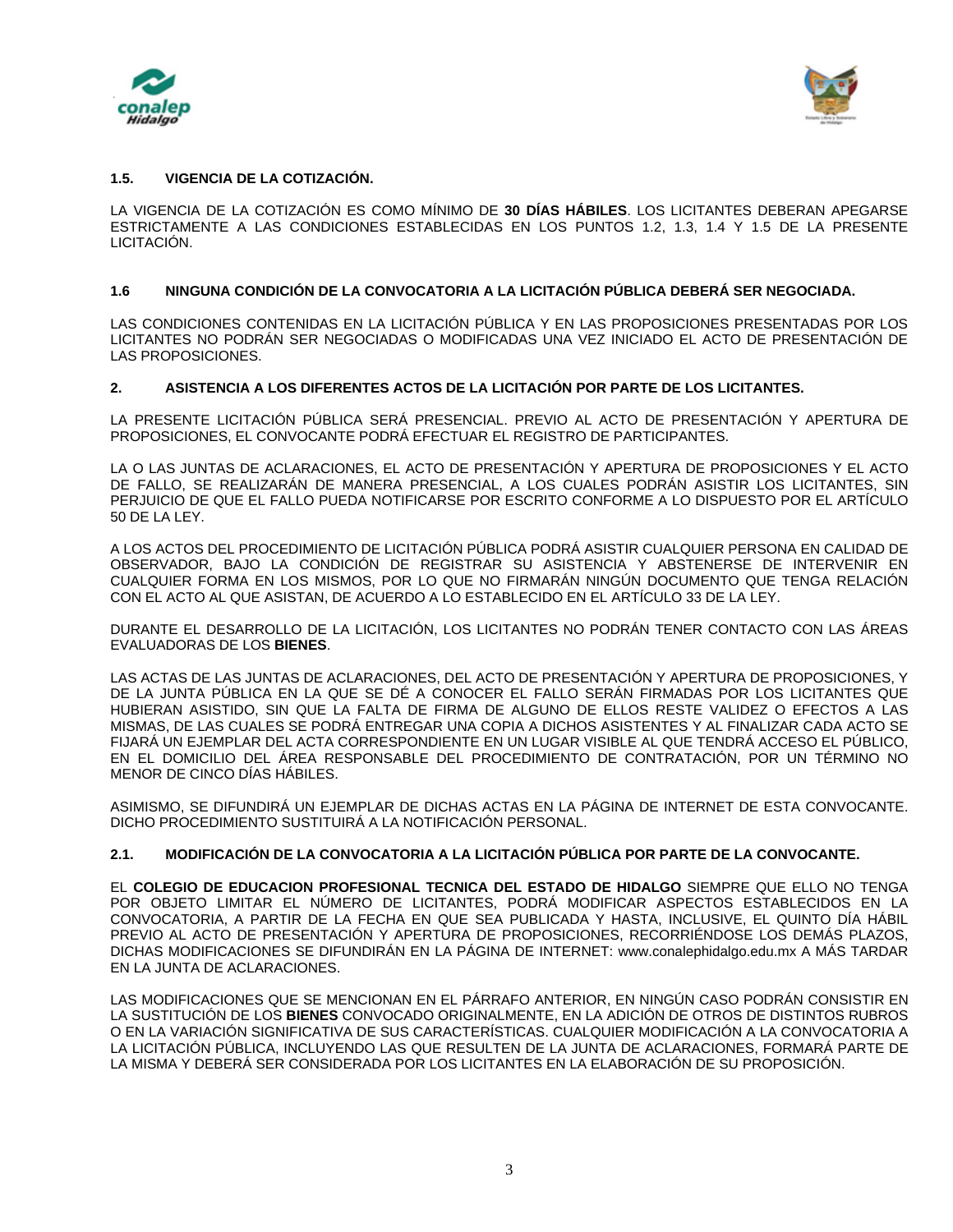



### **2.2 JUNTA DE ACLARACIONES.**

LA JUNTA DE ACLARACIONES SE LLEVARÁ A CABO EL DÍA **20 DE ABRIL DE 2022**, A LAS **15:00 HORAS**, EN LA SALA DE JUNTAS, UBICADA EN CIRCUITO EX HACIENDA DE LA CONCEPCIÓN LOTE 17, SAN JUAN TILCUAUTLA MUNICIPIO DE SAN AGUSTÍN TLAXIACA, HIDALGO.

LA ASISTENCIA A LA JUNTA DE ACLARACIONES ES OPTATIVA PARA LOS LICITANTES.

EL ACTO SERÁ PRESIDIDO POR EL PRESIDENTE DEL COMITÉ, QUIÉN SERÁ ASISTIDO POR UN REPRESENTANTE DEL ÁREA TÉCNICA O USUARIA DE LOS **BIENES**, A FIN DE QUE SE RESUELVAN EN FORMA CLARA Y PRECISA LAS DUDAS Y PLANTEAMIENTOS DE LOS LICITANTES RELACIONADOS CON LOS ASPECTOS CONTENIDOS EN LA CONVOCATORIA.

LAS PERSONAS QUE PRETENDAN SOLICITAR ACLARACIONES A LOS ASPECTOS CONTENIDOS EN LA CONVOCATORIA A LA LICITACIÓN PÚBLICA DEBERÁN PRESENTAR UN ESCRITO, EN EL QUE EXPRESEN SU INTERÉS EN PARTICIPAR EN LA LICITACIÓN, POR SÍ O EN REPRESENTACIÓN DE UN TERCERO, MANIFESTANDO EN TODOS LOS CASOS LOS SIGUIENTES DATOS:

A) **DEL LICITANTE**: REGISTRO FEDERAL DE CONTRIBUYENTES, NOMBRE Y DOMICILIO, ASÍ COMO, EN SU CASO, DE SU APODERADO O REPRESENTANTE. TRATÁNDOSE DE PERSONAS MORALES, ADEMÁS SE SEÑALARÁ LA DESCRIPCIÓN DEL OBJETO SOCIAL DE LA EMPRESA, IDENTIFICANDO LOS DATOS DE LAS ESCRITURAS PÚBLICAS Y, DE HABERLAS, SUS REFORMAS Y MODIFICACIONES, CON LAS QUE SE ACREDITA LA EXISTENCIA LEGAL DE LAS PERSONAS MORALES, ASÍ COMO EL NOMBRE DE LOS SOCIOS; Y

B) **DEL REPRESENTANTE LEGAL DEL LICITANTE**: DATOS DE LAS ESCRITURAS PÚBLICAS EN LAS QUE LE FUERON OTORGADAS LAS FACULTADES PARA SUSCRIBIR LAS PROPUESTAS.

LAS PERSONAS QUE MANIFIESTEN SU INTERÉS EN PARTICIPAR EN LA LICITACIÓN PÚBLICA MEDIANTE EL ESCRITO A QUE SE REFIERE EL PÁRRAFO ANTERIOR, SERÁN CONSIDERADAS LICITANTES Y TENDRÁN DERECHO A FORMULAR SOLICITUDES DE ACLARACIÓN EN RELACIÓN CON LA CONVOCATORIA A LA LICITACIÓN PÚBLICA.

**LAS SOLICITUDES DE ACLARACIÓN PODRÁN ENTREGARLAS ANTES DE LA FECHA Y HORA EN QUE SE VAYA A REALIZAR LA JUNTA DE ACLARACIONES PERSONALMENTE O MEDIANTE CORREO ELECTRONICO (yramirez.admopd@hgo.conalep.edu.mx), O BIEN EN EL MISMO ACTO. (MEDIO MAGNÉTICO EN FORMATO WORD). CUANDO EL ESCRITO SE PRESENTE FUERA DEL PLAZO, EL LICITANTE SÓLO TENDRÁ DERECHO A FORMULAR PREGUNTAS SOBRE LAS RESPUESTAS QUE DÉ LA CONVOCANTE EN LA MENCIONADA JUNTA.**

SI EL ESCRITO SEÑALADO NO SE PRESENTA, SE PERMITIRÁ EL ACCESO A LA JUNTA DE ACLARACIONES A LA PERSONA QUE LO SOLICITE, EN CALIDAD DE **OBSERVADOR** EN TÉRMINOS DEL ÚLTIMO PÁRRAFO DEL ARTÍCULO 33 DE LA LEY.

LAS SOLICITUDES DE ACLARACIÓN DEBERÁN PLANTEARSE DE MANERA CONCISA Y ESTAR DIRECTAMENTE VINCULADAS CON LOS PUNTOS CONTENIDOS EN LA CONVOCATORIA A LA LICITACIÓN PÚBLICA, INDICANDO EL NUMERAL O PUNTO ESPECÍFICO CON EL CUAL SE RELACIONA. LAS SOLICITUDES QUE NO CUMPLAN CON LOS REQUISITOS SEÑALADOS, PODRÁN SER DESECHADAS POR LA CONVOCANTE.

SE PODRÁ ACOMPAÑAR A LA SOLICITUD DE ACLARACIÓN CORRESPONDIENTE UNA **VERSIÓN ELECTRÓNICA** DE LA MISMA QUE PERMITA A LA CONVOCANTE SU CLASIFICACIÓN E INTEGRACIÓN POR TEMAS PARA FACILITAR SU RESPUESTA EN LA JUNTA DE ACLARACIONES DE QUE SE TRATE. CUANDO LA VERSIÓN ELECTRÓNICA ESTÉ CONTENIDA EN UN MEDIO FÍSICO, ÉSTE LE SERÁ DEVUELTO AL LICITANTE EN LA JUNTA DE ACLARACIONES RESPECTIVA.

SE TOMARÁ COMO HORA DE RECEPCIÓN DE LAS SOLICITUDES DE ACLARACIÓN DEL LICITANTE, LA QUE INDIQUE EL SELLO DE SU RECEPCIÓN.

LA JUNTA DE ACLARACIONES, SE LLEVARÁ A CABO CONFORME A LO SIGUIENTE:

EN LA FECHA Y HORA ESTABLECIDA PARA LA PRIMERA JUNTA DE ACLARACIONES, EL PRESIDENTE DEL COMITÉ PROCEDERÁ A DAR CONTESTACIÓN A LAS SOLICITUDES DE ACLARACIÓN, MENCIONANDO EL NOMBRE DEL O LOS LICITANTES QUE LAS PRESENTARON. LA CONVOCANTE PODRÁ OPTAR POR DAR CONTESTACIÓN A DICHAS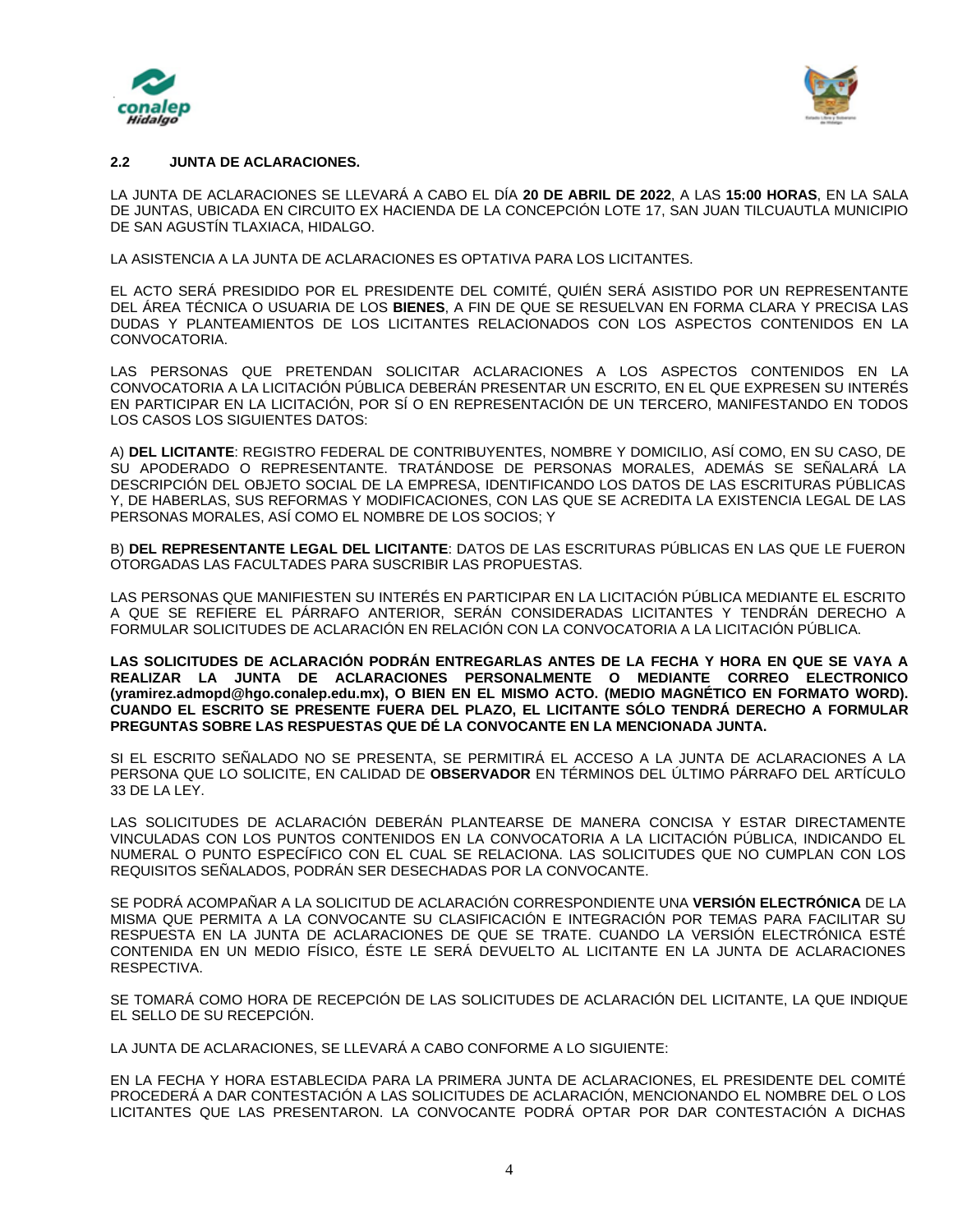



SOLICITUDES DE MANERA INDIVIDUAL O DE MANERA CONJUNTA TRATÁNDOSE DE AQUÉLLAS QUE HUBIERA AGRUPADO POR CORRESPONDER A UN MISMO PUNTO O APARTADO DE LA CONVOCATORIA.

EL PRESIDENTE DEL COMITÉ PODRÁ SUSPENDER LA SESIÓN, EN RAZÓN DEL NÚMERO DE SOLICITUDES DE ACLARACIÓN RECIBIDAS O DEL TIEMPO QUE SE EMPLEARÍA EN DARLES CONTESTACIÓN, INFORMANDO A LOS LICITANTES LA HORA Y, EN SU CASO, FECHA O LUGAR, EN QUE SE CONTINUARÁ CON LA JUNTA DE ACLARACIONES.

UNA VEZ QUE LA CONVOCANTE TERMINE DE DAR RESPUESTA A LAS SOLICITUDES DE ACLARACIÓN, SE DARÁ INMEDIATAMENTE OPORTUNIDAD A LOS LICITANTES PARA QUE, EN EL MISMO ORDEN DE LOS PUNTOS O APARTADOS DE LA CONVOCATORIA A LA LICITACIÓN PÚBLICA EN QUE SE DIO RESPUESTA, FORMULEN LAS PREGUNTAS QUE ESTIMEN PERTINENTES EN RELACIÓN CON LAS RESPUESTAS RECIBIDAS. EL PRESIDENTE DEL COMITÉ, ATENDIENDO AL NÚMERO DE PREGUNTAS, INFORMARÁ A LOS LICITANTES SI ÉSTAS SERÁN CONTESTADAS EN ESE MOMENTO O SI SE SUSPENDE LA SESIÓN PARA REANUDARLA EN HORA O FECHA POSTERIOR.

SE LEVANTARÁ ACTA EN LA QUE SE HARÁN CONSTAR LOS CUESTIONAMIENTOS FORMULADOS POR LOS INTERESADOS Y LAS RESPUESTAS DE LA CONVOCANTE.

NO HABRÁ TOLERANCIA PARA EL INICIO DEL ACTO DE ACLARACIONES, EL RECINTO SE CERRARÁ A LA HORA INDICADA Y NO SE ACEPTARÁN MÁS ASISTENTES.

NOTA: EN LA JUNTA DE ACLARACIONES LA CONVOCANTE DEBERÁ PRESENTAR COPIA DE LAS PUBLICACIONES EN EL PERIÓDICO OFICIAL DEL ESTADO Y EN LA PÁGINA WEB DE LA CONVOCANTE.

### **2.3. PREPARACIÓN DE LAS PROPOSICIONES.**

### **2.3.1. IDIOMA EN QUE DEBERÁN PRESENTARSE.**

TODOS LOS DOCUMENTOS RELACIONADOS CON EL PROCESO DE ESTA LICITACIÓN DEBERÁN REDACTARSE EN IDIOMA ESPAÑOL.

### **2.3.2. UNIDAD DE MONEDA EN QUE DEBERÁ COTIZAR EL BIEN.**

EL PRECIO DEL **BIEN** QUE SE COTICEN, DEBERÁ EXPRESARSE EN PESOS MEXICANOS (MONEDA NACIONAL).

### **2.3.3. DOCUMENTACIÓN QUE INTEGRA LA PROPOSICIÓN DEL LICITANTE.**

LOS LICITANTES EXCLUSIVAMENTE PODRÁN PRESENTAR SUS PROPOSICIONES EN FORMA DOCUMENTAL Y POR ESCRITO, EN SOBRE CERRADO, EN EL LUGAR DE CELEBRACIÓN DEL ACTO DE PRESENTACIÓN Y APERTURA DE PROPOSICIONES. PARA ESTA LICITACIÓN NO SE ACEPTARÁ EL USO DEL SERVICIO POSTAL O DE MENSAJERÍA.

EL LICITANTE PODRÁ PRESENTAR A SU ELECCIÓN, DENTRO O FUERA DEL SOBRE CERRADO, LA DOCUMENTACIÓN DISTINTA A LA QUE CONFORMA LA PROPUESTA TÉCNICA Y ECONÓMICA, MISMA QUE FORMA PARTE DE SU PROPOSICIÓN.

LOS LICITANTES SÓLO PODRÁN PRESENTAR UNA PROPOSICIÓN EN CADA PROCEDIMIENTO DE CONTRATACIÓN; INICIADO EL ACTO DE PRESENTACIÓN Y APERTURA DE PROPOSICIONES, LAS YA PRESENTADAS NO PODRÁN SER RETIRADAS O DEJARSE SIN EFECTO POR LOS LICITANTES, SALVO CASO FORTUITO O FUERZA MAYOR.

LAS PROPOSICIONES PRESENTADAS DEBERÁN SER FIRMADAS AUTÓGRAFAMENTE POR LOS LICITANTES O SUS APODERADOS.

**TODA PERSONA PODRÁ PRESENTAR PROPOSICIONES, DEBIENDO ACREDITAR A MÁS TARDAR HASTA EL ACTO DEL FALLO, QUE CUENTA CON SU REGISTRO EN EL PADRÓN DE PROVEEDORES PARA PODER RESULTAR ADJUDICADO, ESTE DEBERÁ CONTAR CON LA CLASIFICACIÓN EN CUANTO A LA ESPECIALIDAD CORRESPONDIENTE (UNIFORMES EN GENERAL Y/O UNIFORMES ESCOLARES) A CONTRATAR DE ACUERDO CON EL PADRON DE PROVEEDORES VIGENTE EN EL ESTADO DE HIDALGO. SE SUGIERE QUE LAS PERSONAS QUE YA CUENTEN CON EL MENCIONADO REGISTRO, LO ANEXEN EN SU PROPUESTA.**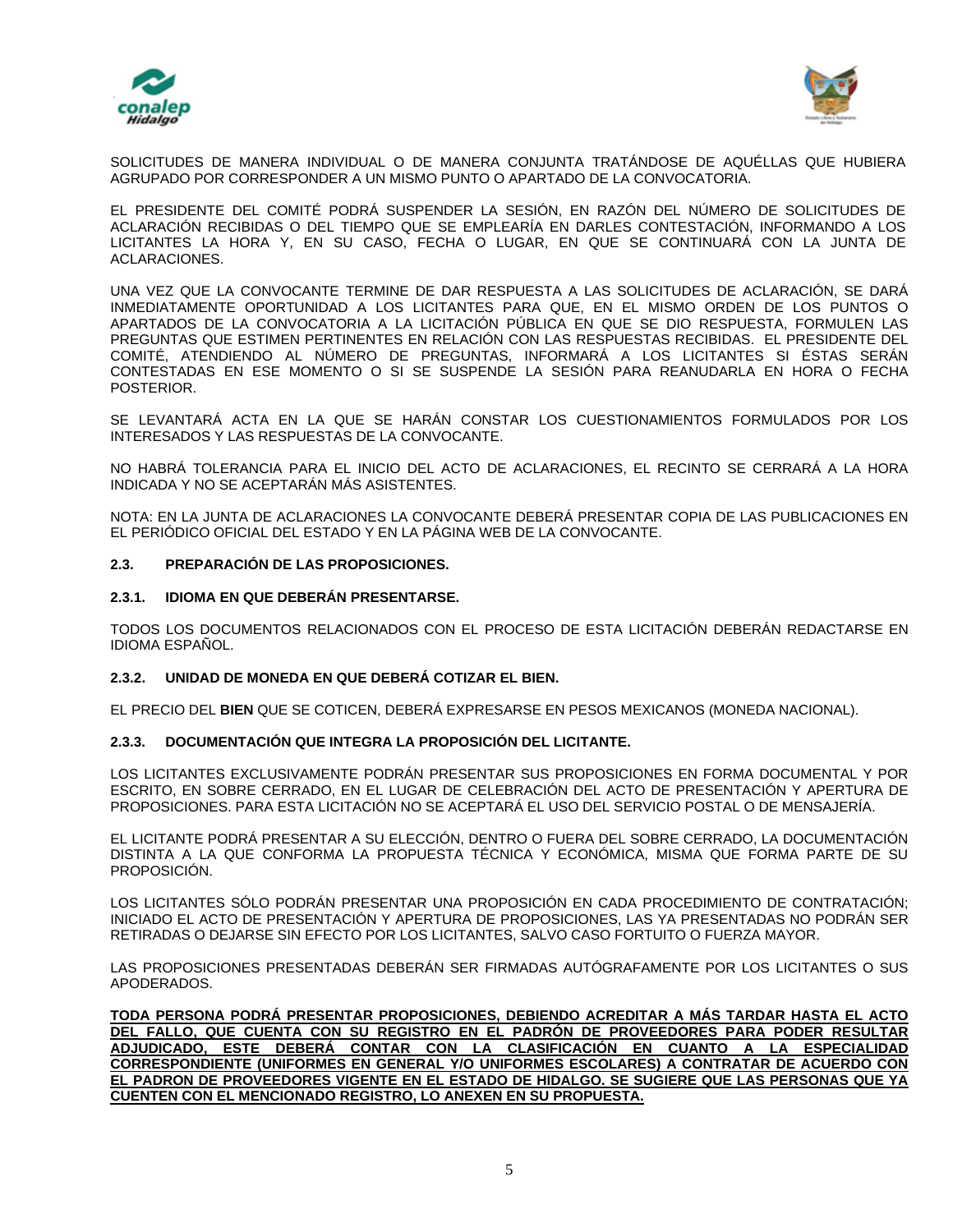



## **SOBRE ÚNICO**

#### **DOCUMENTO I. IDENTIFICACIÓN (ORIGINAL Y COPIA)**

IDENTIFICACIÓN OFICIAL VIGENTE CON FOTOGRAFÍA DE LA PERSONA QUE ASISTA AL ACTO DE PRESENTACIÓN Y APERTURA DE PROPOSICIONES. EL DOCUMENTO ORIGINAL LE SERÁ DEVUELTO AL TÉRMINO DE LA REUNIÓN. LA IDENTIFICACIÓN PODRÁ SER ALGUNA DE LAS SIGUIENTES:

- **a)** CREDENCIAL PARA VOTAR,
- **b)** PASAPORTE,
- **c)** CARTILLA DEL SERVICIO MILITAR,
- **d)** LICENCIA VIGENTE PARA CONDUCIR VEHÍCULOS; Y/O
- **e)** CÉDULA PROFESIONAL

**NOTA**: NO SERÁ MOTIVO DE DESCALIFICACIÓN LA FALTA DE IDENTIFICACIÓN, DE QUIEN ENTREGUE LAS PROPOSICIONES TÉCNICAS Y ECONÓMICAS, EL CUAL SOLAMENTE PODRA PARTICIPAR DURANTE EL DESARROLLO DEL ACTO CON EL **CARÁCTER DE OBSERVADOR.**

### **DOCUMENTO II. REPRESENTACIÓN LEGAL (ANEXO Nº 2).**

ESCRITO EN EL QUE SU FIRMANTE MANIFIESTE, BAJO PROTESTA DE DECIR VERDAD, QUE CUENTA CON FACULTADES SUFICIENTES PARA COMPROMETERSE POR SÍ O POR SU REPRESENTADA, SIN QUE RESULTE NECESARIO ACREDITAR SU PERSONALIDAD JURÍDICA, MISMO QUE CONTENDRÁ COMO MÍNIMO LOS DATOS SIGUIENTES:

1. DEL LICITANTE: CLAVE DEL REGISTRO FEDERAL DE CONTRIBUYENTES; NOMBRE Y DOMICILIO, ASÍ COMO, EN SU CASO, DE SU APODERADO O REPRESENTANTE. TRATÁNDOSE DE PERSONAS MORALES, ADEMÁS, DESCRIPCIÓN DEL OBJETO SOCIAL DE LA EMPRESA; NÚMERO Y FECHA DE LAS ESCRITURAS PÚBLICAS EN LAS QUE CONSTE EL ACTA CONSTITUTIVA Y, EN SU CASO, REFORMAS O MODIFICACIONES, SEÑALANDO NOMBRE, NÚMERO Y CIRCUNSCRIPCIÓN DEL NOTARIO O FEDATARIO PÚBLICO QUE LAS PROTOCOLIZÓ; ASÍ COMO FECHA Y DATOS DE SU INSCRIPCIÓN EN EL INSTITUTO DE LA FUNCIÓN REGISTRAL, Y RELACIÓN DEL NOMBRE DE LOS SOCIOS QUE APAREZCAN EN ÉSTAS; Y

2. DEL REPRESENTANTE DEL LICITANTE: EL NÚMERO Y FECHA DE LAS ESCRITURAS PÚBLICAS EN LAS QUE LE FUERON OTORGADAS LAS FACULTADES PARA SUSCRIBIR LA PROPOSICIÓN, SEÑALANDO NOMBRE, NÚMERO Y CIRCUNSCRIPCIÓN DEL NOTARIO O FEDATARIO PÚBLICO QUE LAS PROTOCOLIZÓ.

PREVIO A LA FIRMA DEL CONTRATO, EL LICITANTE GANADOR DEBERÁ PRESENTAR ORIGINAL O COPIA CERTIFICADA PARA SU COTEJO DE LOS DOCUMENTOS CON LOS QUE SE ACREDITE SU EXISTENCIA LEGAL Y LAS FACULTADES DE SU REPRESENTANTE PARA SUSCRIBIR EL CONTRATO CORRESPONDIENTE.

EL LICITANTE DEBERÁ PROPORCIONAR UNA DIRECCIÓN DE CORREO ELECTRÓNICO PARA NOTIFICACIONES PERSONALES.

**NOTA**: NO SERÁ MOTIVO DE DESCALIFICACIÓN LA FALTA DE ACREDITAMIENTO DE LA PERSONALIDAD DE QUIEN ENTREGUE LAS PROPOSICIONES TÉCNICAS Y ECONÓMICAS, EL CUAL SOLAMENTE PODRA PARTICIPAR DURANTE EL DESARROLLO DEL ACTO CON EL **CARÁCTER DE OBSERVADOR.**

#### **DOCUMENTO III. ESCRITO BAJO PROTESTA DE DECIR VERDAD DE NO ENCONTRARSE EN LOS SUPUESTOS DEL ARTÍCULO 77 DE LA LEY DE ADQUISICIONES, ARRENDAMIENTOS Y SERVICIOS DEL SECTOR PÚBLICO DEL ESTADO DE HIDALGO Y COPIA SIMPLE DEL ACTA CONSTITUTIVA (ANEXO 4).**

DECLARACION ESCRITA DEL LICITANTE (PERSONA FÍSICA O MORAL) DONDE INDIQUE BAJO PROTESTA DE DECIR VERDAD QUE NO SE ENCUENTRA EN ALGUNO DE LOS SUPUESTOS DEL ARTÍCULO 77 DE LA LEY EN LA MATERIA, ASÍ COMO COPIA SIMPLE DE LAS ACTAS CONSTITUTIVAS, ESTATUTOS, REFORMAS O MODIFICACIONES.

### **DOCUMENTO IV. PRESENTACIÓN DE LA PROPOSICIÓN. (ANEXO NO. 1)**

LA DESCRIPCIÓN TÉCNICA DEBERÁ PRESENTARSE APEGADA A LAS ESPECIFICACIONES DEL **BIEN** QUE SE SEÑALA EN EL ANEXO Nº 1, CONSIDERÁNDOSE LAS MODIFICACIONES Y/O CORRECCIONES QUE SE HUBIEREN ACORDADO,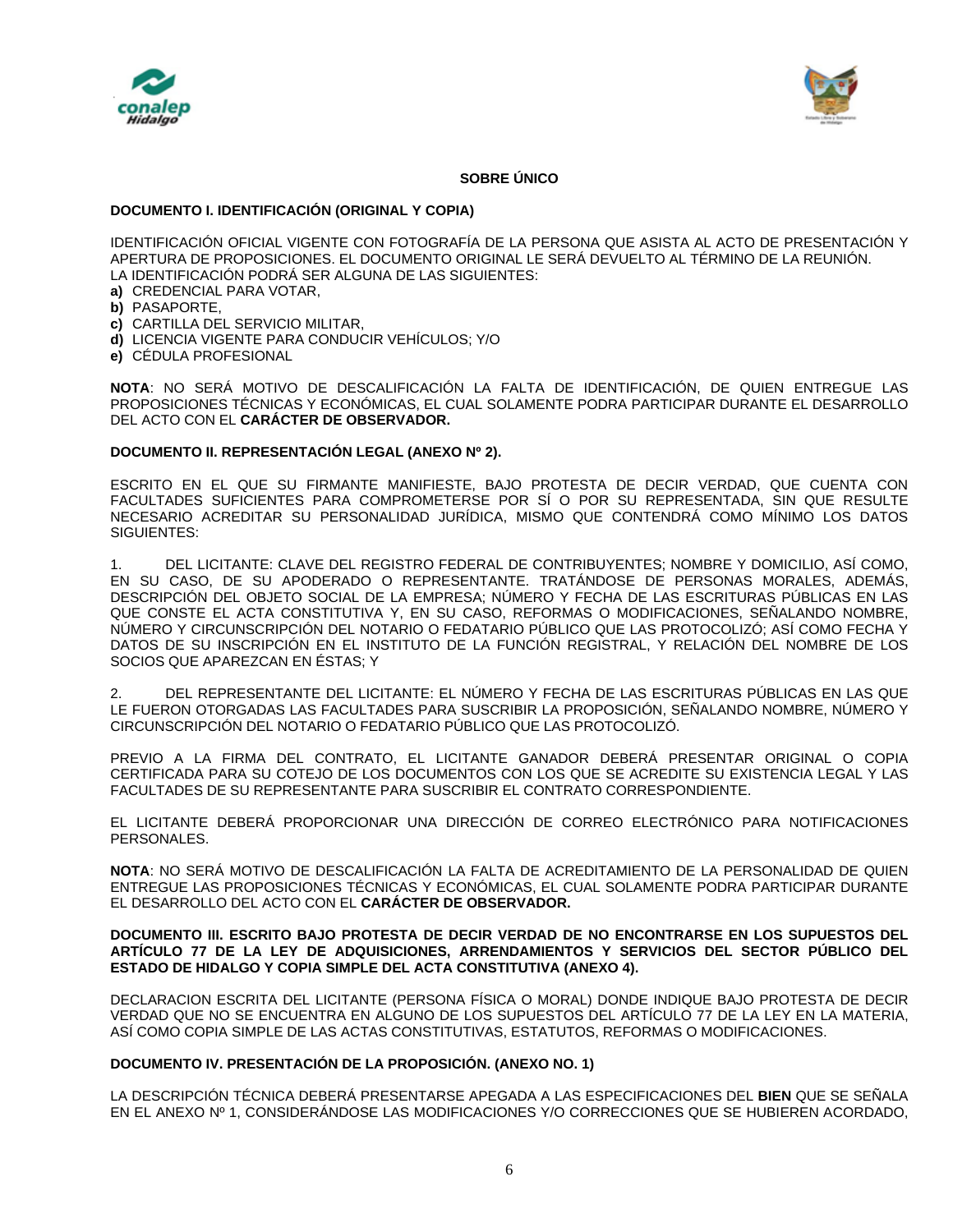



EN LA JUNTA DE ACLARACIONES QUE FORMA PARTE INTEGRANTE DE LAS CONVOCATORIA A LA LICITACIÓN PÚBLICA.

### **DEBIÉNDOSE SEÑALAR MARCA, MODELO Y OTROS DETALLES QUE IDENTIFIQUEN PLENAMENTE EL BIEN.**

### **EL LICITANTE DEBERÁ MANIFESTAR POR ESCRITO EL TIEMPO QUE GARANTIZA EL BIEN.**

EN LAS PARTIDAS O CONCEPTOS QUE NO EXISTA OFERTA POR PARTE DEL LICITANTE SE DEBERÁ INDICAR EN EL RENGLÓN CORRESPONDIENTE LA PALABRA "NO COTIZO" O EN CASO CONTRARIO PODRÀ NO INCLUIR DICHAS PARTIDAS EN SU PROPOSICIÓN.

EN CASO DE PRESENTAR DESCRIPCIÓN INCOMPLETA DEL **BIEN,** OMISIÓN DE MARCA PROPUESTA O MODELO, CANTIDADES DIFERENTES A LAS SOLICITADAS Y EN GENERAL LA FALTA DE ALGÚN REQUISITO INCLUIDO EN ESTE DOCUMENTO O DE INFORMACIÓN CONTENIDA EN EL **ANEXO NO. 1** DE LA PRESENTE CONVOCATORIA A LA LICITACIÓN PÚBLICA, SE DESECHARÁ LA PARTIDA O CONCEPTO CORRESPONDIENTE.

NO DEBERÁ PRESENTAR OPCIONES TÉCNICAS.

LA PROPOSICIÓN INCLUIRÁ LA CANTIDAD REQUERIDA, POR PARTIDA O CONCEPTO, PRECIO UNITARIO E IMPORTE. LOS DESCUENTOS ESPECIALES QUE OTORGUEN DEBERÁN ESTAR INCLUIDOS EN EL PRECIO UNITARIO DEL BIEN COTIZADO, CON EXCEPCIÓN DEL 16% DE I.V.A.

DEBERÁN OBTENER LA SUMA TOTAL DE SU OFERTA, DESGLOSANDO EL 16% DE I.V.A. E INDICANDO EL IMPORTE TOTAL CON NÚMERO Y LETRA.

LAS CONDICIONES DE PAGO, PLAZO Y CONDICIONES DE ENTREGA, LUGAR DE ENTREGA, GARANTÍA Y VIGENCIA DE LA PROPOSICIÓN DEBERÁN INCLUIRSE, APEGÁNDOSE ESTRICTAMENTE A LAS SEÑALADAS EN ESTA CONVOCATORIA A LA LICITACIÓN PÚBLICA.

### **DOCUMENTO V. DECLARACIÓN DE INTEGRIDAD (ANEXO Nº 3).**

DECLARACIÓN DE INTEGRIDAD EN LA QUE MANIFIESTE, BAJO PROTESTA DE DECIR VERDAD, QUE POR SÍ MISMO O A TRAVÉS DE INTERPÓSITA PERSONA, SE ABSTENDRÁ DE ADOPTAR CONDUCTAS PARA QUE LOS SERVIDORES PÚBLICOS DEL CONVOCANTE, INDUZCAN O ALTEREN LAS EVALUACIONES DE LAS PROPOSICIONES, EL RESULTADO DEL PROCEDIMIENTO, U OTROS ASPECTOS QUE OTORGUEN CONDICIONES MÁS VENTAJOSAS CON RELACIÓN A LOS DEMÁS PARTICIPANTES.

### **DOCUMENTO VI. GARANTÍA DE SERIEDAD**

LA SERIEDAD DE LA FORMALIZACIÓN DE LA PROPUESTA. EL PORCENTAJE DE ESTA GARANTÍA SERÁ DEL CINCO POR CIENTO DE LA PROPOSICION DEL PROVEEDOR, CONSIDERANDO EL IVA Y SE GARANTIZARÁ MEDIANTE: **CHEQUE CERTIFICADO O DE CAJA, O FIANZA OTORGADA POR UNA INSTITUCIÓN AUTORIZADA, A NOMBRE DEL COLEGIO DE EDUCACIÓN PROFESIONAL TECNICA DEL ESTADO DE HIDALGO.**

### **NOTA: EN CASO DE SER FIANZA ESTA DEBERÁ ANEXAR EL ARCHIVO ELECTRÓNICO. XML (SEGÚN CORRESPONDA).**

**DICHA GARANTIA DEBERA SER DEVUELTA AL SEXTO DIA POSTERIOR AL FALLO EN EL SUPUESTO DE NO HABER INCONFORMIDAD PRESENTADA POR ALGUN PROVEEDOR.**

**DOCUMENTO VII. FORMATO QUE DEBERÁN PRESENTAR LOS LICITANTES QUE PARTICIPEN EN EL PROCEDIMIENTO DE CONTRATACION, EN CASO DE EXISTIR IGUALDAD DE CONDICIONES, SE DARÁ PREFERENCIA A LAS PERSONAS QUE INTEGREN EL SECTOR DE MICRO, PEQUEÑAS Y MEDIANAS EMPRESAS EN EL ESTADO. (ANEXO 4).**

**NOTA: EN CASO DE QUE EL LICITANTE NO PERTENEZCA A NINGUNO DE ESTOS SECTORES DEBERÁ ACLARARLO EN EL DOCUMENTO CITADO.**

**DOCUMENTO VIII. FORMATO EN EL QUE SEÑALEN LOS DOCUMENTOS REQUERIDOS PARA PARTICIPAR**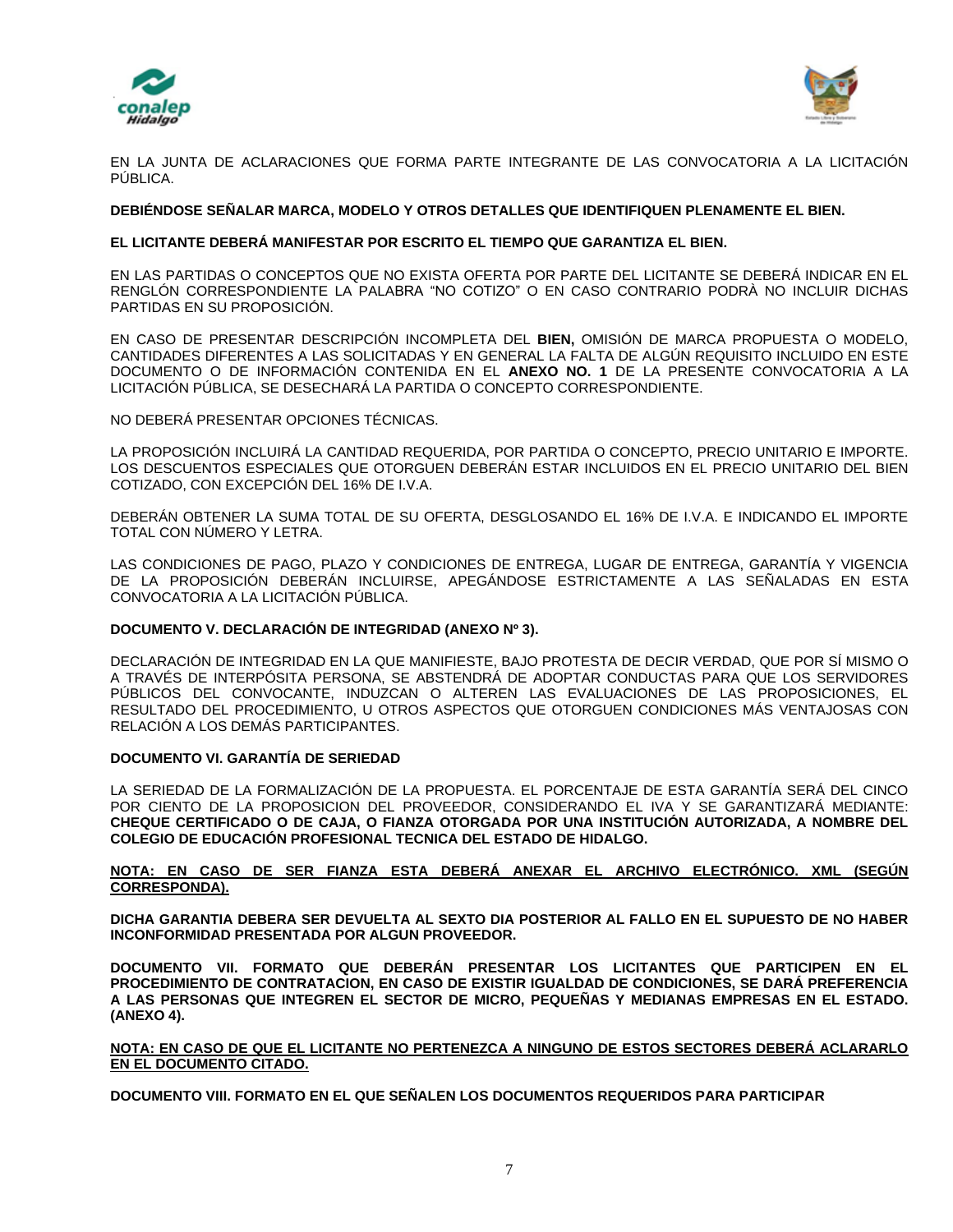



PRESENTAR FORMATO EN EL QUE SEÑALEN LOS DOCUMENTOS REQUERIDOS PARA PARTICIPAR, RELACIONÁNDOLO CON LOS PUNTOS ESPECIFICOS DE LA CONVOCATORIA A LA LICITACIÓN PÚBLICA EN LOS QUE SE SOLICITAN. EL FORMATO SERVIRÁ A CADA PARTICIPANTE COMO CONSTANCIA DE RECEPCIÓN DE LA DOCUMENTACIÓN QUE ENTREGUEN EN ESTE ACTO, ASENTÁNDOSE DICHA RECEPCIÓN EN EL ACTA RESPECTIVA O ANEXÁNDOSE COPIA DE LA CONSTANCIA ENTREGADA A CADA LICITANTE. LA FALTA DE PRESENTACIÓN DEL FORMATO NO SERÁ MOTIVO DE DESECHAMIENTO Y SE EXTENDERÁ UN ACUSE DE RECIBO DE LA DOCUMENTACIÓN QUE ENTREGUE EL LICITANTE EN DICHO ACTO.

O ANEXÁNDOSE COPIA DE LA CONSTANCIA ENTREGADA A CADA LICITANTE. LA FALTA DE PRESENTACIÓN DEL FORMATO NO SERÁ MOTIVO DE DESECHAMIENTO Y SE EXTENDERÁ UN ACUSE DE RECIBO DE LA DOCUMENTACIÓN QUE ENTREGUE EL LICITANTE EN DICHO ACTO **(ANEXO 6).**

### **DOCUMENTO IX.- OPINION DE CUMPLIENTO DE OBLIGACIONES FISCALES ESTATALES**

DE CONFORMIDAD CON EL ARTICULO 69 BIS DEL CODIGO FISCAL DEL ESTADO DE HIDALGO, QUE ENTREO EN VIGOR EL 01 DE ENERO DE 2022 Y EN CUMPLIMIENTO A LA CIRCULAR 001/2022 DE FECHA 21 DE ENERO DE 2022, EMITIDA POR LA SECRETARIA DE FINANZAS PUBLICAS DEL GOBIERNO DEL ESTADO DE HIDALGO, TODOS LOS PARTICIPANTES DEBERAN DE PRESENTAR SU "OPINION DE CUMPLIMIENTO DE OBLIGACIONES FISCALES ESTATALES" COMO REQUISITO INDISPENSABLE PARA LA ADJUDICACION DEL CONTRATO. MISMA QUE SE PUEDE TRAMITAR EN EL SIGUIENTE LINK http:portaltributario.hidalgo.gob.mx/ov/ovirtual.html.

### **2.4 PROPOSICIONES CONJUNTAS**

DOS O MÁS PERSONAS PODRÁN PRESENTAR CONJUNTAMENTE UNA PROPOSICIÓN JUSTIFICANDO EL HECHO, SIN NECESIDAD DE CONSTITUIR UNA SOCIEDAD, O UNA NUEVA SOCIEDAD EN CASO DE PERSONAS MORALES. EN ESTE SUPUESTO LA PROPOSICIÓN DEBERÁ SER FIRMADA POR EL REPRESENTANTE COMÚN QUE PARA ESE ACTO HAYA SIDO DESIGNADO POR EL GRUPO DE PERSONAS. SE DEBERA PRESENTAR EL CONVENIO FIRMADO POR CADA UNA DE LAS PERSONAS QUE INTEGREN UNA PROPOSICIÓN CONJUNTA, INDICANDO EN EL MISMO LAS OBLIGACIONES ESPECÍFICAS DEL CONTRATO QUE CORRESPONDERÁ A CADA UNA DE ELLAS.

CUANDO LA PROPOSICIÓN CONJUNTA RESULTE ADJUDICADA CON UN CONTRATO, DICHO INSTRUMENTO DEBERÁ SER FIRMADO POR EL REPRESENTANTE LEGAL DE CADA UNA DE LAS PERSONAS PARTICIPANTES EN LA PROPOSICIÓN, A QUIENES SE CONSIDERARÁ, PARA EFECTOS DEL PROCEDIMIENTO Y DEL CONTRATO, COMO RESPONSABLES SOLIDARIOS O MANCOMUNADOS.

LO ANTERIOR, SIN PERJUICIO DE QUE LAS PERSONAS QUE INTEGRAN LA PROPOSICIÓN CONJUNTA PUEDAN CONSTITUIRSE EN UNA NUEVA SOCIEDAD, PARA DAR CUMPLIMIENTO A LAS OBLIGACIONES PREVISTAS EN EL CONVENIO DE PROPOSICIÓN CONJUNTA, SIEMPRE Y CUANDO SE MANTENGA EN LA NUEVA SOCIEDAD LAS RESPONSABILIDADES DE DICHO CONVENIO.

LOS ACTOS, CONTRATOS, CONVENIOS O COMBINACIONES QUE LLEVEN A CABO LOS LICITANTES EN CUALQUIER ETAPA DEL PROCEDIMIENTO DE LICITACIÓN DEBERÁN APEGARSE A LO DISPUESTO POR LA LEY FEDERAL DE COMPETENCIA ECONÓMICA EN MATERIA DE PRÁCTICAS MONOPÓLICAS Y CONCENTRACIONES. CUALQUIER LICITANTE O CONVOCANTE PODRÁ HACER DEL CONOCIMIENTO DE LA COMISIÓN FEDERAL DE COMPETENCIA, HECHOS MATERIA DE LA CITADA LEY, PARA QUE RESUELVA LO CONDUCENTE.

#### **LOS INTERESADOS PODRÁN AGRUPARSE PARA PRESENTAR UNA PROPOSICIÓN, CUMPLIENDO LOS SIGUIENTES ASPECTOS:**

I. CUALQUIERA DE LOS INTEGRANTES DE LA AGRUPACIÓN, PODRÁ PRESENTAR EL ESCRITO MEDIANTE EL CUAL MANIFIESTE SU INTERÉS EN PARTICIPAR EN LA JUNTA DE ACLARACIONES Y EN EL PROCEDIMIENTO DE CONTRATACIÓN;

II. LAS PERSONAS QUE INTEGRAN LA AGRUPACIÓN DEBERÁN CELEBRAR EN LOS TÉRMINOS DE LA LEGISLACIÓN APLICABLE EL CONVENIO DE PROPOSICIÓN CONJUNTA, EN EL QUE SE ESTABLECERÁN CON PRECISIÓN LOS ASPECTOS SIGUIENTES:

**A)** NOMBRE, DOMICILIO Y REGISTRO FEDERAL DE CONTRIBUYENTES DE LAS PERSONAS INTEGRANTES, SEÑALANDO, EN SU CASO, LOS DATOS DE LOS INSTRUMENTOS PÚBLICOS CON LOS QUE SE ACREDITA LA EXISTENCIA LEGAL DE LAS PERSONAS MORALES Y, DE HABERLAS, SUS REFORMAS Y MODIFICACIONES, ASÍ COMO EL NOMBRE DE LOS SOCIOS QUE APAREZCAN EN ÉSTAS;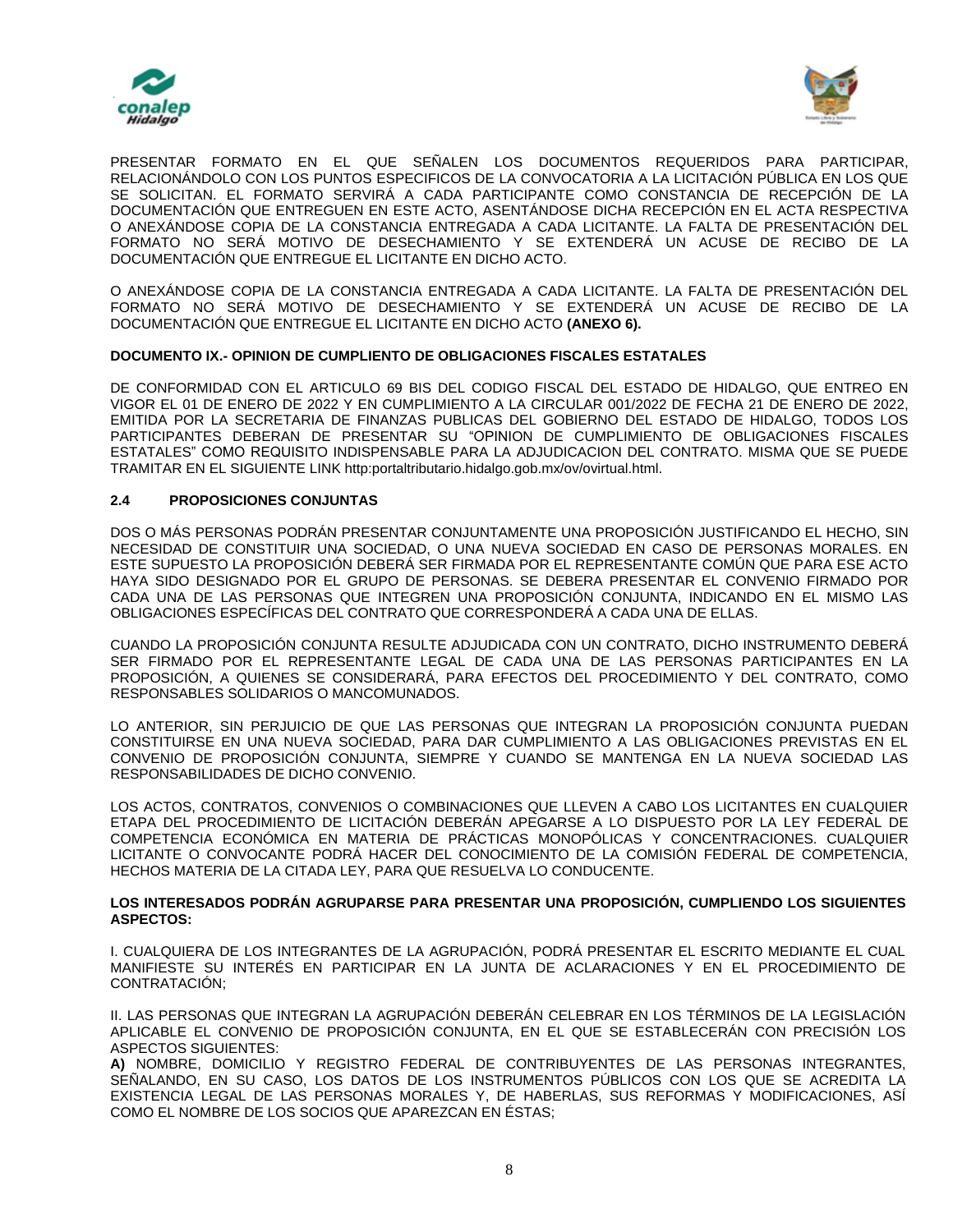



**B)** NOMBRE Y DOMICILIO DE LOS REPRESENTANTES DE CADA UNA DE LAS PERSONAS AGRUPADAS, SEÑALANDO, EN SU CASO, LOS DATOS DE LAS ESCRITURAS PÚBLICAS CON LAS QUE ACREDITEN LAS FACULTADES DE REPRESENTACIÓN;

**C)** DESIGNACIÓN DE UN REPRESENTANTE COMÚN, OTORGÁNDOLE PODER AMPLIO Y SUFICIENTE, PARA ATENDER TODO LO RELACIONADO CON LA PROPOSICIÓN Y CON EL PROCEDIMIENTO DE LICITACIÓN PÚBLICA; **D)** DESCRIPCIÓN DE LAS PARTES OBJETO DEL CONTRATO QUE CORRESPONDERÁ CUMPLIR A CADA PERSONA INTEGRANTE, ASÍ COMO LA MANERA EN QUE SE EXIGIRÁ EL CUMPLIMIENTO DE LAS OBLIGACIONES; Y **E)** ESTIPULACIÓN EXPRESA DE QUE CADA UNO DE LOS FIRMANTES QUEDARÁ OBLIGADO JUNTO CON LOS DEMÁS INTEGRANTES, YA SEA EN FORMA SOLIDARIA O MANCOMUNADA, SEGÚN SE CONVENGA, PARA EFECTOS DEL PROCEDIMIENTO DE CONTRATACIÓN Y DEL CONTRATO, EN CASO DE QUE SE LES ADJUDIQUE EL MISMO; Y

**III.** EN EL ACTO DE PRESENTACIÓN Y APERTURA DE PROPOSICIONES EL REPRESENTANTE COMÚN DE LA AGRUPACIÓN DEBERÁ SEÑALAR QUE LA PROPOSICIÓN SE PRESENTA EN FORMA CONJUNTA. EL CONVENIO A QUE HACE REFERENCIA LA FRACCIÓN II SE PRESENTARÁ CON LA PROPOSICIÓN Y, EN CASO DE QUE A LOS LICITANTES QUE LA HUBIEREN PRESENTADO SE LES ADJUDIQUE EL CONTRATO, DICHO CONVENIO, FORMARÁ PARTE INTEGRANTE DEL MISMO COMO UNO DE SUS ANEXOS; Y

EN EL SUPUESTO DE QUE SE ADJUDIQUE EL CONTRATO A LOS LICITANTES QUE PRESENTARON UNA PROPOSICIÓN CONJUNTA, EL CONVENIO INDICADO EN LA FRACCIÓN II Y LAS FACULTADES DEL APODERADO LEGAL DE LA AGRUPACIÓN QUE FORMALIZARÁ EL CONTRATO RESPECTIVO, DEBERÁN CONSTAR EN ESCRITURA PÚBLICA, SALVO QUE EL CONTRATO SEA FIRMADO POR TODAS LAS PERSONAS QUE INTEGRAN LA AGRUPACIÓN QUE FORMULA LA PROPOSICIÓN CONJUNTA O POR SUS REPRESENTANTES LEGALES, QUIENES EN LO INDIVIDUAL, DEBERÁN ACREDITAR SU RESPECTIVA PERSONALIDAD, O POR EL APODERADO LEGAL DE LA NUEVA SOCIEDAD QUE SE CONSTITUYA POR LAS PERSONAS QUE INTEGRAN LA AGRUPACIÓN QUE FORMULÓ LA PROPOSICIÓN CONJUNTA, ANTES DE LA FECHA FIJADA PARA LA FIRMA DEL CONTRATO, LO CUAL DEBERÁ COMUNICARSE MEDIANTE ESCRITO A LA CONVOCANTE POR DICHAS PERSONAS O POR SU APODERADO LEGAL, AL MOMENTO DE DARSE A CONOCER EL FALLO O A MÁS TARDAR EN LAS VEINTICUATRO HORAS SIGUIENTES.

### **2.5. ACTO DE PRESENTACIÓN Y APERTURA DE PROPOSICIONES.**

EL ACTO DE RECEPCIÓN Y APERTURA DE PROPOSICIONES SE LLEVARÁ A CABO EL **DÍA 26 DE ABRIL DE 2022 A LAS 15:00 HORAS** EN EL DOMICILIO QUE SE INDICA EN EL PUNTO 2.2 DE LA PRESENTE CONVOCATORIA A LA LICITACIÓN PÚBLICA.

LA ENTREGA DE PROPOSICIONES SE HARÁ EN SOBRE CERRADO QUE CONTENDRÁ LA OFERTA TÉCNICA Y ECONÓMICA. LA PROPOSICIÓN DEBERÁ SER FIRMADA AUTÓGRAFAMENTE POR LA PERSONA FACULTADA PARA ELLO EN LA ÚLTIMA HOJA DE CADA UNO DE LOS DOCUMENTOS QUE FORMAN PARTE DE ESTA, POR LO QUE NO SE DESECHARAN CUANDO LAS DEMÁS HOJAS QUE LA INTEGRAN O SUS ANEXOS CAREZCAN DE FIRMA O RÚBRICA.

LA DOCUMENTACIÓN DISTINTA A LA PROPOSICIÓN PODRÁ ENTREGARSE, A ELECCIÓN DEL LICITANTE, DENTRO O FUERA DEL SOBRE QUE LA CONTENGA, SIEMPRE Y CUANDO LA ENTREGA DE LA DOCUMENTACIÓN SE REALICE EN EL MISMO ACTO.

PREVIAMENTE AL ACTO DE PRESENTACIÓN Y APERTURA DE PROPOSICIONES, LA CONVOCANTE LLEVARÁ A CABO EL REGISTRO Y REVISIÓN PRELIMINAR, Y SE REALIZARÁ POR LO MENOS TREINTA MINUTOS ANTES DE LA HORA SEÑALADA PARA EL INICIO DE DICHO ACTO.

A PARTIR DE LA HORA SEÑALADA PARA EL INICIO DEL ACTO DE PRESENTACIÓN Y APERTURA DE PROPOSICIONES, EL PRESIDENTE DEL COMITÉ NO PERMITIRÁ EL ACCESO A NINGÚN LICITANTE NI OBSERVADOR, O SERVIDOR PÚBLICO AJENO AL ACTO. UNA VEZ INICIADO EL ACTO, SE PROCEDERÁ A REGISTRAR A LOS ASISTENTES, SALVO AQUÉLLOS QUE YA SE HUBIEREN REGISTRADO EN LOS TÉRMINOS DEL PÁRRAFO ANTERIOR, EN CUYO CASO SE PASARÁ LISTA A LOS MISMOS. NO HABRÁ TOLERANCIA PARA EL INICIO DEL ACTO DE PRESENTACIÓN Y APERTURA DE PROPOSICIONES, EL RECINTO SE CERRARÁ A LA HORA INDICADA Y NO SE ACEPTARÁN MÁS ASISTENTES NI LA INTEGRACION DE DOCUMENTO ALGUNO.

LOS LICITANTES DEBERÁN ENTREGAR SU SOBRE CERRADO AL PRESIDENTE DEL COMITÉ EN DICHO ACTO. EL ACTO NO PODRÁ CONCLUIR HASTA EN TANTO SE HAYAN ABIERTO TODOS LOS SOBRES RECIBIDOS.

**EL ACTO DE PRESENTACIÓN Y APERTURA DE PROPOSICIONES SE LLEVARÁ A CABO CONFORME A LO SIGUIENTE:**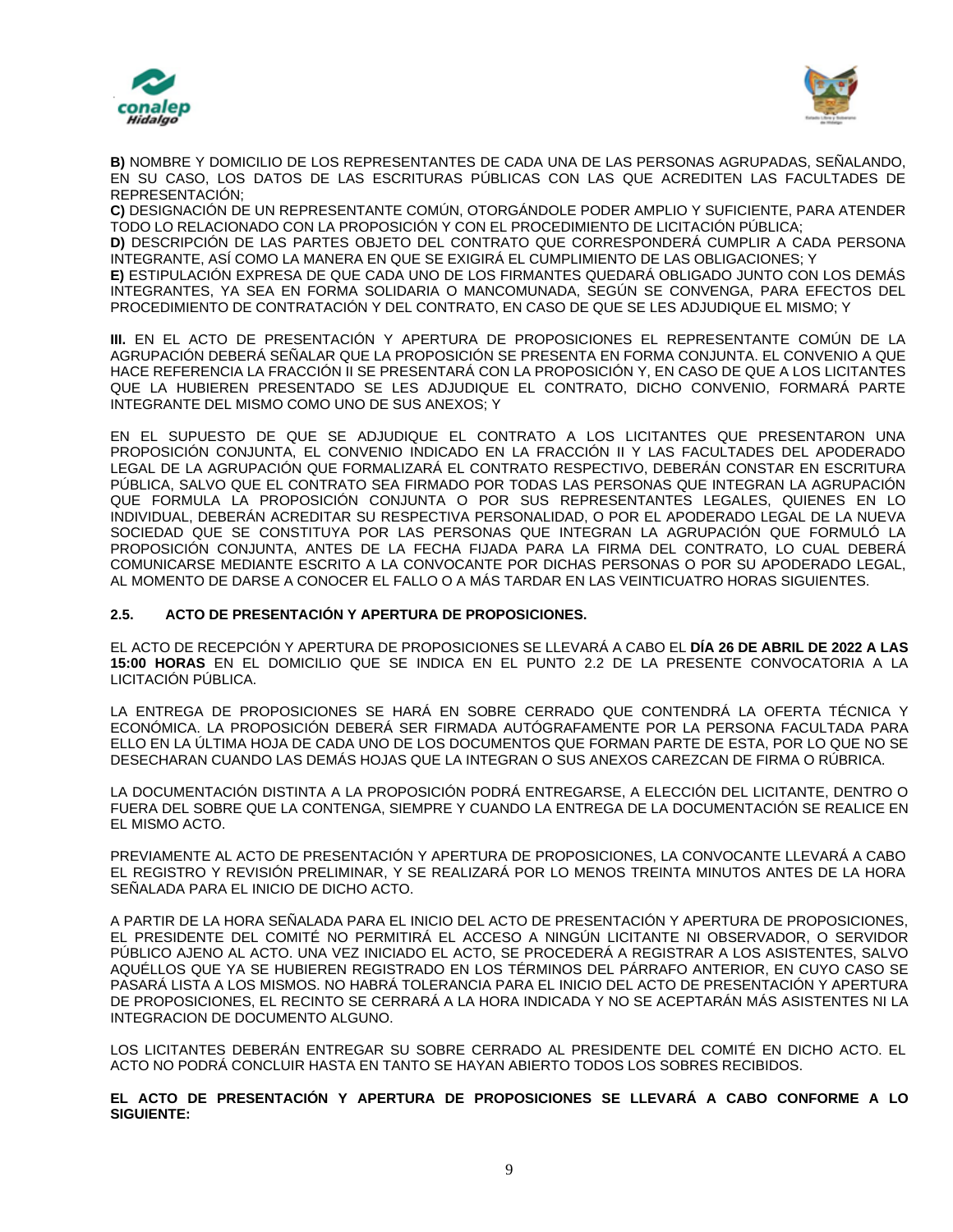



**I.** DE ENTRE LOS LICITANTES QUE HAYAN ASISTIDO, ÉSTOS ELEGIRÁN A UNO, QUE EN FORMA CONJUNTA CON EL PRESIDENTE DEL COMITÉ RUBRICARÁN LA PROPUESTA TÉCNICA Y ECONÓMICA **(ANEXO NO. 1**), LA QUE PARA ESTOS EFECTOS CONSTARÁ DOCUMENTALMENTE;

**II.** UNA VEZ RECIBIDAS LAS PROPOSICIONES EN SOBRE CERRADO, SE PROCEDERÁ A SU APERTURA, HACIÉNDOSE CONSTAR LA DOCUMENTACIÓN PRESENTADA, SIN QUE ELLO IMPLIQUE LA EVALUACIÓN DE SU CONTENIDO LA CONVOCANTE ÚNICAMENTE HARÁ CONSTAR LA DOCUMENTACIÓN QUE PRESENTÓ CADA UNO DE LOS LICITANTES, SIN ENTRAR AL ANÁLISIS TÉCNICO, LEGAL O ADMINISTRATIVO DE SU CONTENIDO, POR LO QUE NINGUNA PROPUESTA PODRÁ SER DESECHADA EN ESTE ACTO; Y

**III.** SE LEVANTARÁ ACTA QUE SERVIRÁ DE CONSTANCIA DE LA CELEBRACIÓN DEL ACTO DE PRESENTACIÓN Y APERTURA DE LAS PROPOSICIONES, EN LA QUE SE HARÁ CONSTAR LA DOCUMENTACIÓN PRESENTADA, SE ASENTARÁN LAS MANIFESTACIONES QUE, EN SU CASO, EMITAN LOS LICITANTES EN RELACIÓN CON EL MISMO, ASÍ COMO LOS HECHOS RELEVANTES QUE SE HUBIEREN PRESENTADO; SE SEÑALARÁ LUGAR, FECHA Y HORA EN QUE SE DARÁ A CONOCER EL FALLO DE LA LICITACIÓN, FECHA QUE DEBERÁ QUEDAR COMPRENDIDA DENTRO DE LOS CINCO DÍAS HÁBILES SIGUIENTES A LA ESTABLECIDA PARA ESTE ACTO Y PODRÁ DIFERIRSE, SIEMPRE QUE EL NUEVO PLAZO FIJADO NO EXCEDA DE TRES DÍAS HÁBILES CONTADOS A PARTIR DE QUE CONCLUYA EL PLAZO ESTABLECIDO ORIGINALMENTE. EL PRESIDENTE DEL COMITÉ, ATENDIENDO AL NÚMERO DE PROPOSICIONES PRESENTADAS Y A LAS PARTIDAS LICITADOS, PODRÁ OPTAR ENTRE DAR LECTURA AL PRECIO UNITARIO DE CADA UNA DE LAS PARTIDAS QUE INTEGRAN LAS PROPOSICIONES, O ANEXAR COPIA DE LA PROPUESTA ECONÓMICA DE LOS LICITANTES AL ACTA RESPECTIVA, DEBIENDO EN ESTE ÚLTIMO CASO, DAR LECTURA AL IMPORTE TOTAL DE CADA PROPOSICIÓN. EN AMBOS SUPUESTOS EL ANÁLISIS DETALLADO DE LAS PROPOSICIONES SE EFECTUARÁ POSTERIORMENTE POR LA CONVOCANTE, AL REALIZAR LA EVALUACIÓN DE LAS MISMAS.

UNA VEZ RECIBIDAS LAS PROPOSICIONES EN LA FECHA, HORA Y LUGAR ESTABLECIDOS, ÉSTAS NO PODRÁN RETIRARSE O DEJARSE SIN EFECTO, POR LO QUE DEBERÁN CONSIDERARSE VIGENTES DENTRO DEL PROCEDIMIENTO DE LICITACIÓN PÚBLICA HASTA SU CONCLUSIÓN.

# **2.6. CRITERIOS PARA LA ADJUDICACIÓN DEL CONTRATO.**

LOS CRITERIOS QUE SE APLICARÁN PARA LA ADJUDICACIÓN DEL CONTRATO, SERÁN LOS SIGUIENTES:

### **EL COLEGIO DE EDUCACION PROFESIONAL TECNICA DEL ESTADO DE HIDALGO** ADJUDICARÁ POR **PARTIDA.**

PARA LA EVALUACIÓN DE LAS PROPOSICIONES, SE UTILIZARÁ EL **MÉTODO DE EVALUACIÓN BINARIO**, MEDIANTE EL CUAL SÓLO SE ADJUDICA A QUIEN CUMPLA LOS REQUISITOS ESTABLECIDOS Y OFERTE EL PRECIO SOLVENTE MÁS BAJO, SIEMPRE Y CUANDO ÉSTE RESULTE CONVENIENTE; SE EVALUARÁ AL MENOS LAS DOS PROPOSICIONES CUYO PRECIO RESULTE SER MÁS BAJO; DE NO RESULTAR ESTAS SOLVENTES, SE EVALUARÁN LAS QUE LES SIGAN EN PRECIO.

PARA DETERMINAR QUE UN PRECIO NO ES ACEPTABLE, AL MONTO DE CADA BIEN, SE LES SUMARÁ EL PORCENTAJE PREVISTO EN LA FRACCIÓN XXVI DEL ARTÍCULO 4 DE LA LEY. CUANDO ALGÚN PRECIO OFERTADO SEA SUPERIOR, ÉSTE SERÁ CONSIDERADO COMO NO ACEPTABLE.

EL PRECIO CONVENIENTE ÚNICAMENTE SE LLEVARÁ A CABO CUANDO SE REQUIERA ACREDITAR QUE UN PRECIO OFERTADO SE DESECHA PORQUE SE ENCUENTRA POR DEBAJO DEL PORCENTAJE DETERMINADO CONFORME A LA FRACCIÓN XXV DEL ARTÍCULO 4 DE LA LEY.

CUANDO SE DESECHE UNA PROPOSICIÓN POR CONSIDERAR QUE LOS PRECIOS NO SON CONVENIENTES O SE DETERMINE QUE SON NO ACEPTABLES, NO SE PODRÁ ADJUDICAR EL CONTRATO A LOS LICITANTES CUYAS PROPOSICIONES CONTENGAN DICHOS PRECIOS, DICHA DETERMINACIÓN SE INCORPORARÁ AL FALLO.

EN NINGÚN CASO EL CONVOCANTE O LOS LICITANTES PODRÁN SUPLIR O CORREGIR LAS DEFICIENCIAS DE LAS PROPOSICIONES PRESENTADAS

UNA VEZ HECHA LA EVALUACIÓN DE LAS PROPOSICIONES, EL CONTRATO SE ADJUDICARÁ AL LICITANTE CUYA OFERTA RESULTE SOLVENTE, PORQUE CUMPLE CON LOS REQUISITOS LEGALES, TÉCNICOS Y ECONÓMICOS ESTABLECIDOS EN ESTA CONVOCATORIA A LA LICITACIÓN, Y POR TANTO GARANTIZA EL CUMPLIMIENTO DE LAS OBLIGACIONES RESPECTIVAS.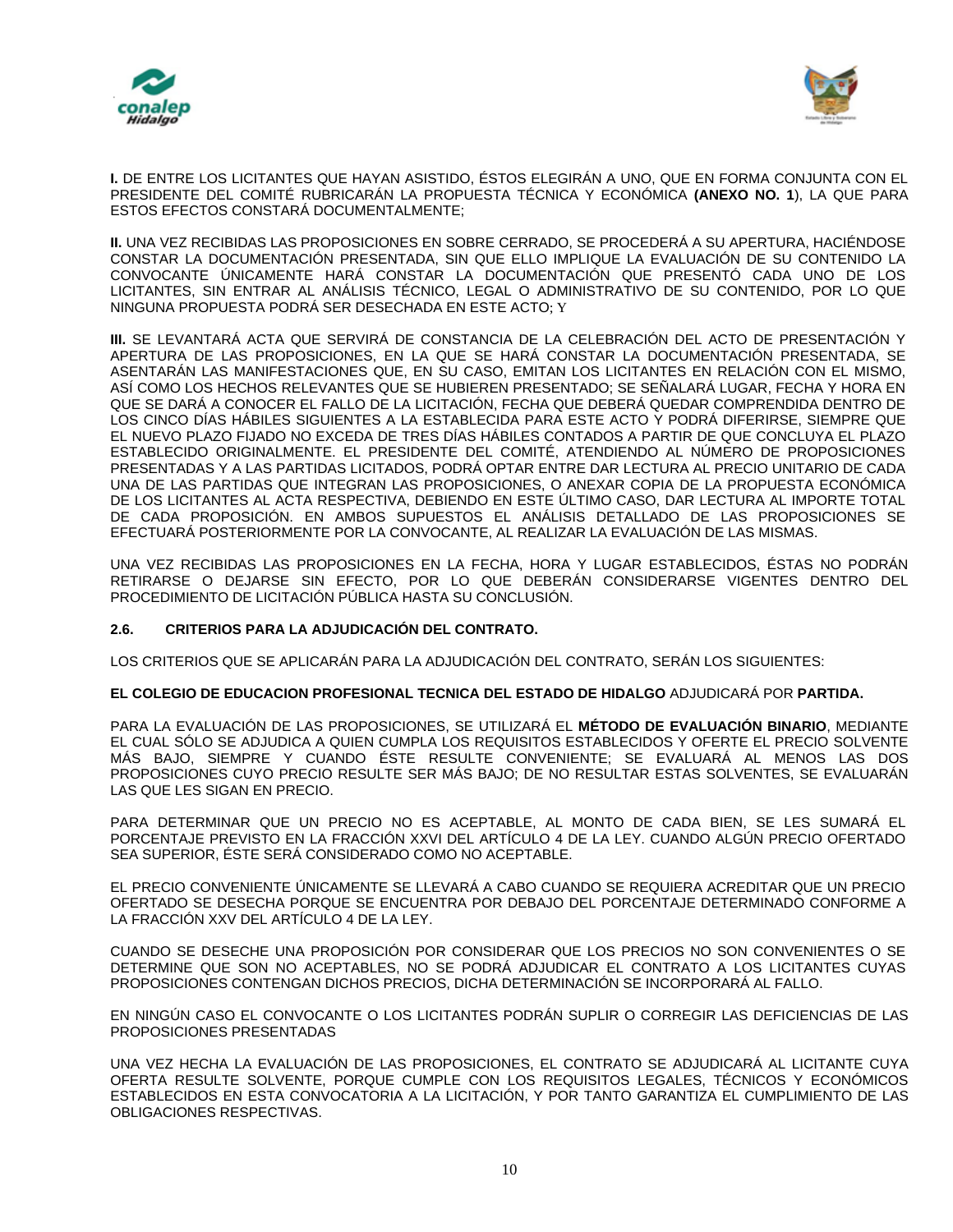



EN CASO DE EXISTIR IGUALDAD DE CONDICIONES, SE DARÁ PREFERENCIA A LAS PERSONAS QUE INTEGRAN EL SECTOR DE MICRO, PEQUEÑAS Y MEDIANAS EMPRESAS.

DE SUBSISTIR EL EMPATE ENTRE LAS PERSONAS DEL SECTOR SEÑALADO, LA ADJUDICACIÓN SE EFECTUARÁ A FAVOR DEL LICITANTE QUE RESULTE GANADOR DEL SORTEO MANUAL POR INSACULACIÓN, PARA LO CUAL SERÁ CONVOCADO UN REPRESENTANTE DEL ÓRGANO INTERNO DE CONTROL DEL CONVOCANTE.

## **2.7. DESCALIFICACIÓN DEL LICITANTE.**

SERÁ CAUSA DE DESCALIFICACIÓN:

A) EL INCUMPLIMIENTO DE CUALQUIERA DE LOS REQUISITOS ESTABLECIDOS EN ESTA CONVOCATORIA A LA LICITACIÓN PÚBLICA;

B) EL LICITANTE QUE POR SÍ MISMO O A TRAVÉS DE INTERPÓSITA PERSONA, ADOPTE CONDUCTAS PARA QUE LOS SERVIDORES PÚBLICOS DEL CONVOCANTE INDUZCAN O ALTEREN LAS EVALUACIONES DE LAS PROPOSICIONES, EL RESULTADO DEL PROCEDIMIENTO, U OTROS ASPECTOS QUE LE OTORGUEN CONDICIONES MÁS VENTAJOSAS CON RELACIÓN A LOS DEMÁS PARTICIPANTES; Y

C) SI SE COMPRUEBA QUE ALGÚN LICITANTE HA ACORDADO CON OTRO U OTROS ELEVAR EL COSTO DE LOS BIENES, O CUALQUIER OTRO ACUERDO QUE TENGA COMO FIN OBTENER UNA VENTAJA SOBRE LOS DEMÁS LICITANTES.

LAS CONDICIONES QUE TENGAN COMO PROPÓSITO FACILITAR LA PRESENTACIÓN DE LAS PROPOSICIONES Y AGILIZAR LA CONDUCCIÓN DE LOS ACTOS DE LA LICITACIÓN, ASÍ COMO CUALQUIER OTRO REQUISITO CUYO INCUMPLIMIENTO, POR SÍ MISMO, O DEFICIENCIA EN SU CONTENIDO NO AFECTE LA SOLVENCIA DE LAS PROPOSICIONES, NO SERÁN OBJETO DE EVALUACIÓN Y SE TENDRÁN POR NO ESTABLECIDAS. LA INOBSERVANCIA POR PARTE DE LOS LICITANTES RESPECTO A DICHAS CONDICIONES O REQUISITOS NO SERÁ MOTIVO PARA DESECHAR SUS PROPOSICIONES.

LOS REQUISITOS CUYO INCUMPLIMIENTO NO AFECTA LA SOLVENCIA DE LA PROPOSICIÓN SERÁN:

**I.** PROPONER UN PLAZO DE ENTREGA MENOR AL SOLICITADO, EN CUYO CASO, DE RESULTAR ADJUDICADO Y DE CONVENIR AL CONVOCANTE PUDIERA ACEPTARSE;

**II.** OMITIR ASPECTOS QUE PUEDAN SER CUBIERTOS CON INFORMACIÓN CONTENIDA EN LA PROPIA PROPUESTA TÉCNICA O ECONÓMICA;

**III.** UTILIZAR FORMATOS DISTINTOS A LOS ESTABLECIDOS, SIEMPRE QUE EN LOS MISMOS SE PROPORCIONE DE MANERA CLARA LA INFORMACIÓN REQUERIDA; Y

**IV.** CUALQUIER OTRO QUE NO TENGA POR OBJETO DETERMINAR LA SOLVENCIA DE LA PROPOSICIÓN PRESENTADA.

# **2.8. LICITACIÓN O PARTIDAS DESIERTAS.**

LA LICITACIÓN O **PARTIDAS** SERÁ DECLARADO DESIERTAS CUANDO:

- a) NO SE PRESENTE NINGUNA PROPOSICIÓN
- b) CUANDO LA TOTALIDAD DE LAS PROPOSICIONES PRESENTADAS NO REÚNAN LOS REQUISITOS SOLICITADOS; O
- c) LOS PRECIOS DE TODOS LOS BIENES OFERTADOS NO RESULTEN ACEPTABLES O CONVENIENTES.

# **2.9. CANCELACIÓN DE LA LICITACIÓN O PARTIDAS**

SE PODRÁ CANCELAR UNA LICITACIÓN, PARTIDAS O CONCEPTOS INCLUIDOS EN ÉSTA, CUANDO SE PRESENTE CASO FORTUITO; FUERZA MAYOR; EXISTAN CIRCUNSTANCIAS JUSTIFICADAS QUE EXTINGAN LA NECESIDAD PARA ADQUIRIR EL BIEN, O QUE DE CONTINUARSE CON EL PROCEDIMIENTO SE PUDIERA OCASIONAR UN DAÑO O PERJUICIO A LA PROPIA CONVOCANTE. LA DETERMINACIÓN DE DAR POR CANCELADA LA LICITACIÓN, PARTIDAS O CONCEPTOS, DEBERÁ PRECISAR EL ACONTECIMIENTO QUE MOTIVA LA DECISIÓN Y SERÁ SUSCRITA POR EL TITULAR DEL CONVOCANTE, LA CUAL SE HARÁ DEL CONOCIMIENTO DE LOS LICITANTES.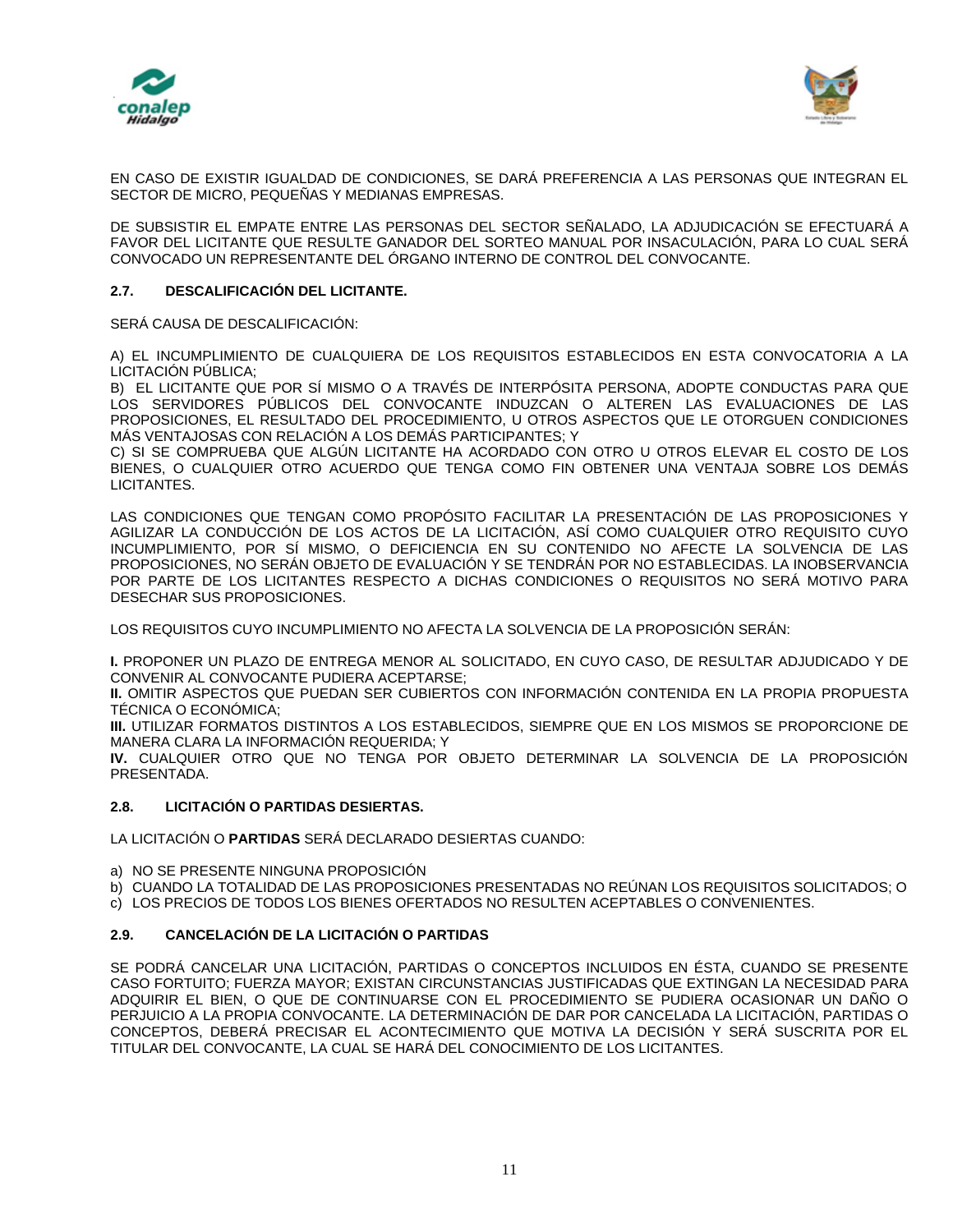



## **2.10. ACTO DE FALLO**

EL ACTO DE FALLO SE LLEVARÁ A CABO EL DÍA **02 DE MAYO DEL AÑO EN CURSO A LAS 14:00** EN EL DOMICILIO QUE SE INDICA EN EL PUNTO 2.2 DE LA PRESENTE CONVOCATORIA A LA LICITACIÓN PÚBLICA.

SE DARÁ A CONOCER EL FALLO EN JUNTA PÚBLICA A LA QUE LIBREMENTE PODRÁN ASISTIR LOS LICITANTES QUE HUBIERAN PRESENTADO PROPOSICIÓN, ENTREGÁNDOSELES COPIA DE ESTE Y LEVANTÁNDOSE EL ACTA RESPECTIVA. ASIMISMO, EL CONTENIDO DEL FALLO SE DIFUNDIRÁ A TRAVÉS DE LA PÁGINA DE INTERNET DE LA CONVOCANTE. A LOS LICITANTES QUE NO HAYAN ASISTIDO A LA JUNTA PÚBLICA, SE LES ENVIARÁ POR CORREO ELECTRÓNICO UN AVISO INFORMÁNDOLES QUE EL ACTA DEL FALLO SE ENCUENTRA A SU DISPOSICIÓN A TRAVÉS DE LOS MEDIOS ANTES MENCIONADOS.

CON LA NOTIFICACIÓN DEL FALLO POR EL QUE SE ADJUDICA EL CONTRATO, LAS OBLIGACIONES DERIVADAS DE ÉSTE SERÁN EXIGIBLES, SIN PERJUICIO DE LA OBLIGACIÓN DE LAS PARTES DE FIRMARLO EN LA FECHA Y TÉRMINOS SEÑALADOS.

CONTRA EL FALLO PROCEDERÁ LA INCONFORMIDAD EN TÉRMINOS DEL TÍTULO OCTAVO, CAPÍTULO PRIMERO DE LA LEY.

CUANDO SE ADVIERTA EN EL FALLO LA EXISTENCIA DE UN ERROR ARITMÉTICO, MECANOGRÁFICO O DE CUALQUIER OTRA NATURALEZA, QUE NO AFECTE EL RESULTADO DE LA EVALUACIÓN REALIZADA POR EL CONVOCANTE, DENTRO DE LOS CINCO DÍAS HÁBILES SIGUIENTES A SU NOTIFICACIÓN Y SIEMPRE QUE NO SE HAYA FIRMADO EL CONTRATO, EL COMITÉ PROCEDERÁ A SU CORRECCIÓN, ACLARANDO O RECTIFICANDO EL MISMO, MEDIANTE EL ACTA ADMINISTRATIVA CORRESPONDIENTE, EN LA QUE SE HARÁN CONSTAR LOS MOTIVOS QUE LO ORIGINARON Y LAS RAZONES QUE SUSTENTAN SU ENMIENDA, HECHO QUE SE NOTIFICARÁ A LOS LICITANTES QUE HUBIERAN PARTICIPADO EN EL PROCEDIMIENTO DE CONTRATACIÓN, REMITIENDO COPIA DE LA MISMA AL ÓRGANO INTERNO DE CONTROL DEL ÁREA RESPONSABLE DE LA CONTRATACIÓN DENTRO DE LOS CINCO DÍAS HÁBILES POSTERIORES A LA FECHA DE SU FIRMA.

SI EL ERROR COMETIDO EN EL FALLO NO FUERA SUSCEPTIBLE DE CORRECCIÓN CONFORME A LO DISPUESTO EN EL PÁRRAFO ANTERIOR, EL COMITÉ DARÁ VISTA DE INMEDIATO A LA CONTRALORÍA O AL ÓRGANO INTERNO DE CONTROL, A EFECTO DE QUE EMITA LAS DIRECTRICES PARA SU REPOSICIÓN.

LAS PROPOSICIONES DESECHADAS PODRÁN SER DEVUELTAS A LOS LICITANTES QUE LO SOLICITEN, UNA VEZ TRANSCURRIDOS NOVENTA DÍAS NATURALES CONTADOS A PARTIR DE LA FECHA EN QUE SE DÉ A CONOCER EL FALLO, SALVO QUE EXISTA ALGUNA INCONFORMIDAD EN TRÁMITE, EN CUYO CASO LAS PROPOSICIONES DEBERÁN CONSERVARSE HASTA LA TOTAL CONCLUSIÓN DE LA INCONFORMIDAD E INSTANCIAS SUBSECUENTES; AGOTADOS DICHOS TÉRMINOS EL CONVOCANTE PROCEDERÁ A SU DESTRUCCIÓN EN TÉRMINOS DE LA LEY DE LA MATERIA.

### **3. FIRMA DEL CONTRATO**

LA CONVOCATORIA A LA LICITACIÓN, EL CONTRATO Y SUS ANEXOS SON LOS INSTRUMENTOS QUE VINCULAN A LAS PARTES EN SUS DERECHOS Y OBLIGACIONES. LAS ESTIPULACIONES QUE SE ESTABLEZCAN EN EL CONTRATO NO DEBERÁN MODIFICAR LAS CONDICIONES PREVISTAS EN LA CONVOCATORIA A LA LICITACIÓN Y SUS JUNTAS DE ACLARACIONES; EN CASO DE DISCREPANCIA, PREVALECERÁ LO ESTIPULADO EN ÉSTAS.

CON LA NOTIFICACIÓN DEL FALLO SERÁN EXIGIBLES LOS DERECHOS Y OBLIGACIONES ESTABLECIDOS EN LAS BASES DE LA LICITACIÓN Y OBLIGARÁN A LA PERSONA A QUIEN SE HAYA ADJUDICADO, A FIRMAR EL CONTRATO EN LA FECHA, HORA Y LUGAR PREVISTOS. ASIMISMO, CON LA NOTIFICACIÓN DEL FALLO SE REALIZARÁ LA REQUISICIÓN DEL BIEN.

LOS DERECHOS Y OBLIGACIONES QUE SE DERIVEN DE LOS CONTRATOS NO PODRÁN SER CEDIDOS POR EL PROVEEDOR A FAVOR DE CUALQUIER OTRA PERSONA FÍSICA O MORAL, CON EXCEPCIÓN DE LOS DERECHOS DE COBRO EN CUYO CASO DEBERÁ CONTAR CON EL CONSENTIMIENTO ESCRITO DEL CONVOCANTE.

PREVIO A LA FIRMA DEL CONTRATO, EL LICITANTE A QUIEN SE LE ADJUDIQUE EL MISMO DEBERÁ PRESENTAR PARA SU COTEJO, ORIGINAL O COPIA CERTIFICADA DE LOS SIGUIENTES DOCUMENTOS: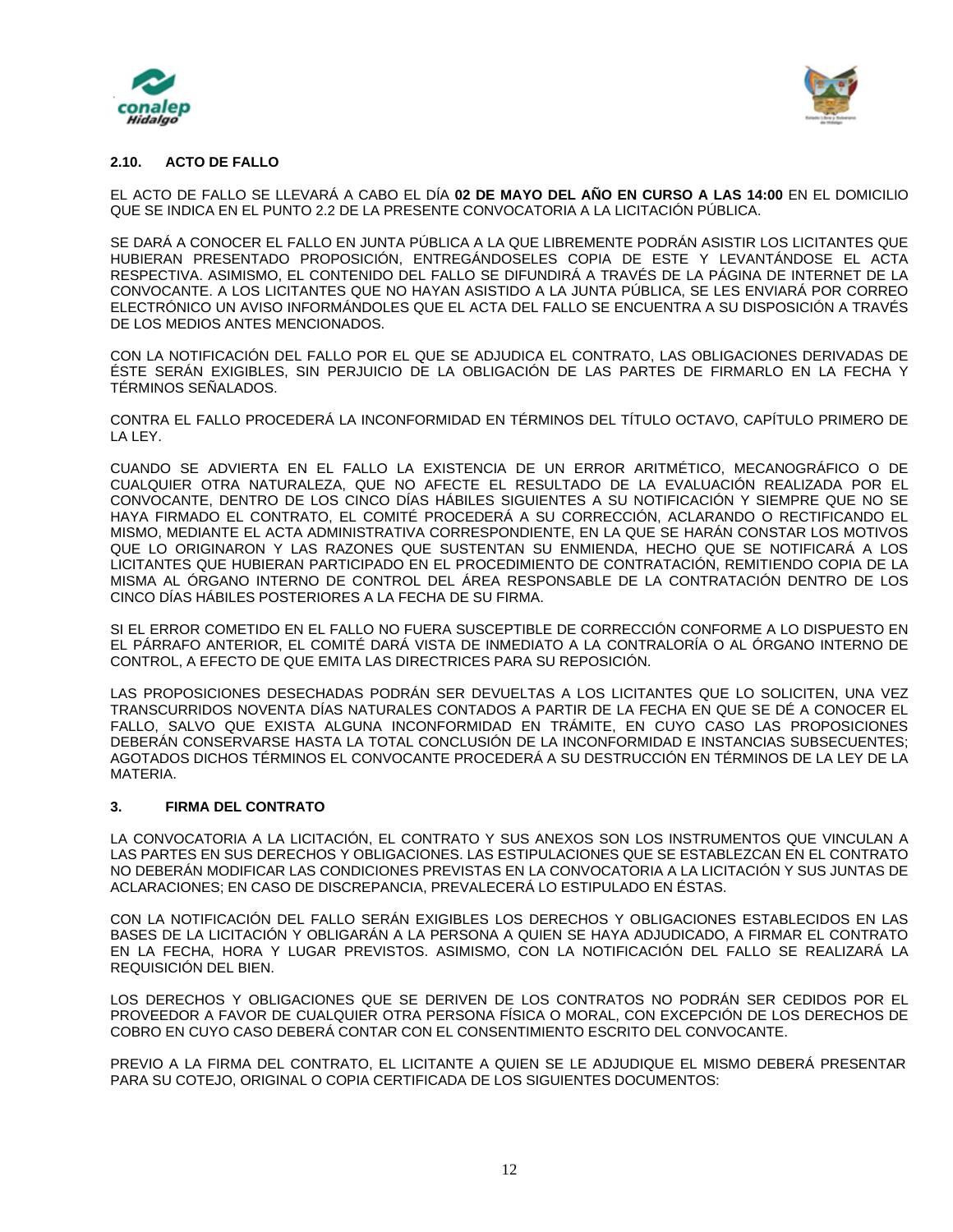



I. TRATÁNDOSE DE PERSONA MORAL, TESTIMONIO DE LA ESCRITURA PÚBLICA EN LA QUE CONSTE QUE FUE CONSTITUIDA CONFORME A LAS LEYES MEXICANAS Y QUE TIENE SU DOMICILIO EN EL TERRITORIO NACIONAL, DEBIDAMENTE INSCRITA EN EL INSTITUTO DE LA FUNCIÓN REGISTRAL;

II. TRATÁNDOSE DE PERSONA FÍSICA, COPIA CERTIFICADA DEL ACTA DE NACIMIENTO O, EN SU CASO, CARTA DE NATURALIZACIÓN RESPECTIVA, EXPEDIDA POR LA AUTORIDAD COMPETENTE, ASÍ COMO LA DOCUMENTACIÓN CON LA QUE ACREDITE TENER SU DOMICILIO LEGAL EN EL TERRITORIO NACIONAL Y COPIA DE IDENTIFICACIÓN OFICIAL;

III. REGISTRO EN EL PADRÓN DE PROVEEDORES CON LA CLASIFICACIÓN CORRESPONDIENTE AL OBJETO DE LA CONTRATACIÓN; Y

IV. COPIA DE LA CÉDULA DEL REGISTRO FEDERAL DE CONTRIBUYENTES.

# **3.1. GARANTÍAS**

LOS PROVEEDORES QUE PRESENTEN PROPOSICIONES O CELEBREN LOS CONTRATOS, DEBERÁN GARANTIZAR:

**I.** LA SERIEDAD DE LA FORMALIZACIÓN DE LA PROPUESTA. EL PORCENTAJE DE ESTA GARANTÍA SERÁ DEL CINCO POR CIENTO DE LA PROPOSICIÓN DEL PROVEEDOR;

**II.** LOS ANTICIPOS QUE, EN SU CASO, RECIBAN. ESTAS GARANTÍAS DEBERÁN CONSTITUIRSE POR LA TOTALIDAD DEL MONTO DE LOS ANTICIPOS; Y

**III.** EL CUMPLIMIENTO DE LOS CONTRATOS. ESTA GARANTÍA SERÁ DEL DIEZ POR CIENTO DEL MONTO TOTAL DEL CONTRATO.

LA GARANTÍA DE SERIEDAD PREVISTA EN ESTE APARTADO SE PRESENTARÁ AL MOMENTO DE LLEVAR A CABO LA PRESENTACIÓN Y APERTURA DE PROPOSICIONES; Y LA DE CUMPLIMIENTO DEL CONTRATO DEBERÁ PRESENTARSE A MÁS TARDAR DENTRO DE LOS TRES DÍAS HÁBILES SIGUIENTES A LA FIRMA DEL MISMO, SALVO QUE LA ENTREGA DE LOS BIENES, SE REALICE DENTRO DEL CITADO PLAZO.

EL PROVEEDOR SELECCIONADO SE OBLIGA A SUJETARSE A LOS TÉRMINOS, LINEAMIENTOS, PROCEDIMIENTOS Y REQUISITOS QUE ESTABLECE LA LEY DE ADQUISICIONES, ARRENDAMIENTOS Y SERVICIOS DEL SECTOR PÙBLICO DEL ESTADO DE HIDALGO, CRITERIOS, LINEAMIENTOS EMITIDOS POR LA SECRETARÍA DE CONTRALORÍA Y DEMÁS DISPOSICIONES QUE LE SEAN APLICABLES.

CUANDO SE MODIFIQUE EL MONTO, PLAZO O VIGENCIA DEL CONTRATO DEBERÁ AJUSTARSE LA GARANTÍA OTORGADA.

### **3.2. PENAS CONVENCIONALES.**

EN CASO DE INCUMPLIMIENTO EN LA ENTREGA DE LOS BIENES, EL PROVEEDOR DEBERÁ REINTEGRAR LOS ANTICIPOS QUE HAYA RECIBIDO MÁS LOS INTERESES CORRESPONDIENTES. LOS CARGOS SE CALCULARÁN SOBRE EL MONTO DEL ANTICIPO NO AMORTIZADO Y SE COMPUTARÁN POR DÍAS NATURALES, DESDE LA FECHA DE SU ENTREGA, HASTA LA FECHA EN QUE SE PONGAN EFECTIVAMENTE LAS CANTIDADES A DISPOSICIÓN DEL CONVOCANTE.

TRATÁNDOSE DE EXCESO EN LOS PAGOS QUE HAYA RECIBIDO EL PROVEEDOR, ÉSTE DEBERÁ REINTEGRAR LOS MISMOS, CONFORME A LO SEÑALADO EN EL PÁRRAFO ANTERIOR.

EN CASO DE RESCISIÓN DEL CONTRATO, EL PROVEEDOR DEBERÁ REINTEGRAR EL ANTICIPO Y, EN SU CASO, LOS PAGOS PROGRESIVOS QUE HAYA RECIBIDO MÁS LOS INTERESES PACTADOS EN EL CONTRATO. LOS INTERESES SE CALCULARÁN SOBRE EL MONTO DEL ANTICIPO NO AMORTIZADO, PAGOS PROGRESIVOS EFECTUADOS Y SE COMPUTARÁN POR DÍAS NATURALES DESDE LA FECHA DE SU ENTREGA HASTA LA FECHA EN QUE SE PONGAN EFECTIVAMENTE LAS CANTIDADES A DISPOSICIÓN DEL CONVOCANTE.

LA ENTREGA EXTEMPORÁNEA DE LOS BIENES SE PENALIZARÁ CON EL 3 (TRES) AL MILLAR POR CADA DÍA NATURAL DE DEMORA SOBRE EL IMPORTE DE LOS BIENES Y SERÁN DETERMINADAS EN RAZÓN DE LOS BIENES OPORTUNAMENTE A PARTIR DE LA FECHA LÍMITE SEÑALADA PARA LA ENTREGA.

LOS PROVEEDORES, ESTÁN OBLIGADOS A RESPONDER DE LOS DEFECTOS Y VICIOS OCULTOS DE LOS BIENES, ASÍ COMO DE CUALQUIER OTRA RESPONSABILIDAD EN QUE HUBIEREN INCURRIDO, EN LOS TÉRMINOS SEÑALADOS EN EL CONTRATO Y EL CÓDIGO CIVIL PARA EL ESTADO DE HIDALGO.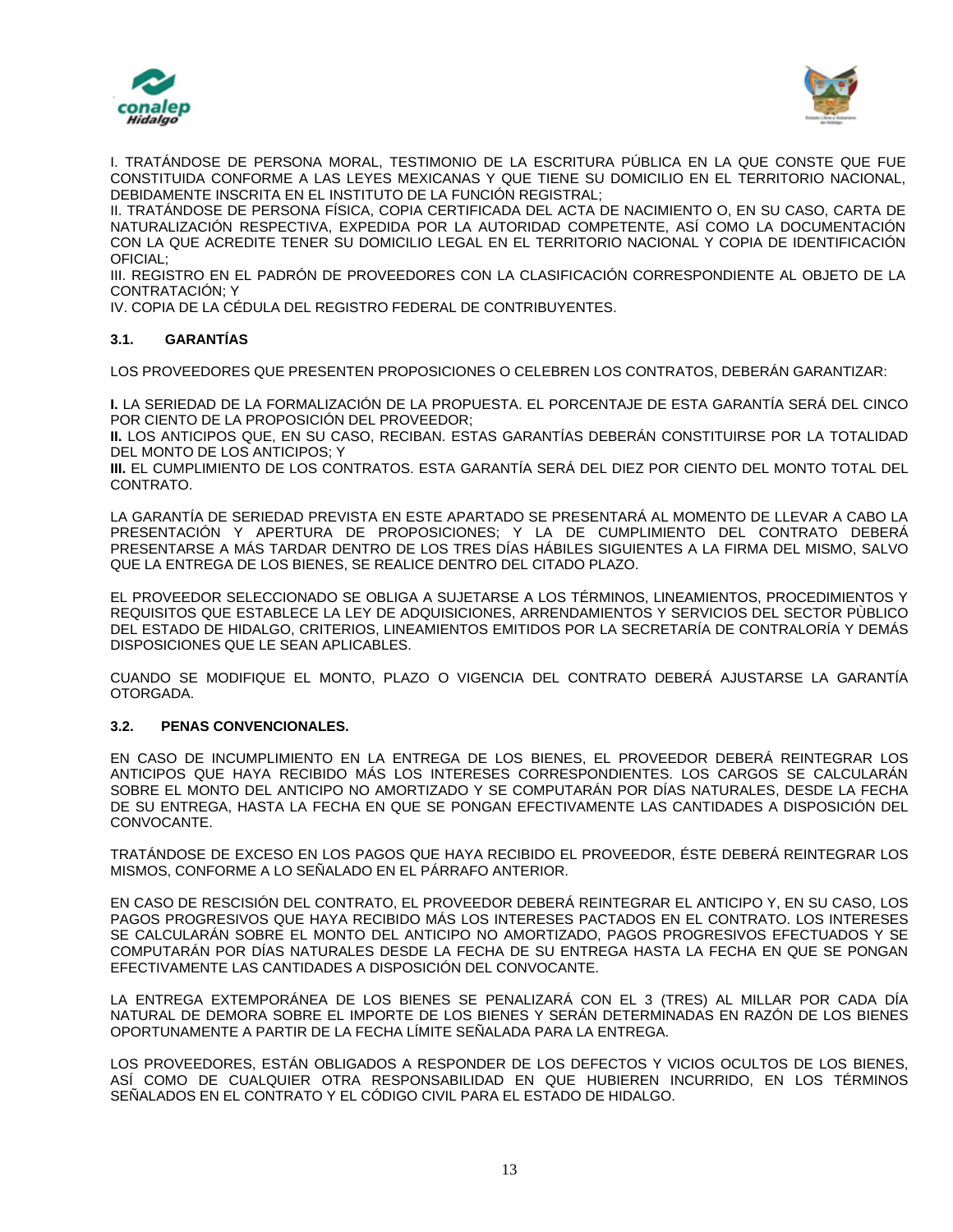



LOS PROVEEDOR ES CUBRIRÁN LAS CUOTAS COMPENSATORIAS QUE, CONFORME A LA LEY DE LA MATERIA, PUDIEREN ESTAR SUJETAS LAS IMPORTACIONES DE BIENES OBJETO DEL CONTRATO Y EN ESTOS CASOS, NO PROCEDERÁN INCREMENTOS A LOS PRECIOS PACTADOS, NI CUALQUIER OTRA MODIFICACIÓN AL CONTRATO.

EL CONVOCANTE POR CONDUCTO DEL SERVIDOR PÚBLICO QUE SUSCRIBIÓ EL CONTRATO RESPECTIVO, RESCINDIRÁ ADMINISTRATIVAMENTE EL CONTRATO EN CASO DE INCUMPLIMIENTO DE LAS OBLIGACIONES A CARGO DEL PROVEEDOR. SI PREVIAMENTE A LA CONCLUSIÓN DEL PROCEDIMIENTO DE RESCISIÓN DEL CONTRATO, SE HICIERE ENTREGA DE LOS BIENES, EL PROCEDIMIENTO INICIADO QUEDARÁ SIN EFECTO, PREVIA ACEPTACIÓN Y VERIFICACIÓN DEL CONVOCANTE DE QUE CONTINÚA VIGENTE LA NECESIDAD DE LOS MISMOS, APLICANDO, EN SU CASO, LAS PENAS CONVENCIONALES POR EL RETRASO.

ESTOS PROCEDIMIENTOS ADMINISTRATIVOS, SERÁN SIN PERJUICIO DE LAS ACCIONES QUE JUDICIALMENTE SE HAGAN VALER ANTE LOS TRIBUNALES COMPETENTES.

### **4. INCONFORMIDADES**

LA INCONFORMIDAD DEBERÁ PRESENTARSE POR ESCRITO, DIRECTAMENTE EN LAS OFICINAS DEL ÓRGANO INTERNO DE CONTROL DEL COLEGIO DE EDUCACION PROFESIONAL TECNICA DEL ESTADO DE HIDALGO) UBICADAS EN: CIRCUITO EX HACIENDA DE LA CONCEPCION LOTE 17, SAN JUAN TILCUAUTLA, MPIO. SAN AGUSTIN TLAXIACA HGO. C.P 42160, O BIEN EN LA SECRETARÍA DE CONTRALORÍA, UBICADAS EN CAMINO REAL DE LA PLATA NO.301, FRACCIONAMIENTO ZONA PLATEADA. C.P 42084, PACHUCA DE SOTO, HIDALGO, O A TRAVÉS DE LOS MEDIOS ELECTRÓNICOS QUE MEDIANTE DISPOSICIONES DE CARÁCTER ADMINISTRATIVO ESTABLEZCA LA CONTRALORÍA, DE ACUERDO CON LO DISPUESTO EN EL ARTÍCULO 88 DE LA LEY.

**NOTA: MEDIANTE EL ACUERDO QUE CONTIENE EL PROTOCOLO DE ACTUACIÓN DE LOS SERVIDORES PÚBLICOS QUE INTERVIENEN EN CONTRATACIONES PÚBLICAS, OTORGAMIENTO Y PRORROGA DE LICENCIAS, PERMISOS, AUTORIZACIONES Y CONCESIONES PARA EL ESTADO DE HIDALGO, Y DE ACUERDO AL PROCEDIMIENTO QUE MARCA EL COMITÉ DE ADQUISICIONES, ARRENDAMIENTOS Y SERVICIOS DEL SECTOR PÚBLICO DE LA CONVOCANTE, SE HACE DEL CONOCIMIENTO A LOS LICITANTES, QUE A FIN DE PROMOVER LAS MEJORES PRÁCTICAS EN MATERIA DE COMBATE A LA CORRUPCIÓN Y PREVENCIÓN DE CONFLICTOS DE INTERÉS, ESTA Y TODAS LAS REUNIONES, VISITAS, Y ACTOS PÚBLICOS PARA CONTRATACIONES SUJETAS A LA LEY DE ADQUISICIONES, ARRENDAMIENTOS Y SERVICIOS DEL SECTOR PÚBLICO DEL ESTADO DE HIDALGO, DEBERÁN SER VIDEO GRABADAS EN LOS PROCEDIMIENTOS CORRESPONDIENTES A LA LICITACIÓN PÚBLICA EN SUS ETAPAS DE JUNTA DE ACLARACIONES, APERTURA Y PRESENTACIÓN DE PROPOSICIONES Y ACTO DE FALLO, ASÍ COMO EL MOMENTO DE LA FIRMA DEL CONTRATO, ENTREGA DE FIANZAS, Y ENTREGA DE LOS BIENES Y SERVICIOS.**

**EL COMITÉ**

PRESIDENTE

**SECRETARIO** 

\_\_\_\_\_\_\_\_\_\_\_\_\_\_\_\_\_\_\_\_\_\_\_\_\_\_\_\_ ARMANDO HERNANDEZ TELLO PRESIDENTE DEL CONALEP HIDALGO

\_\_\_\_\_\_\_\_\_\_\_\_\_\_\_\_\_\_\_\_\_\_\_\_\_\_\_\_ GERMAN HERNÁNDEZ PÉREZ DIRECTOR DE ADMINISTRACION DE LOS RECURSOS DEL CONALEP HIDALGO

VOCAL

ASESOR

\_\_\_\_\_\_\_\_\_\_\_\_\_\_\_\_\_\_\_\_\_\_\_\_\_\_\_\_\_\_\_\_\_\_\_\_\_\_\_ LIC. SUSANA ENCARNACIÓN CORTES ÁREA JURÍDICA DE CONALEP HIDALGO

\_\_\_\_\_\_\_\_\_\_\_\_\_\_\_\_\_\_\_\_\_\_\_\_\_\_\_\_ MARIA GUADALUPE ORTIZ ARTEAGA DIRECTORA DE PLANEACIÓN Y EVALUACIÓN DEL CONALEP HIDALGO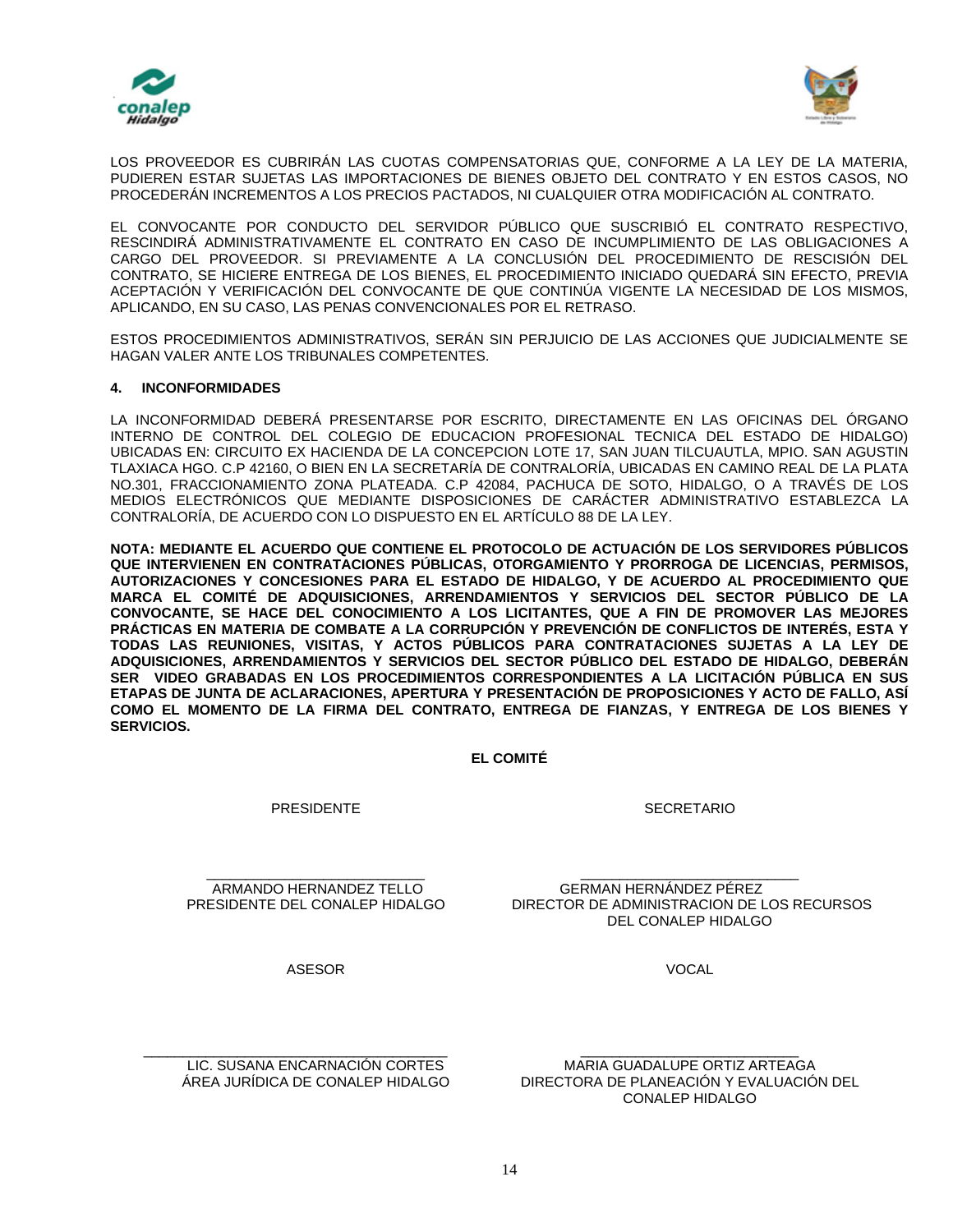



### **ANEXO N° 1**

### **COLEGIO DE EDUCACION PROFESIONAL TECNICA DEL ESTADO DE HIDALGO**

### **LICITACIÓN PÚBLICA NACIONAL Nº CONALEPH541 09/2022**

SAN AGUSTIN TLAXIACA A 11 DE ABRIL DE 2022.

# **ADQUISICIÓN DE PAQUETES DE UNIFORMES ESCOLARES**

### **ANEXO No. 1**

| <b>PARTIDA</b> | <b>UNIFORMES</b>                | <b>CANTIDAD</b>     |
|----------------|---------------------------------|---------------------|
|                | <b>CONALEP UNIFORME VARONIL</b> | 789                 |
| っ              | <b>CONALEP UNIFORME FEMENIL</b> | 592                 |
|                |                                 | <b>Total: 1,381</b> |

### **NOTA IMPORTANTE: LA CANTIDAD DE UNIFORMES POR TALLA SE PROPORCIONARÁ AL LICITANTE QUE RESULTE ADJUDICADO.**

# **FICHAS TECNICAS**

### **UNIFORME ESCOLAR CONALEP VARONIL**

### PAQUETE COMPUESTO POR TRES PRENDAS:

1. CAMISA MANGA LARGA

1. PANTALON

1. SUÉTER

# **CAMISA MANGA LARGA VARONIL**

CONFECCIONADA EN TELA OXFORD 58.6% ALGODON 41.4% POLIESTER COLOR AZUL CELESTE; CORTE RECTO PARA CABALLERO. CUELLO CAMISERO CON ENTRETELA FUSIONADA Y VARILLA PLASTICA EN EXTREMOS, CUELLO DE 5 CM DE ANCHO POR LA PARTE CENTRAL Y 7 CM DE ANCHO AL EXTREMO CON PESPUENTE PERIMETRAL A ¼", PIE DE CUELLO COLOR AZUL MARINO DEL MISMO TIPO DE TELA DE 4 CM EN SU PARTE CENTRAL CON ENTRETELA FUSIONADA, CON OJAL Y BOTON TAMAÑO 18 GRABADO CON LEYENDA HIDALGO, CON SOBRECOSTURA AL FILO EN TODO SU CONTORNO, ESPALDA LISA DE 1 PIEZA, HOMBROS CERRADOS CON OVER DE 5 HILOS Y PESPUNTE PERIMETRAL EN HOMBROS. DELANTERO IZQUIERDO CON 6 OJALES Y ALETILLA DE 32 MM DE ANCHO CON PESPUNTE EN AMBOS LADOS. DELANTERO DERECHO CON ALETILLA EN MISMA TELA QUE EL PIE DE CUELLO PLANCHADA REDOBLADA DE 25 MM Y 6 BOTONES AZUL MARINO TAMAÑO 18 GRABADOS CON LEYENDA HIDALGO. MANGA LARGA DE UNA PIEZA CON PUÑO CUADRADO FUSIONADO DE 6 CM DE ANCHO CON OJAL Y 2 BOTONES TAMAÑO 18 AZUL MARINO GRABADOS CON LEYENDA HIDALGO Y PESPUNTE PERIMETRAL A ¼", BEBEDERO DE 12.5 CM ENCINTADO DE 3/8", CON VISTA DE 1", REMATADA EN PICO, CON CAJA DE 1 1/2" Y PESPUNTE AL FILO, PINZA A 3.5 CM A PARTIR DE ORILLA DEL BEBEDERO SOBRE LA UNION CON PUÑO, CON UNA PROFUNDIDAD DE 2 CM, INTERIOR DEL PUÑO EN MISMA TELA QUE EL PIE DE CUELLO. DOBLADILLO DE BAJOS REDOBLADO DE ¼". BAJOS DELANTEROS Y TRASEROS SEMICURVOS, CERRADA CON OVER DE 5 HILOS, COSTURAS DE 10 P.P.P. MÍNIMO CON HILO POLYESTER 100% CALIBRE 40/2, ETIQUETADA EN EL CENTRO DE LA ESPALDA CON MARCA Y TALLA, COSER ETIQUETA DE CUIDADOS Y DATOS DE FABRICANTE. EMPAQUE; DOBLADA Y PLANCHADA. BORDAR LOGO INSTITUCIONAL DE CONALEP BASE DE 7 CM Y ALTURA DE 6.5 CM EN COLORES INSTITUCIONALES.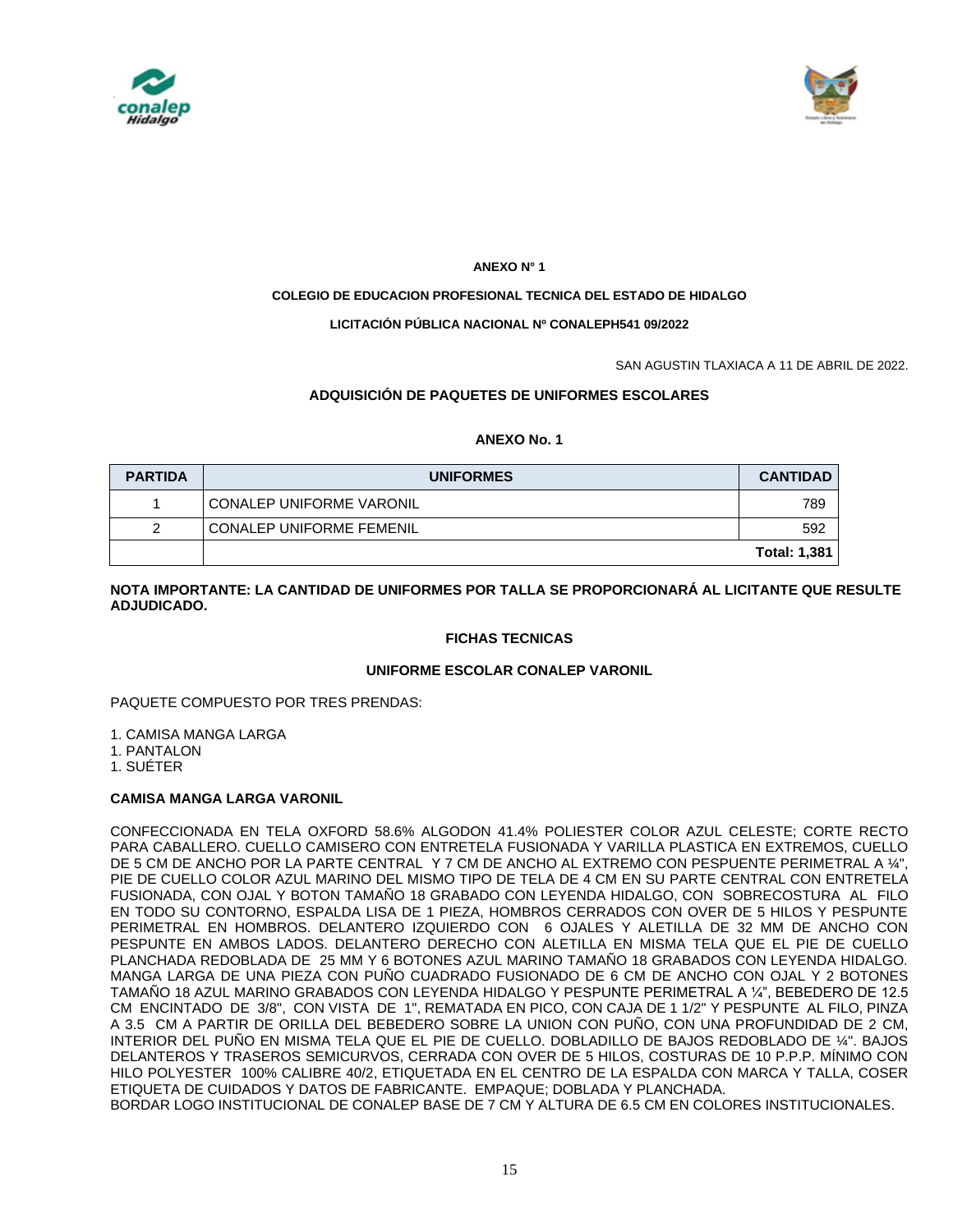



### **PANTALÓN VARONIL**

PANTALON CORTE RECTO ESCOLAR SIN PINZAS, CONFECCIONADO EN TELA LANCASTER COLOR KAKI, 65.8% POLIESTER 34.2% ALGODON. BOLSAS DIAGONALES DE 6" DE ABERTURA, Y UNA INCLINACION DE 13/8" DEL COSTADO CON PRESILLAS DE SEGURIDAD AL INICIO Y AL FINAL DE LA MISMA, INTERIOR DE POQUETIN 50/50 POLIESTER ALGODÓN COLOR CRUDO, CON VISTA DE BOLSA EN DELANTERO DE 3" Y CONTRAVISTA DE 13/8" DE ANCHO, BOLSAS TRASERAS DE UN VIVO DE 1/2" DE ANCHO EN TERMINADO Y 5" DE ABERTURA CON PRESILLAS DE REFUERZO, CON UNA DISTANCIA DE COSTADO A INICIO DE BOLSA DE 1.5", INTERIOR DE POQUETIN CON UNA PROFUNDIDAD DE 61/2" CON VISTA DE 3" DE ANCHO, AL CENTRO DE ABERTURA DE BOLSA DERECHA OJAL Y BOTON BEIGE TAMAÑO 24 GRABADO CON LEYENDA HIDALGO. PRETINA FUSIONADA DE 1<sup>3/4</sup>" DE ANCHO, CON GANCHO METALICO, LLEVA 6 TRABAS DE 3/8" POR 13/4" DE LARGO DISTRIBUIDAS EQUIDISTANTEMENTE EN LA MISMA, CIERRE METALICO REFORZADO DE 18 CMS COLOR BEIGE, LARGO LIBRE CON ORLEADO DE OVER DE 3 HILOS, TIRO TRASERO CON COSTURA EN OVER DE 5 HILOS REFORZADA, TIRO DELANTERO CERRADO CON COSTURA DE RECTA, COSTADOS CERRADOS CON OVER DE 5 HILOS, COSTURAS DE 10 P.P.P. MÍNIMO CON HILO POLYESTER 100% CALIBRE 40/2, ETIQUETADO: EN EL COSTADO DE LA PRETINA, COSER ETIQUETA DE MARCA, MONARCH Y DE TALLA. EMPAQUE; DOBLADO Y PLANCHADO EN BOLSA DE PLÁSTICO.

EN TRASERO DERECHO 3.5 CM DEBAJO DE PRETINA, BORDAR CONALEP (SEGÚN LOGOTIPO) DE 4 CM. DE BASE Y 2.5 CM. DE ALTURA PROPORCIONAL EN COLOR VERDE INSTITUCIONAL.

### **SUETER VARONIL**

TEJIDO DE PUNTO EN MAQUINA GALGA 10 A 2 HEBRAS DE HILO CALIBRE 2/30 100% ACRILAN COLOR AZUL MARINO, TEJIDO DEL CUERPO TIPO JERSEY, CERRADO DE HOMBROS Y SISA CON OVER DE 4 HILOS, CERRADO DE COSTADO CON OVER DE 4 HILOS, PRETINA Y PUÑOS DE 4.5 CM DE ANCHO TIPO 1X1, CUELLO DE TORTUGA 1X1 DE 2 ¼" EN TEJIDO TUBULAR REMALLADO COMPLETAMENTE CON ALETILLA Y CIERRE DE 20 CM OCULTO ,CON VISTA INTERIOR TEJIDA Y PESPUNTE DE ¼, ETIQUETADO AL CENTRO MARCA Y TALLA, CON LOGOTIPOS INSTITUCIONALES EN FRENTE "CONALEP ¨ LADO IZQUIERDO Y "ESCUDO DE ARMAS DEL ESTADO DE HIDALGO¨ EN LADO DERECHO , CON MEDIDAS "CONALEP" DE 6 ANCHO X 5 ALTURA CON EL CONTORNO BORDADO AZUL MARINO, ESCUDO DE ARMAS DEL ESTADO DE HIDALGO DE 5 CM DE ALTURA CON ANCHO PROPORCIONAL Y CONTORNO BORDADO AZUL MARINO ETIQUETA DE LAVADO EN EL COSTADO DERECHO A 10 CM DE LA DIVISION ENTRE EL RESORTE Y EL JERSEY , COSTURAS DE 7p,p,p MINIMO.

### **UNIFORME ESCOLAR CONALEP FEMENIL**

PAQUETE COMPUESTO POR TRES PRENDAS: 1. BLUSA MANGA LARGA 1. PANTALON

1. SUÉTER

### **BLUSA MANGA LARGA FEMENIL**

CONFECCIONADA EN TELA OXFORD 58.6% ALGODON 41.4% POLIESTER COLOR AZUL CELESTE; CORTE PRINCESA PARA DAMA. CUELLO CAMISERO CON ENTRETELA FUSIONADA Y VARILLA PLASTICA EN EXTREMOS, CUELLO DE 5 CM DE ANCHO POR LA PARTE CENTRAL Y 7 CM DE ANCHO AL EXTREMO CON PESPUENTE PERIMETRAL A ¼", PIE DE CUELLO COLOR MARINO DEL MISMO TIPO DE TELA DE 4 CM EN SU PARTE CENTRAL CON ENTRETELA FUSIONADA, CON OJAL Y BOTON TAMAÑO 18 GRABADO CON LEYENDA HIDALGO, CON SOBRECOSTURA AL FILO EN TODO SU CONTORNO, ESPALDA LISA DE 1 PIEZA, HOMBROS CERRADOS CON OVER DE 5 HILOS Y PESPUNTE PERIMETRAL EN HOMBROS. PINZA AL BUSTO. DELANTERO DERECHO CON 6 OJALES Y ALETILLA CON DOBLEZ DE 32 MM DE ANCHO. DELANTERO IZQUIERDO CON ALETILLA DOBLADA CON PESPUNTES PERIMETRALES DE 25 MM Y 6 BOTONES AZUL MARINO TAMAÑO 18 GRABADOS CON LEYENDA HIDALGO CON TELA AL COLOR DEL PIE DE CUELLO. MANGA LARGA DE UNA PIEZA CON PUÑO CUADRADO FUSIONADO DE 6 CM DE ANCHO CON OJAL Y 2 BOTONES TAMAÑO 18 AZUL MARINO GRABADOS CON LEYENDA HIDALGO Y PESPUNTE PERIMETRAL A ¼", BEBEDERO DE 12.5 CM ENCINTADO DE 3/8", CON VISTA DE 1", REMATADA EN PICO, CON CAJA DE 11/2" Y PESPUNTE AL FILO, PINZA A 3.5 CM A PARTIR DE ORILLA DEL BEBEDERO SOBRE LA UNION CON PUÑO, CON UNA PROFUNDIDAD DE 2 CM, INTERIOR DEL PUÑO EN MISMA TELA QUE EL PIE DE CUELLO. DOBLADILLO DE BAJOS REDOBLADO DE ¼". BAJOS DELANTEROS Y TRASEROS SEMICURVOS, CERRADA CON OVER DE 5 HILOS, COSTURAS DE 10 P.P.P. MÍNIMO CON HILO POLYESTER 100% CALIBRE 40/2, ETIQUETADA EN EL CENTRO DE LA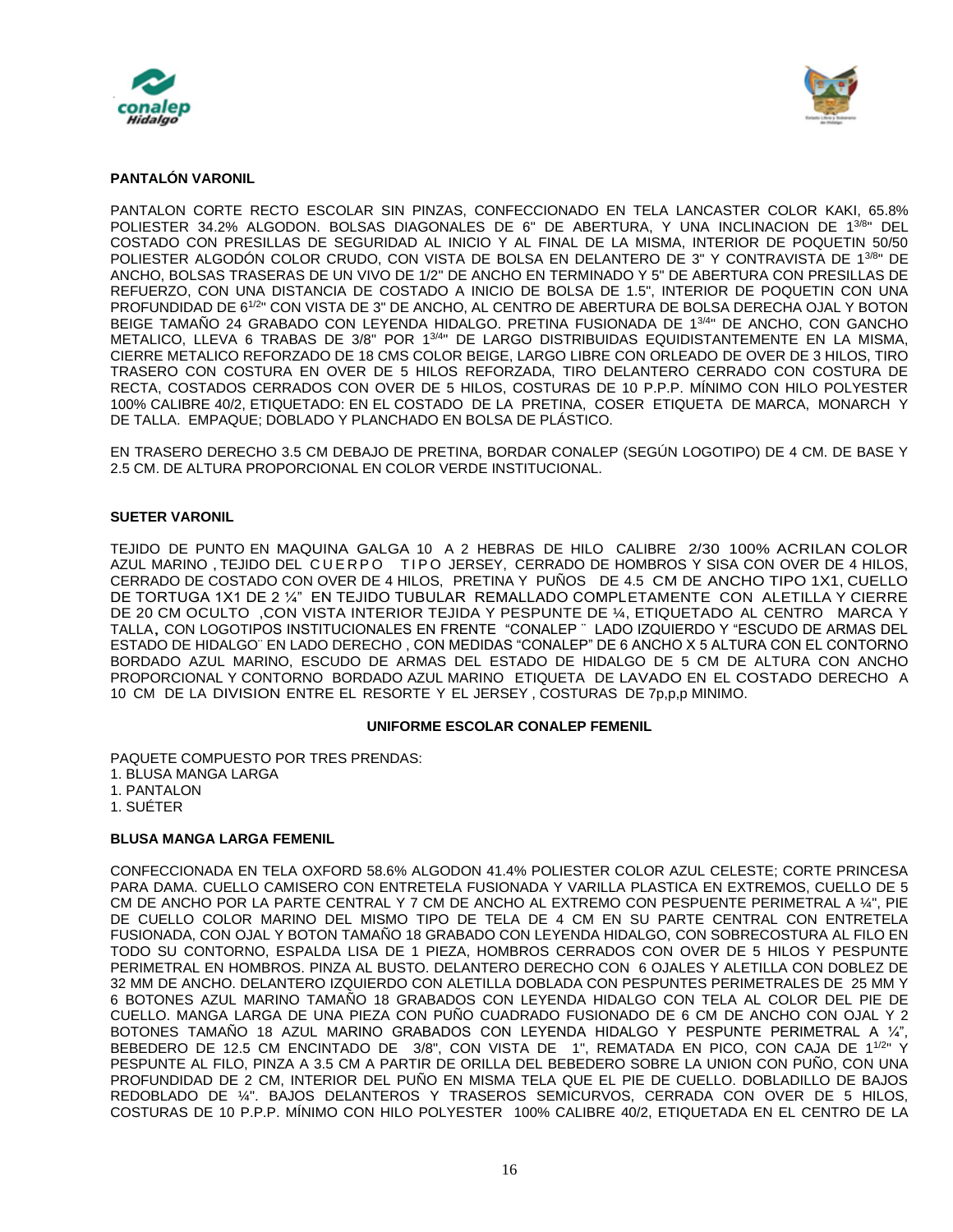



ESPALDA CON MARCA Y TALLA, COSER ETIQUETA DE CUIDADOS Y DATOS DE FABRICANTE. EMPAQUE; DOBLADA Y PLANCHADA. BORDAR LOGO INSTITUCIONAL DE CONALEP BASE DE 7 CM Y ALTURA DE 6.5 CM EN COLORES INSTITUCIONALES.

### **PANTALÓN FEMENIL**

PANTALON CORTE DE DAMA ESCOLAR SIN PINZAS, CONFECCIONADO EN TELA LANCASTER COLOR KAKI, 65.8% POLIESTER 34.2% ALGODON. BOLSAS DIAGONALES DE 6" DE ABERTURA, Y UNA INCLINACION DE 13/8" DEL COSTADO CON PRESILLAS DE SEGURIDAD AL INICIO Y AL FINAL DE LA MISMA, INTERIOR DE POQUETIN 50/50 POLIESTER ALGODÓN COLOR CRUDO, CON VISTA DE BOLSA EN DELANTERO DE 3" Y CONTRAVISTA DE 13/8" DE ANCHO. PRETINA FUSIONADA DE 1.5" DE ANCHO, CON GANCHO METALICO, CIERRE METALICO NUM. 3 DE LATON DE 15 CMS COLOR BEIGE, LARGO LIBRE CON ORLEADO DE OVER DE 3 HILOS, TIRO TRASERO CON COSTURA EN OVER DE 5 HILOS REFORZADA, TIRO DELANTERO CERRADO CON COSTURA DE RECTA, COSTADOS CERRADOS CON OVER DE 5 HILOS, COSTURAS DE 10 P.P.P. MÍNIMO CON HILO POLYESTER 100% CALIBRE 40/2, PINZAS TRASERAS CENTRADAS DE 2". ETIQUETADO: EN EL COSTADO DE LA PRETINA, COSER ETIQUETA DE MARCA, MONARCH Y DE TALLA. EMPAQUE; DOBLADO Y PLANCHADO EN BOLSA DE PLÁSTICO. EN TRASERO DERECHO 1CM DEBAJO DE PINZA, BORDAR CONALEP (SEGÚN LOGOTIPO) DE 4 CM. DE BASE Y 2.5

CM. DE ALTURA PROPORCIONAL EN COLOR VERDE INSTITUCIONAL.

### **SUETER FEMENIL**

TEJIDO DE PUNTO EN MAQUINA GALGA 10 A 2 HEBRAS DE HILO CALIBRE 2/30 100% ACRILAN COLOR AZUL MARINO, TEJIDO DEL CUERPO TIPO JERSEY, CERRADO DE HOMBROS Y SISA CON OVER DE 4 HILOS, CERRADO DE COSTADO CON OVER DE 4 HILOS, PRETINA Y PUÑOS DE 4.5 CM DE ANCHO TIPO 1X1 LISO, , CUELLO DE TORTUGA 1X1 DE 2 ¼" EN TEJIDO TUBULAR REMALLADO COMPLETAMENTE, ABIERTO CON CIERRE COMPLETO Y ENCAJONADO EN EL CUELLO ,CON VISTA INTERIOR TEJIDA Y PESPUNTE DE ¼, ETIQUETADO AL CENTRO MARCA <sup>Y</sup> TALLA ,CON LOGOTIPOS INSTITUCIONALES EN FRENTE "CONALEP ¨ LADO IZQUIERDO Y "ESCUDO DE ARMAS DEL ESTADO DE HIDALGO¨ EN LADO DERECHO ,CON MEDIDAS "CONALEP" DE 6 ANCHO X 5 ALTURA CON EL CONTORNO BORDADO AZUL MARINO, ESCUDO DE ARMAS DEL ESTADO DE HIDALGO DE 5 CM DE ALTURA CON ANCHO PROPORCIONAL Y CONTORNO BORDADO AZUL MARINO ETIQUETA DE LAVADO EN EL COSTADO DERECHO A 10 CM DE LA DIVISION ENTRE EL RESORTE Y EL JERSEY , COSTURAS DE 7p,p,p MINIMO.

**LAS PRENDAS QUE CONTIENE CADA PAQUETE DEBERAN DE ESTAR PERFECTAMENTE DESHEBRADAS PLANCHADAS Y DOBLADAS, EN BOLSA DE PLASTICO BIODEGRADABLE CON LA IMAGEN IMPRESA DEL PROGRAMA DE GOBIERNO DEL ESTADO A UNA TINTA Y DEL CONALEP, INDICANDO TALLA Y SEXO. DEBIENDO ACREDITAR MEDIANTE DOCUMENTO QUE EL PLASTICO ES BIODEGRADABLE.** 

**TABLAS MEDIDAS**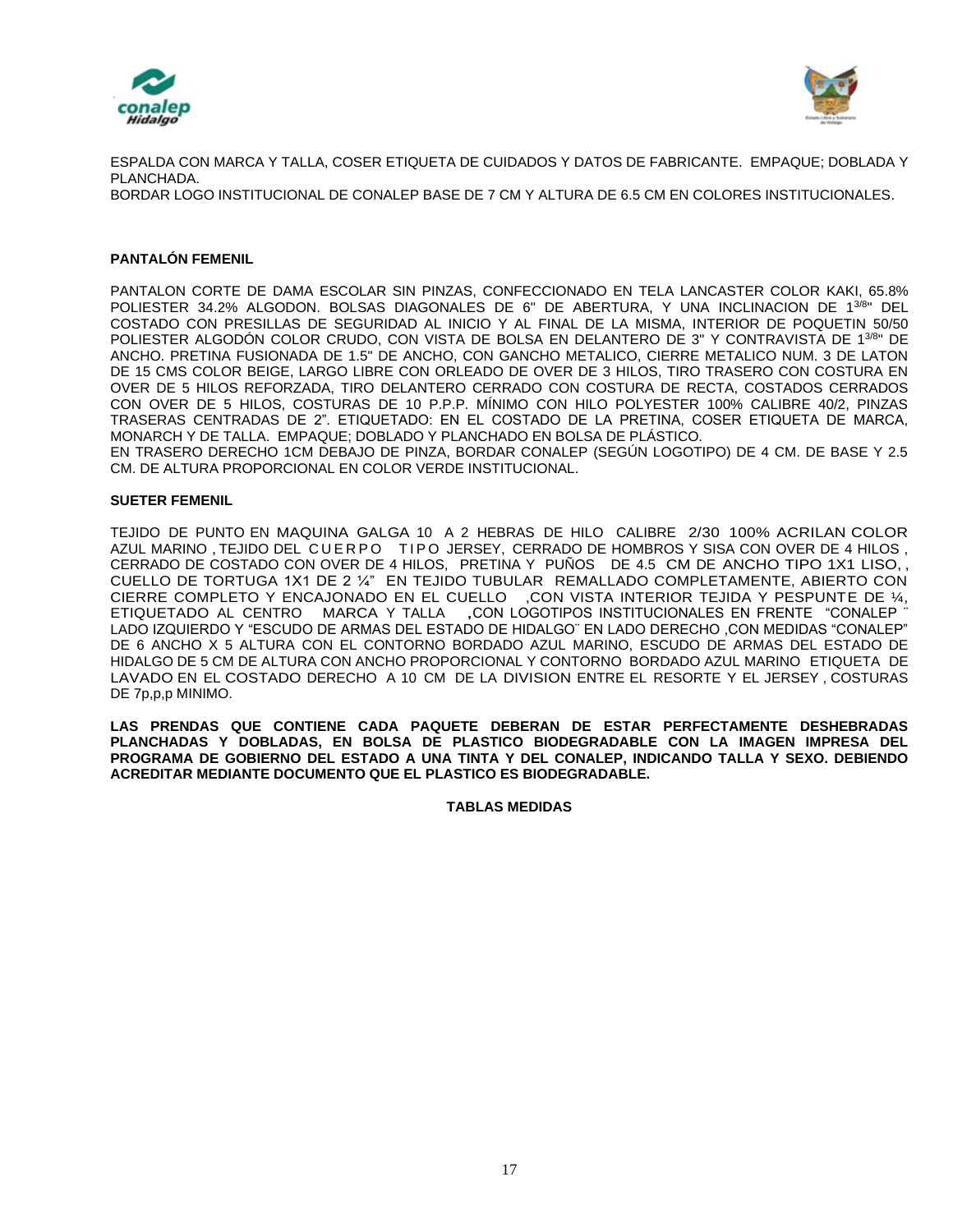



|                             |   | <b>TALLA</b>             |            | 28     | 30     | 32     | 34     | 36     | 38     | 40     | 42     | 44     |
|-----------------------------|---|--------------------------|------------|--------|--------|--------|--------|--------|--------|--------|--------|--------|
|                             | А | <b>CONTORNO CINTURA</b>  | . d- 114°  | 28     | 30 1/2 | 32 1/2 | 34 1/2 | 36 1/2 | 38 1/2 | 40 1/2 | 42 1/2 | 44 1/2 |
| PANTALON                    | в | <b>CADERA</b>            | .el- 114°  | 19 1/2 | 20 1/2 | 21     | 21 1/2 | 22     | 22 1/2 | 23     | 23 1/2 | 24     |
|                             | с | <b>TIRO DELANTERO</b>    | .-1- 114°  | 81/2   | 8 3/4  | 9      | 91/4   | 91/2   | 9 3/4  | 10     | 10 1/4 | 10 1/2 |
|                             | D | <b>LARGO LIBRE TOTAL</b> | .+1- 114"  | 31 1/2 | 31 3/4 | 32     | 32 1/4 | 32 1/2 | 32 3/4 | 33     | 33 1/4 | 33 1/2 |
|                             | Е | <b>ANCHO BAJOS</b>       | .el- 114°  | 5 3/4  | 6      | 6 1/4  | 6 1/2  | 6 3/4  |        | 7 1/4  | 7 1/2  | 7 3/4  |
|                             |   |                          |            |        |        |        |        |        |        |        |        |        |
|                             |   | <b>TALLA</b>             |            | 28     | 30     | 32     | 34     | 36     | 38     | 40     | 42     | 44     |
| ⋖<br><b>BLUSA</b><br>g<br>œ | А | ESPALDA                  | $-1.14$    | 14     | 15     | 16     | 17     | 18     | 19     | 20     | 21     | 22     |
|                             | в | PECHO                    | .-I- 114°  | 18     | 19     | 20     | 21     | 22     | 23     | 24     | 25     | 26     |
| ≸                           | с | MANGA                    | -14- 114   | 31     | 311/2  | 32     | 321/2  | 33     | 331/2  | 34     | 34 1/2 | 35     |
|                             | D | LARGO                    | $-1 - 114$ | 24     | 241/2  | 25     | 251/2  | 26     | 261/2  | 27     | 271/2  | 281/2  |
|                             |   |                          |            |        |        |        |        |        |        |        |        |        |
|                             |   | <b>TALLA</b>             |            | 28     | 30     | 32     | 34     | 36     | 38     | 40     | 42     | 44     |
|                             | А | <b>PECHO</b>             | -112-      | 18 1/2 | 19     | 20     | 201/2  | 21     | 211/2  | 22     | 23     | 231/2  |
|                             | в | <b>ESPALDA</b>           | $-1.112$   | 15     | 15     | 15     | 15 1/2 | 16 1/2 | 17     | 18     | 18 1/2 | 19     |
| SUETER                      | С | <b>LARGO MANGA</b>       | .+I- 1I2"  | 29     | 291/2  | 301/2  | 311/2  | 321/2  | 33     | 331/2  | 34     | 341/2  |
|                             | D | <b>ANCHO MANGA</b>       | -12- 12-   | 7      | 7      | 7      | 71/2   | 8      | 8      | 8      | 8      | 81/2   |
|                             | Ε | <b>LARGO</b>             | .-I- 112"  | 24 1/2 | 25     | 25     | 26     | 271/2  | 28     | 28     | 29     | 29     |
|                             | Е | <b>PESO MINIMO</b>       | +/-10GRMS  | 310    | 320    | 330    | 340    | 360    | 380    | 390    | 410    | 420    |

|               |   | <b>TALLA</b>             |               | 28     | 30     | 32     | 34     | 36     | 38     | 40     | 42     | 44     |
|---------------|---|--------------------------|---------------|--------|--------|--------|--------|--------|--------|--------|--------|--------|
| 중             | A | <b>CONTORNO CINTURAL</b> | $-1 - 114$    | 28 1/4 | 30 3/4 | 32 3/4 | 34 3/4 | 36 3/4 | 38 3/4 | 40 3/4 | 42 3/4 | 44 3/4 |
|               | в | <b>CADERA</b>            | $-1 - 114$    | 19     | 21     | 22     | 23     | 24     | 25     | 26     | 27     | 28     |
| PANTAL        | c | <b>TIRO DELANTERO</b>    | $-1 - 114$    | 10 3/4 | 11 1/2 | 12 1/4 | 12 3/4 | 13 1/4 | 14 1/4 | 14 3/4 | 14 3/4 | 14 3/4 |
|               | D | <b>LARGO LIBRE TOTAL</b> | $. +1 - 1147$ | 30     | 31     | 31     | 31     | 31     | 31     | 31     | 31     | 31     |
|               | Е | <b>ANCHO BAJOS</b>       | . J. 1147     | 8 1/2  | 8 3/4  | 9      | 91/4   | 91/2   | 9 3/4  | 10     | 10 1/4 | 10 1/4 |
|               |   |                          |               |        |        |        |        |        |        |        |        |        |
|               |   | <b>TALLA</b>             |               | 28     | 30     | 32     | 34     | 36     | 38     | 40     | 42     | 44     |
|               | A | <b>ESPALDA</b>           | $-1 - 114$    | 16 1/2 | 17 1/4 | 18 1/2 | 19 3/4 | 20 1/4 | 20 3/4 | 21 1/4 | 22 1/4 | 23 1/4 |
| AMISA<br>Ō    | в | <b>MANGA</b>             | $-1 - 114$    | 32     | 32 1/2 | 33     | 33 1/2 | 34 1/4 | 34 1/2 | 35 1/2 | 36 1/2 | 37 1/2 |
|               | с | <b>PECHO</b>             | $-1 - 114$    | 20 1/4 | 21 1/4 | 22 1/4 | 23 1/4 | 23 3/4 | 24 1/4 | 25 1/4 | 26 1/4 | 27 1/4 |
|               | D | <b>FRENTE</b>            | $-1 - 114$    | 26     | 26     | 26     | 26     | 26     | 26 3/4 | 26 3/4 | 26 3/4 | 26 3/4 |
|               | E | <b>LARGO ESPALDA</b>     | . J. 1147     | 30 1/2 | 30 1/2 | 30 1/2 | 30 1/2 | 30 1/2 | 30 1/2 | 31 1/2 | 31 1/2 | 31 1/2 |
|               |   |                          |               |        |        |        |        |        |        |        |        |        |
|               |   | <b>TALLA</b>             |               | 28     | 30     | 32     | 34     | 36     | 38     | 40     | 42     | 44     |
|               | А | <b>PECHO</b>             | $-1 - 112$    | 18 1/2 | 19     | 20     | 201/2  | 21     | 211/2  | 22     | 23     | 231/2  |
| <b>SUETER</b> | в | <b>ESPALDA</b>           | $-1 - 112$    | 15     | 15     | 15     | 151/2  | 16 1/2 | 17     | 18     | 18 1/2 | 19     |
|               | с | <b>LARGO MANGA</b>       | -1-112"       | 29     | 291/2  | 301/2  | 311/2  | 32 1/2 | 33     | 33 1/2 | 34     | 34 1/2 |
|               | D | <b>ANCHO MANGA</b>       | -1-112"       | 7      | 7      | 7      | 71/2   | 8.     | 8      | 8      | 8      | 81/2   |
|               | Е | LARGO                    | $.4 - 112$    | 24 1/2 | 25     | 25     | 26     | 271/2  | 28     | 28     | 29     | 29     |
|               | F | <b>PESO MINIMO</b>       | +/-10GRMS     | 300    | 310    | 320    | 330    | 350    | 370    | 380    | 400    | 410    |

### **NOTAS IMPORTANTES:**

#### **PARA LOS LICITANTES PARTICIPANTES:**

**1.- DEBERÁN PRESENTAR MUESTRA FÍSICA POR PAQUETE DE LAS 2 PARTIDAS EN LAS QUE SE PARTICIPE EN TALLA 32, TAL COMO SE VA A ENTREGAR AL USUARIO FINAL, HASTA UNA HORA ANTES DEL ACTO DE PRESENTACIÓN Y APERTURA DE PROPOSICIONES, DEBIDAMENTE IDENTIFICADAS DEL LICITANTE PARTICIPANTE, EN LA SALA DE JUNTAS DE LA DIRECCION GENERAL, EN EL DOMICILIO UBICADO EN CIRCUITO EX HACIENDA DE LA CONCEPCION LOTE 17, COL. SAN JUAN TILCUAUTLA,MUNICIPIO DE SAN AGUSTIN TLAXIACA, C.P. 42160, DEBIENDO INTEGRAR EL ACUSE CORRESPONDIENTE EL SOBRE QUE CONTIENE LA PROPUESTA.** 

**2.- DEBERÁN PRESENTAR DOCUMENTO QUE ACREDITE LA PRUEBA DE LABORATORIO CERTIFICADO POR LA ENTIDAD MEXICANA DE ACREDITAMIENTO A.C., PARA VERIFICAR LA COMPOSICIÓN DE LAS TELAS EN LAS PARTIDAS QUE PARTICIPE, SE ACEPTARA UNA VARIACIÓN DE +- 2%, CON LOS SIGUIENTES VALORES:**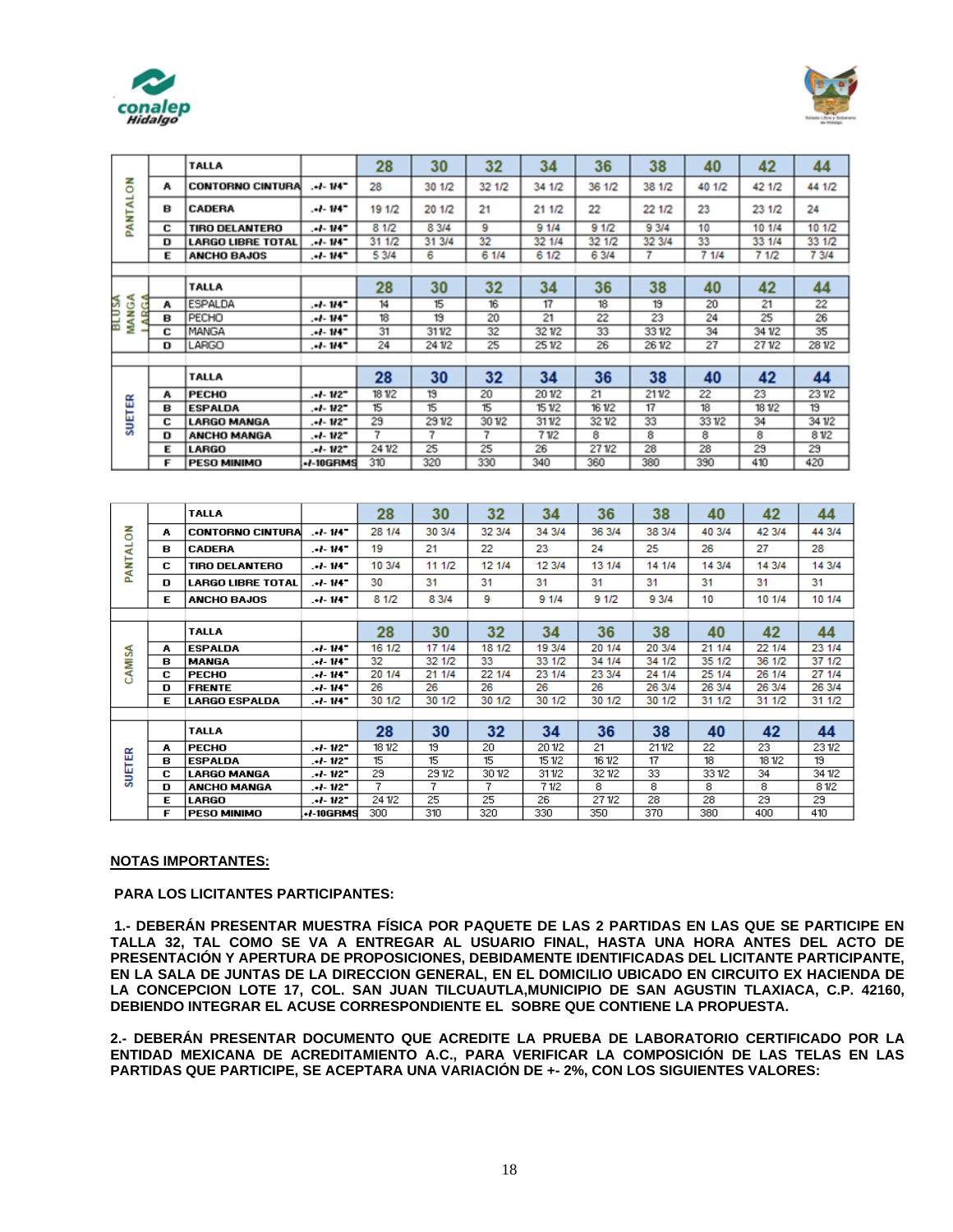



| TELA TEJIDO DE PUNTO PARA SUETER AZUL MARINO                                                                                                       |                                                                                                          |                                                                                                                                               |  |  |  |
|----------------------------------------------------------------------------------------------------------------------------------------------------|----------------------------------------------------------------------------------------------------------|-----------------------------------------------------------------------------------------------------------------------------------------------|--|--|--|
| <b>PRUEBA</b>                                                                                                                                      |                                                                                                          | <b>VALOR</b>                                                                                                                                  |  |  |  |
| ANÁLISIS CUALITATIVO-CUANTITATIVO PARA UNA FIBRA<br>100% MÉTODO DE ENSAYO NMX-A-084-INNTEX-2015                                                    | 100.0 ACRÍLICO                                                                                           |                                                                                                                                               |  |  |  |
| MASA DEL TEJIDO POR UNIDAD DE LONGITUD Y ÁREA<br>EN gramos/m <sup>2</sup> (MÉTODO No. 5 BASADO EN ESPECÍMENES<br>PEQUEÑOS) NMX-A-3801-INNTEX-2012. | 391                                                                                                      |                                                                                                                                               |  |  |  |
| INDUSTRIAS TEXTIL-PROPIEDADES DE LOS TEJIDOS<br>FRENTE A LA TRACCIÓN-PARTE 2 DETERMINACIÓN DE<br>LA FUERZA MÁXIMA POR EL MÉTODO DE AGARRE          | <b>COLUMNAS</b><br>550                                                                                   |                                                                                                                                               |  |  |  |
| MÉTODO GRAB EN newton (VCA) NMX-A-059/2-INNTEX-<br>2008.                                                                                           | <b>MALLAS</b><br>520                                                                                     |                                                                                                                                               |  |  |  |
| MÉTODO<br>NEUMÁTICO<br>PARA<br><b>DETERMINAR</b><br>LA<br>RESISTENCIA AL REVENTAMIENTO Y DISTENSIÓN AL<br>REVENTAMIENTO NMX-A-13938/2-INNTEX-2012. | 406<br>kPa                                                                                               |                                                                                                                                               |  |  |  |
|                                                                                                                                                    | <b>COLUMNAS</b>                                                                                          | 5                                                                                                                                             |  |  |  |
| INDUSTRIA TEXTIL-DETERMINACIÓN DE LA DENSIDAD<br>(CUENTA) DEL TEJIDO DE PUNTO Y TOLERANCIAS EN                                                     | <b>MALLAS</b>                                                                                            | 10<br>8                                                                                                                                       |  |  |  |
| UN cm NMX-A-134-INNTEX-2013.                                                                                                                       |                                                                                                          | 10                                                                                                                                            |  |  |  |
| DETERMINACIÓN DE LOS CAMBIOS DIMENSIONALES EN<br>LAVADO Y SECADO EN % NMX-A-5077-INNTEX-2015                                                       | <b>COLUMNAS</b><br>$-1.0$                                                                                |                                                                                                                                               |  |  |  |
|                                                                                                                                                    | <b>MALLAS</b><br>$-1.0$                                                                                  |                                                                                                                                               |  |  |  |
| SOLIDEZ DEL COLOR AL LAVADO DOMÉSTICO Y<br>COMERCIAL NMX-A-105-C06-INNTEX-2015                                                                     | <b>GRADO DE CAMBIO</b><br>$4 - 5$                                                                        |                                                                                                                                               |  |  |  |
|                                                                                                                                                    | <b>GRADO DE TRANSFERENCIA</b>                                                                            |                                                                                                                                               |  |  |  |
|                                                                                                                                                    | <b>FIBRA</b>                                                                                             |                                                                                                                                               |  |  |  |
|                                                                                                                                                    | DIACETATO 4-5<br>ALGODÓN 4-5<br>POLIAMIDA 4-5<br>POLIESTER 4-5<br><b>ACRILICO 4-5</b><br><b>LANA 4-5</b> |                                                                                                                                               |  |  |  |
|                                                                                                                                                    | <b>GRADO DE CAMBIO</b>                                                                                   | ACIDO 4-5<br>ALCALINO 4-5                                                                                                                     |  |  |  |
|                                                                                                                                                    |                                                                                                          |                                                                                                                                               |  |  |  |
| SOLIDEZ DEL COLOR DE LOS MATERIALES TEXTILES AL<br>SUDOR NMX-A-065-INNTEX-2005                                                                     | <b>GRADO DE</b><br><b>TRANSFERENCIA</b>                                                                  | <b>FIBRA</b><br>ACETA TO ACIDO 4-5<br>ALGODÓN ACIDO 4-5<br>POLIAMIDA ACIDO 4-5<br>POLIESTER ACIDO 4-5<br>ACRILICO ACIDO 4-5<br>LANA ACIDO 4-5 |  |  |  |
|                                                                                                                                                    |                                                                                                          | <b>FIBRA</b><br><b>ACETATO ALCALINO 4-5</b><br>ALGODÓN ALCALINO 4-5                                                                           |  |  |  |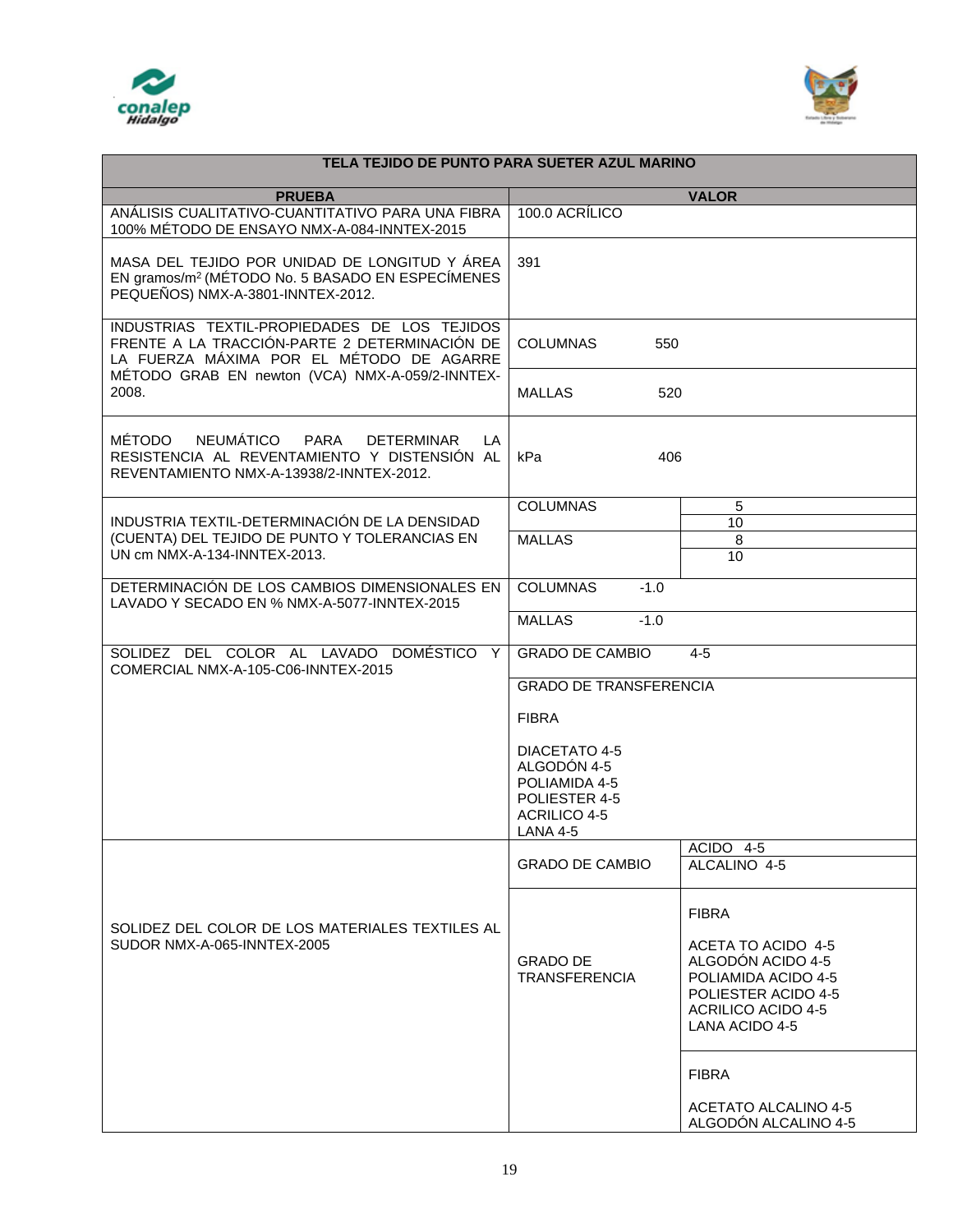



|  | POLIAMIDA ALCALINO 4-5<br>POLIESTER ALCALINO 4-5<br>ACRILICO ALCALINO 4-5<br>LANA ALCALINO 4-5 |
|--|------------------------------------------------------------------------------------------------|
|--|------------------------------------------------------------------------------------------------|

| <b>TELA OXFORD COLOR AZUL CIELO</b>                                                                                                                                                                                |                                               |  |  |  |
|--------------------------------------------------------------------------------------------------------------------------------------------------------------------------------------------------------------------|-----------------------------------------------|--|--|--|
| <b>PRUEBA</b>                                                                                                                                                                                                      | <b>VALOR</b>                                  |  |  |  |
| <b>PRINCIPIOS</b><br><b>GENERALES</b><br>DE.<br><b>ENSAYO</b><br>NMX-A-<br>1833/PARTE 1- INNTEX- 2014 MEZCLA DE FIBRAS DE<br>CELULOSA Y POLIESTER (METODO CON ACIDO<br>SULFURICO) NMX-A-1833/PARTE 11- INNTEX-2014 | 58.6% ALGODÓN<br>41.4% POLIESTER              |  |  |  |
| MASA DEL TEJIDO POR UNIDAD DE LONGITUD Y ÁREA<br>EN gramos/m <sup>2</sup> (MÉTODO No. 5 BASADO EN ESPECÍMENES<br>PEQUEÑOS) NMX-A-3801-INNTEX-2012.                                                                 | 149                                           |  |  |  |
| INDUSTRIAS TEXTIL-PROPIEDADES DE LOS TEJIDOS                                                                                                                                                                       | <b>URDIMBRE</b><br>510                        |  |  |  |
| FRENTE A LA TRACCIÓN-PARTE 2 DETERMINACIÓN DE<br>LA FUERZA MÁXIMA POR EL MÉTODO DE AGARRE<br>MÉTODO GRAB EN newton (VCA) NMX-A-059/2-INNTEX-<br>2008.                                                              | <b>TRAMA</b><br>380                           |  |  |  |
| <b>NEUMÁTICO</b><br>MÉTODO<br>PARA<br><b>DETERMINAR</b><br>LA.<br>RESISTENCIA AL REVENTAMIENTO Y DISTENSIÓN AL<br>REVENTAMIENTO NMX-A-13938/2-INNTEX-2012.                                                         | kPa<br>437                                    |  |  |  |
| MÉTODO DE ENSAYO- PARTE 2 DETERMINACION DEL                                                                                                                                                                        | URDIMBRE 24-5                                 |  |  |  |
| NUMERO DE HILOS POR UNIDAD DE LONGITUD METODO<br>"A" (DISECCIÓN DEL TEJIDO) EN hilos/cm NMX-A-7211/2-<br><b>INNTEX-2015.</b>                                                                                       | <b>TRAMA 19-5</b>                             |  |  |  |
| DETERMINACIÓN DE LOS CAMBIOS DIMENSIONALES EN                                                                                                                                                                      | <b>URDIMBRE</b><br>$-2.5$                     |  |  |  |
| LAVADO Y SECADO EN % NMX-A-5077-INNTEX-2015.                                                                                                                                                                       | $-1.5$<br><b>TRAMA</b>                        |  |  |  |
|                                                                                                                                                                                                                    | <b>TIPO DE ABRASIVO</b><br>$CS-10$            |  |  |  |
| DETERMINACIÓN DE LA RESISTENCIA A LA ABRASIÓN<br>PLANA (TABER) EN LOS MATERIALES TEXTILES NMX-A-<br>172-INNTEX-2012.                                                                                               | CARGA EN g/brazo<br>500                       |  |  |  |
|                                                                                                                                                                                                                    | ALTURA DE LA BOQUILLA 7.0 mm                  |  |  |  |
|                                                                                                                                                                                                                    | ROTURA DEL 1ER HILO EN CICLOS PROMEDIO<br>449 |  |  |  |
|                                                                                                                                                                                                                    | <b>GRADO DE CAMBIO</b><br>5                   |  |  |  |
|                                                                                                                                                                                                                    | <b>GRADO DE TRANSFERENCIA</b>                 |  |  |  |
|                                                                                                                                                                                                                    | <b>FIBRA</b>                                  |  |  |  |
| SOLIDEZ DEL COLOR AL LAVADO DOMÉSTICO<br>Y                                                                                                                                                                         | DIACETATO 4-5<br>ALGODÓN 4-5                  |  |  |  |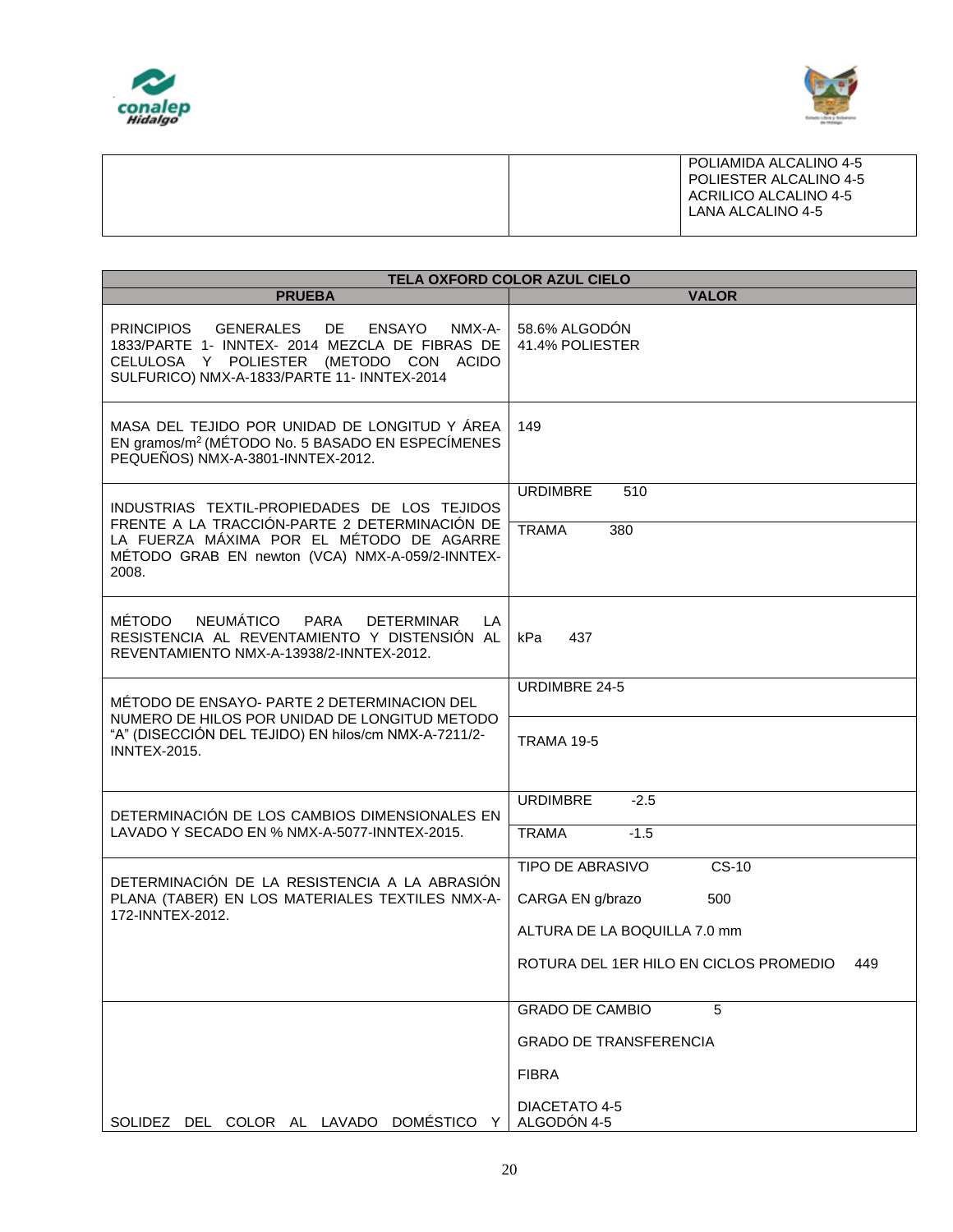



| COMERCIAL NMX-A-105-C06-INNTEX-2015 No. PRUEBA   | POLIAMIDA 4-5                          |                            |  |  |
|--------------------------------------------------|----------------------------------------|----------------------------|--|--|
| (B1M)                                            | POLIESTER 4-5                          |                            |  |  |
|                                                  | <b>ACRILICO 4-5</b>                    |                            |  |  |
|                                                  | <b>LANA 4-5</b>                        |                            |  |  |
|                                                  |                                        |                            |  |  |
|                                                  | NO. BALINES: 50                        |                            |  |  |
|                                                  | DETERGENTE: W0B                        |                            |  |  |
|                                                  | <b>SECADO: AIRE</b>                    |                            |  |  |
|                                                  |                                        |                            |  |  |
|                                                  | <b>MULTIFIBRA: DW</b>                  |                            |  |  |
|                                                  | <b>GRADO DE CAMBIO</b><br><b>ACIDO</b> | $4 - 5$                    |  |  |
|                                                  |                                        | <b>ALCALINO</b><br>$4 - 5$ |  |  |
|                                                  |                                        |                            |  |  |
|                                                  | <b>GRADO DE TRANSFERENCIA ACIDO</b>    |                            |  |  |
|                                                  | <b>FIBRA</b>                           |                            |  |  |
|                                                  |                                        |                            |  |  |
|                                                  | ACETATO 4-5                            |                            |  |  |
| SOLIDEZ DEL COLOR DE LOS MATERIALES TEXTILES AL  | ALGODÓN 4-5                            |                            |  |  |
| SUDOR NMX-A-065-INNTEX-2005                      | POLIAMIDA 4-5                          |                            |  |  |
|                                                  | POLIESTER 4-5                          |                            |  |  |
|                                                  | ACRILICO4-5                            |                            |  |  |
|                                                  | <b>LANA 4-5</b>                        |                            |  |  |
|                                                  |                                        |                            |  |  |
|                                                  | <b>GRADO DE TRANSFERENCIA ALCALINO</b> |                            |  |  |
|                                                  | <b>FIBRA</b>                           |                            |  |  |
|                                                  | ACETATO 4-5                            |                            |  |  |
|                                                  |                                        |                            |  |  |
|                                                  | ALGODÓN 4-5                            |                            |  |  |
|                                                  | POLIAMIDA 4-5                          |                            |  |  |
|                                                  | POLIESTER 4-5                          |                            |  |  |
|                                                  | ACRILICO4-5                            |                            |  |  |
|                                                  | <b>LANA 4-5</b>                        |                            |  |  |
| SOLIDEZ DEL COLOR A LA LUZ NMX-A-105-B02-INNTEX- |                                        |                            |  |  |
| 2010 (LÁMPARA DE XENÓN) MÉTODO 5                 | <b>GRADO DE CAMBIO 4-5</b>             |                            |  |  |
| GRADO DE CAMBIO (20 HORAS) 79.2 KJ/m2            |                                        |                            |  |  |
|                                                  |                                        |                            |  |  |
|                                                  |                                        |                            |  |  |

| <b>TELA LANCASTER COLOR KAKI</b>                                                                                                                                                    |                                               |  |  |  |
|-------------------------------------------------------------------------------------------------------------------------------------------------------------------------------------|-----------------------------------------------|--|--|--|
| <b>PRUEBA</b>                                                                                                                                                                       | <b>VALOR</b>                                  |  |  |  |
| PRINCIPIOS GENERALES DE ENSAYO<br>NMX-A-<br>1833/PARTE 1- INNTEX- 2014 MEZCLA DE FIBRAS DE<br>CELULOSA Y POLIESTER (METODO CON ACIDO<br>SULFURICO) NMX-A-1833/PARTE 11- INNTEX-2014 | 65.8% ALGODON<br>34.2% POLIESTER              |  |  |  |
| MASA DEL TEJIDO POR UNIDAD DE LONGITUD Y ÁREA<br>EN gramos/m <sup>2</sup> (MÉTODO No. 5 BASADO EN ESPECÍMENES<br>PEQUEÑOS) NMX-A-3801-INNTEX-2012.                                  | 247                                           |  |  |  |
| INDUSTRIAS TEXTIL-PROPIEDADES DE LOS TEJIDOS<br>FRENTE A LA TRACCIÓN-PARTE 2 DETERMINACIÓN DE<br>LA FUERZA MÁXIMA POR EL MÉTODO DE AGARRE                                           | <b>URDIMBRE</b><br>790<br><b>TRAMA</b><br>570 |  |  |  |
| METODO GRAB EN newton (VCA) NMX-A-059/2-INNTEX-<br>2008.                                                                                                                            |                                               |  |  |  |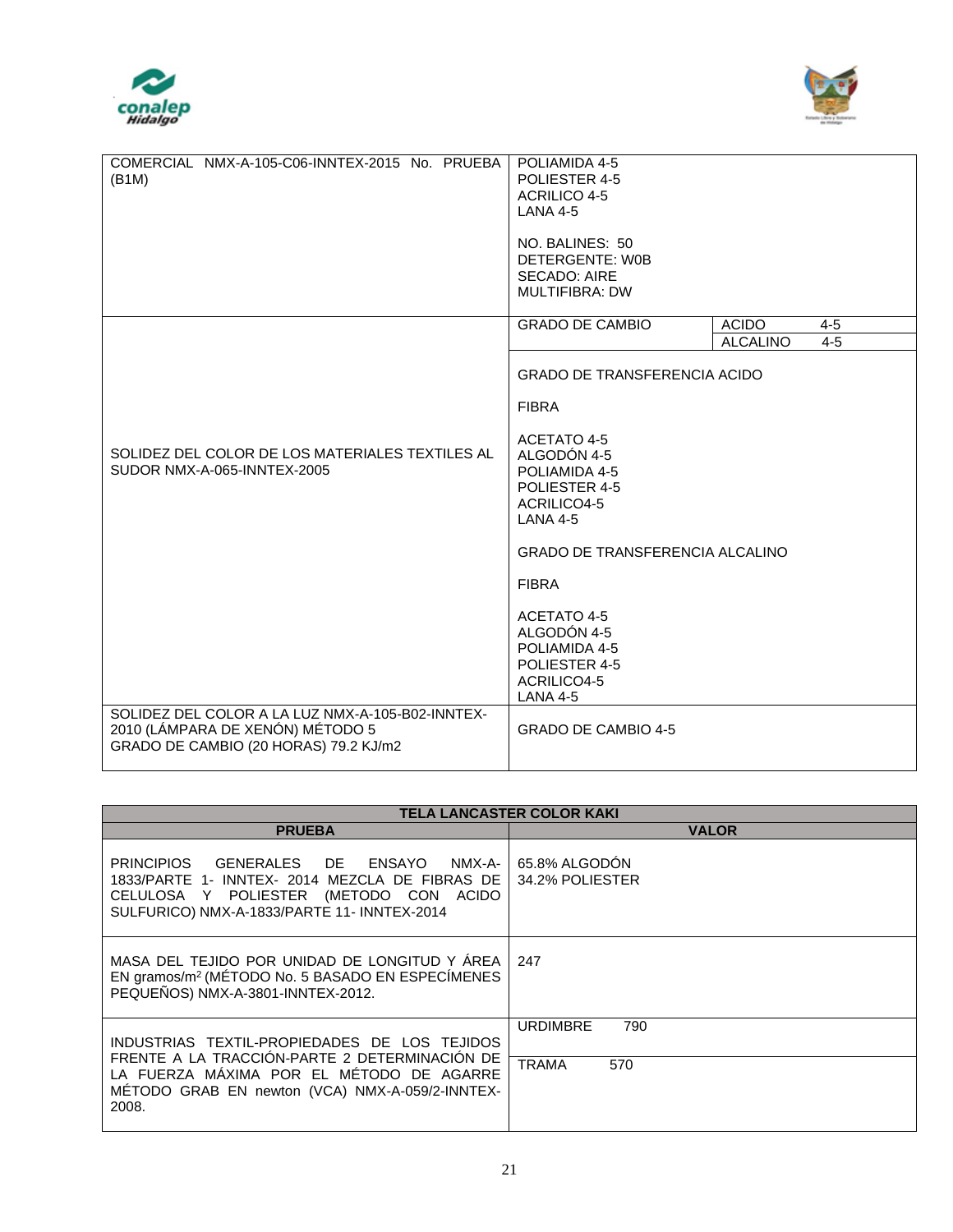| NEUMÁTICO<br><b>MÉTODO</b><br><b>PARA</b><br><b>DETERMINAR</b><br>LA.<br>RESISTENCIA AL REVENTAMIENTO Y DISTENSIÓN AL<br>REVENTAMIENTO NMX-A-13938/2-INNTEX-2012. | kPa<br>664                                                                                                      |  |  |
|-------------------------------------------------------------------------------------------------------------------------------------------------------------------|-----------------------------------------------------------------------------------------------------------------|--|--|
| MÉTODO DE ENSAYO- PARTE 2 DETERMINACION DEL                                                                                                                       | URDIMBRE 35-3                                                                                                   |  |  |
| NUMERO DE HILOS POR UNIDAD DE LONGITUD METODO<br>"A" (DISECCIÓN DEL TEJIDO) EN hilos/cm NMX-A-7211/2-<br><b>INNTEX-2015.</b>                                      | <b>TRAMA 18-5</b>                                                                                               |  |  |
| DETERMINACIÓN DE LOS CAMBIOS DIMENSIONALES EN<br>LAVADO Y SECADO EN % NMX-A-5077-INNTEX-2015.                                                                     | <b>URDIMBRE</b><br>$-1.5$                                                                                       |  |  |
|                                                                                                                                                                   | $-1.5$<br><b>TRAMA</b><br>TIPO DE ABRASIVO: CS-10                                                               |  |  |
| DETERMINACIÓN DE LA RESISTENCIA A LA ABRASIÓN<br>PLANA (TABER) EN LOS MATERIALES TEXTILES NMX-A-                                                                  | CARGA EN g/brazo: 500                                                                                           |  |  |
| 172-INNTEX-2012.                                                                                                                                                  | NIVEL DE SUCCION: 100%                                                                                          |  |  |
|                                                                                                                                                                   | ALTURA DE LA BOQUILLA 7.0 mm                                                                                    |  |  |
|                                                                                                                                                                   | ROTURA DEL 1ER HILO EN CICLOS PROMEDIO<br>1710                                                                  |  |  |
|                                                                                                                                                                   | <b>GRADO DE CAMBIO</b><br>5                                                                                     |  |  |
|                                                                                                                                                                   | <b>GRADO DE TRANSFERENCIA</b>                                                                                   |  |  |
|                                                                                                                                                                   | <b>FIBRA</b>                                                                                                    |  |  |
| SOLIDEZ DEL COLOR AL LAVADO DOMÉSTICO Y<br>COMERCIAL NMX-A-105-C06-INNTEX-2015 No. PRUEBA<br>(B1M)                                                                | <b>DIACETATO 4-5</b><br>ALGODÓN 4-5<br>POLIAMIDA 4-5<br>POLIESTER 4-5<br><b>ACRILICO 4-5</b><br><b>LANA 4-5</b> |  |  |
|                                                                                                                                                                   | NO. BALINES: 50<br>DETERGENTE: W0B<br><b>SECADO: AIRE</b><br><b>MULTIFIBRA: DW</b>                              |  |  |
|                                                                                                                                                                   | <b>ACIDO</b><br><b>GRADO DE CAMBIO</b><br>4-5                                                                   |  |  |
|                                                                                                                                                                   | <b>ALCALINO</b><br>4-5<br><b>GRADO DE TRANSFERENCIA ACIDO</b>                                                   |  |  |
|                                                                                                                                                                   | <b>FIBRA</b>                                                                                                    |  |  |
| SOLIDEZ DEL COLOR DE LOS MATERIALES TEXTILES AL<br>SUDOR NMX-A-065-INNTEX-2005                                                                                    | ACETATO 4-5<br>ALGODÓN 4-5<br>POLIAMIDA 4-5<br>POLIESTER 4-5<br>ACRILICO4-5<br>LANA 4-5                         |  |  |
|                                                                                                                                                                   | <b>GRADO DE TRANSFERENCIA ALCALINO</b>                                                                          |  |  |
|                                                                                                                                                                   | <b>FIBRA</b>                                                                                                    |  |  |

Τ



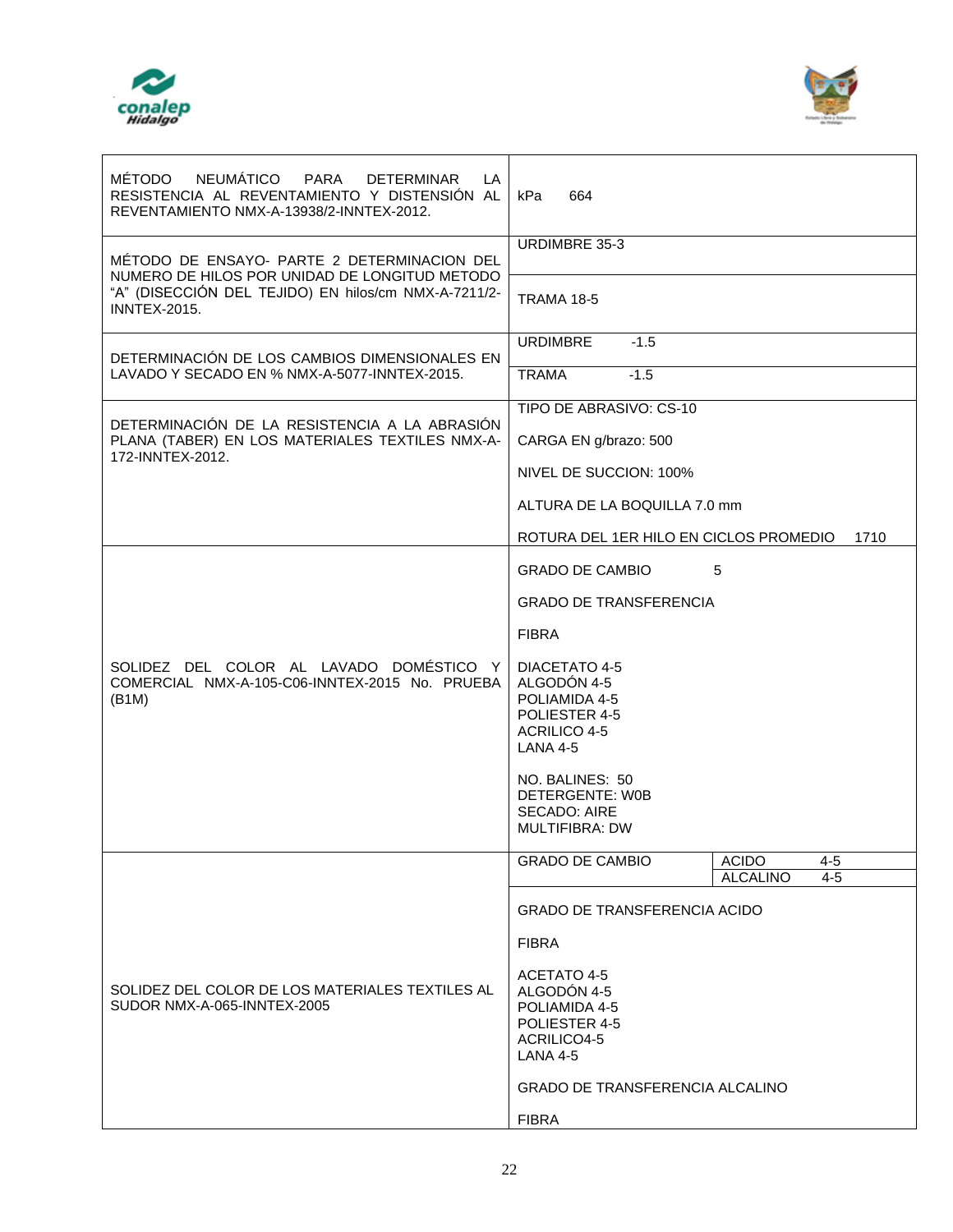



|                                                                                                                               | ACETATO 4-5<br>ALGODÓN 4-5<br>POLIAMIDA 4-5<br>POLIESTER 4-5<br>ACRILICO4-5<br>LANA 4-5 |
|-------------------------------------------------------------------------------------------------------------------------------|-----------------------------------------------------------------------------------------|
| SOLIDEZ DEL COLOR A LA LUZ NMX-A-105-B02-INNTEX-<br>2010 (LAMPARA DE XENON) MÉTODO 5<br>GRADO DE CAMBIO (20 HORAS) 79.2 KJ/m2 | GRADO DE CAMBIO 4-5                                                                     |

**DICHO ANALISIS DEBERA SER DE FECHA POSTERIOR A LA CONVOCATORIA A EFECTO DE VERIFICAR LA CALIDAD DE LAS TELAS DE ACUERDO CON LOS VALORES ANTES REQUERIDOS, EN LAS PARTIDAS QUE PARTICIPE.** 

**3.- DEBERÁN PRESENTAR DOCUMENTO OFICIAL QUE ACREDITEN QUE CUENTAN CON INSTALACIONES Y DOMICILIO FISCAL DENTRO DEL ESTADO DE HIDALGO DEBIENDO COINCIDIR CON LA UBICACIÓN DE LA INFRAESTRUCTURA NECESARIA PARA FABRICACION DE LOS BIENES, QUE DEBE SER POR LO MENOS DE 500 MTS. CUADRADOS DE INSTALACIONES.** 

**4.- LOS LICITANTES DEBERÁN ACREDITAR QUE CUENTAN CON MAQUINARIA SUFICIENTE (DE POR LO MENOS 60 MAQUINAS) PARA LA FABRICACIÓN DE LOS BIENES LICITADOS, CON EL OBJETIVO DE CONSTATAR QUE CUANDO MENOS EL 65% DE LAS PRENDAS SON FABRICADAS EN EL DOMICILIO FISCAL PRESENTADO.** 

**5.- OFERTAR LA PLANEACIÓN DE RUTAS Y CALENDARIO DE ENTREGAS POR ESCUELA, EN EL PERIODO REQUERIDO POR LA CONVOCANTE, ASI COMO ACREDITAR QUE CUENTAN CON LA INFRAESTRUCTURA SUFICIENTE.**

**6.- PRESENTAR GARANTIA POR ESCRITO FIRMADA POR SU REPRESENTANTE LEGAL EN PAPEL MEMBRETADO, EN LA QUE SE GARANTICE QUE LA ENTREGA DE LOS BIENES SERÁ A CADA ALUMNO BENEFICIADO DE LAS ESCUELAS DEL CONALEP HIDALGO, PARA EL CASO DE QUE LA TALLA NO SEA LA CORRECTA LE SERÁ DEVUELTA Y DEBERÁ COMPROMETERSE A REALIZAR EL CAMBIO EN UN PLAZO NO MAYOR A 3 DÍAS NATURALES POSTERIORES DE LA DEVOLUCIÓN.**

**7.- CARTA GARANTÍA CONTRA DEFECTOS DE FABRICACIÓN Y VICIOS OCULTOS, EN PAPEL MEMBRETADO POR UN PERIODO DE 12 MESES, FIRMADA POR QUIEN ACREDITE LA REPRESENTACIÓN LEGAL.**

**8.- CARTA DE APOYO SOLIDARIO EXPEDIDA POR EL FABRICANTE DE LA TELA OFERTADA A FAVOR DEL LICITANTE PARTICIPANTE.**

**9.- EL COMITÉ EVALUADOR REALIZARÁ VISITA AL INMUEBLE DEL (LOS) LICITANTE(S) PARTICIPANTE(S) DEL DIA 28 Y 29 DE ABRIL DEL AÑO EN CURSO A EFECTO DE VERIFICAR LA INFRAESTRUCTURA CON LA CUENTA PARA LA FABRICACIÓN DE LAS PRENDAS OFERTADAS, CUYA PROGRAMACIÓN ESTA SUJETA AL NUMERO DE PARTICIPANTES, MISMA QUE SE DARA A CONOCER AL TERMINO DEL ACTO DE PRESENTACIÓN Y APERTURA DE PROPOSICIONES.** 

**10.-** SE REQUIERE EL ALTA DEL SEGURO DE LOS TRABAJADORES, ASÍ COMO LA ÚLTIMA DECLARACIÓN DEL SEGURO SOCIAL.

### **AL LICITANTE (S) QUE RESULTE(N) ADJUDICADO(S).**

**1. UNA VEZ QUE REALICE(N) LA (S) ENTREGA (S) DE LAS PRENDAS, SE LE REALIZARÁ UNA PRUEBA ALEATORIA A 5 DE ELLAS PARA VERIFICAR LA CALIDAD DEL PRODUCTO, REVISANDO CONTRA LA MUESTRA FISICA PRESENTADA.**

**ADEMÁS DE LO ANTERIOR DEBERÁN TRANSCRIBIR DE MANERA INTEGRA LO SOLICITADO EN EL ANEXO No. 1 Y LAS MODIFICACIONES DERIVADAS DE LA JUNTA DE ACLARACIONES, ASI TAMBIEN, HABRAN DE RESPETAR, CONSIDERAR, PLASMAR E INDICAR EN ESTRICTO APEGO EN SU OFERTA TÉCNICA-ECONOMICA LO SIGUIENTE:**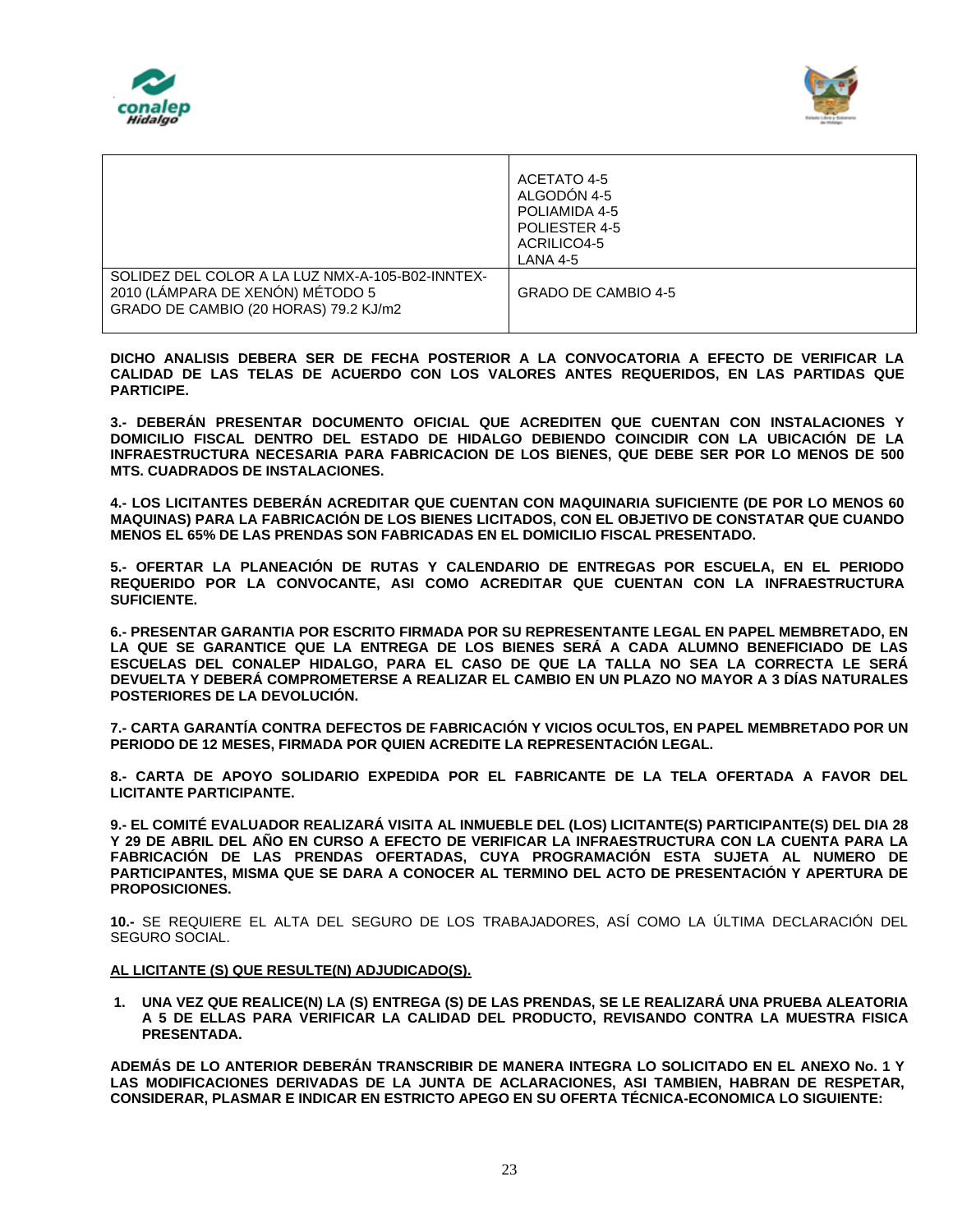



| CONDICIONES DE PAGO: _____________________________ |  |  |  |  |
|----------------------------------------------------|--|--|--|--|
|                                                    |  |  |  |  |
| <b>PLAZO Y CONDICIONES DE ENTREGA:</b>             |  |  |  |  |
|                                                    |  |  |  |  |
| LUGAR DE ENTREGA DE LOS BIENES: __________________ |  |  |  |  |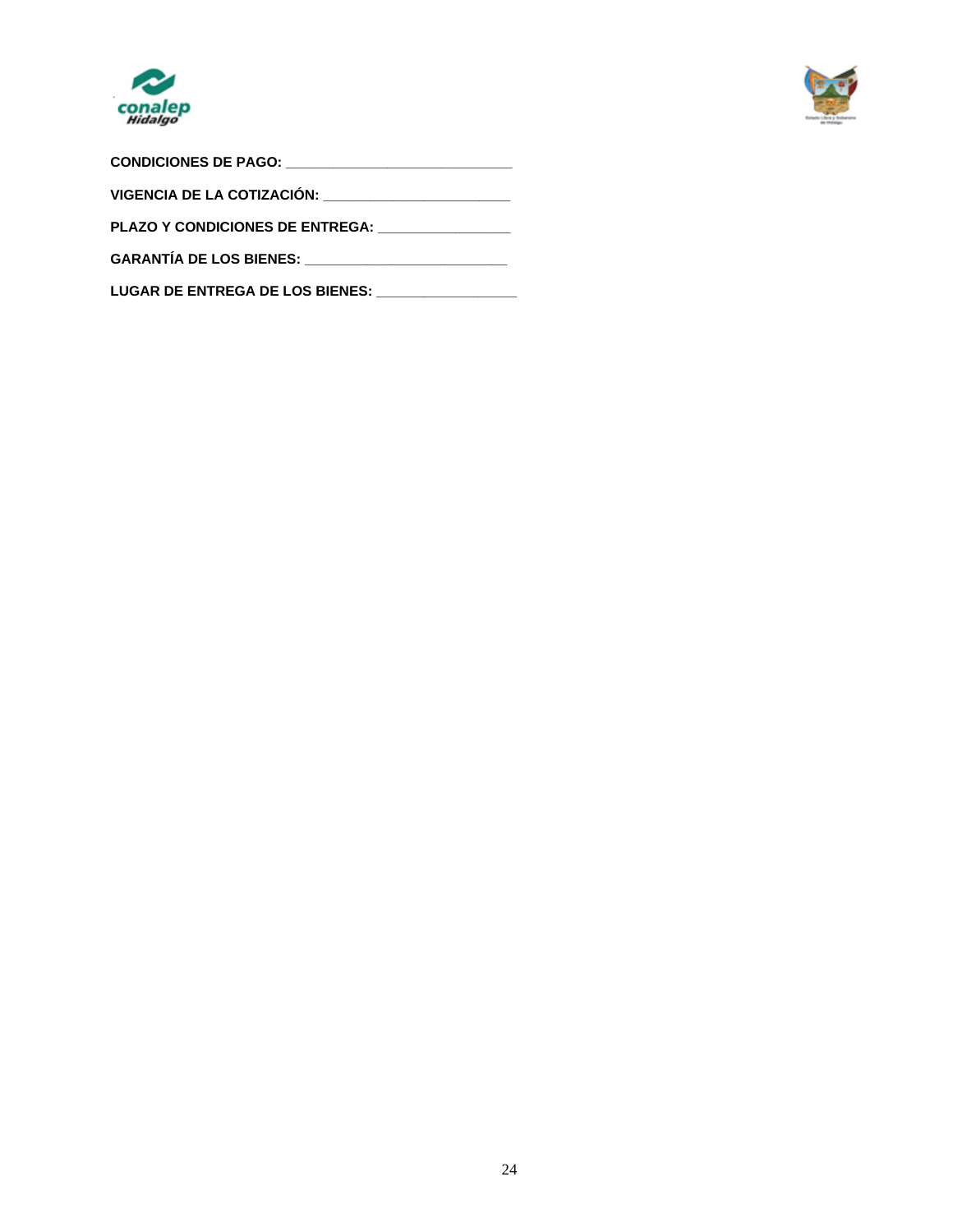



# **ANEXO Nº 2**

### **REPRESENTACIÓN LEGAL**

### **COLEGIO DE EDUCACION PROFESIONAL TECNICA DEL ESTADO DE HIDALGO**

# **LICITACIÓN PÚBLICA NACIONAL Nº CONALEPH541 09/2022**

## **ADQUISICIÓN DE PAQUETES DE UNIFORMES ESCOLARES**

(Nombre) , manifiesto bajo protesta de decir verdad, que los datos aquí asentados, son ciertos y han sido debidamente verificados, así como que cuento con facultades suficientes para suscribir la proposición en la presente Licitación Pública, a nombre y representación de: \_

| Registro Federal de Contribuyentes:                                            |                                                                                                                                         |  |  |  |  |
|--------------------------------------------------------------------------------|-----------------------------------------------------------------------------------------------------------------------------------------|--|--|--|--|
| CURP:                                                                          |                                                                                                                                         |  |  |  |  |
| Domicilio.-                                                                    |                                                                                                                                         |  |  |  |  |
| Calle y Número:                                                                |                                                                                                                                         |  |  |  |  |
| Colonia:                                                                       | Delegación o Municipio:                                                                                                                 |  |  |  |  |
| Código Postal:                                                                 | Entidad Federativa:                                                                                                                     |  |  |  |  |
| Teléfonos:                                                                     | Fax:                                                                                                                                    |  |  |  |  |
| Correo Electrónico:                                                            |                                                                                                                                         |  |  |  |  |
| No. de la Escritura Pública en la que consta su acta constitutiva:             | Fecha:                                                                                                                                  |  |  |  |  |
| Nombre, Número y Lugar del Notario Público ante el cual se dio fe de la misma: |                                                                                                                                         |  |  |  |  |
|                                                                                | Inscrita en el Instituto de la Función Registral, bajo el n°. etomo - libro - , sección - - , fecha - - - - - - - - - - - - - - - - - - |  |  |  |  |
| Relación de Accionistas.-<br>Apellido Paterno:                                 | Nombre(s):<br>Apellido Materno:                                                                                                         |  |  |  |  |
| Descripción del Objeto Social:                                                 |                                                                                                                                         |  |  |  |  |
| Reformas al Acta Constitutiva:                                                 |                                                                                                                                         |  |  |  |  |
| Nombre del Apoderado o Representante:                                          |                                                                                                                                         |  |  |  |  |
| Datos del documento mediante el cual acredita su personalidad y facultades.-   |                                                                                                                                         |  |  |  |  |
| Escritura Pública Número:                                                      | Fecha:                                                                                                                                  |  |  |  |  |
| Nombre, Número y Lugar del Notario Público ante el cual se otorgó:             |                                                                                                                                         |  |  |  |  |
|                                                                                | a ____ de ____________ del 202_                                                                                                         |  |  |  |  |
| Protesto lo necesario.                                                         |                                                                                                                                         |  |  |  |  |

**Nombre y Firma del Representante Legal**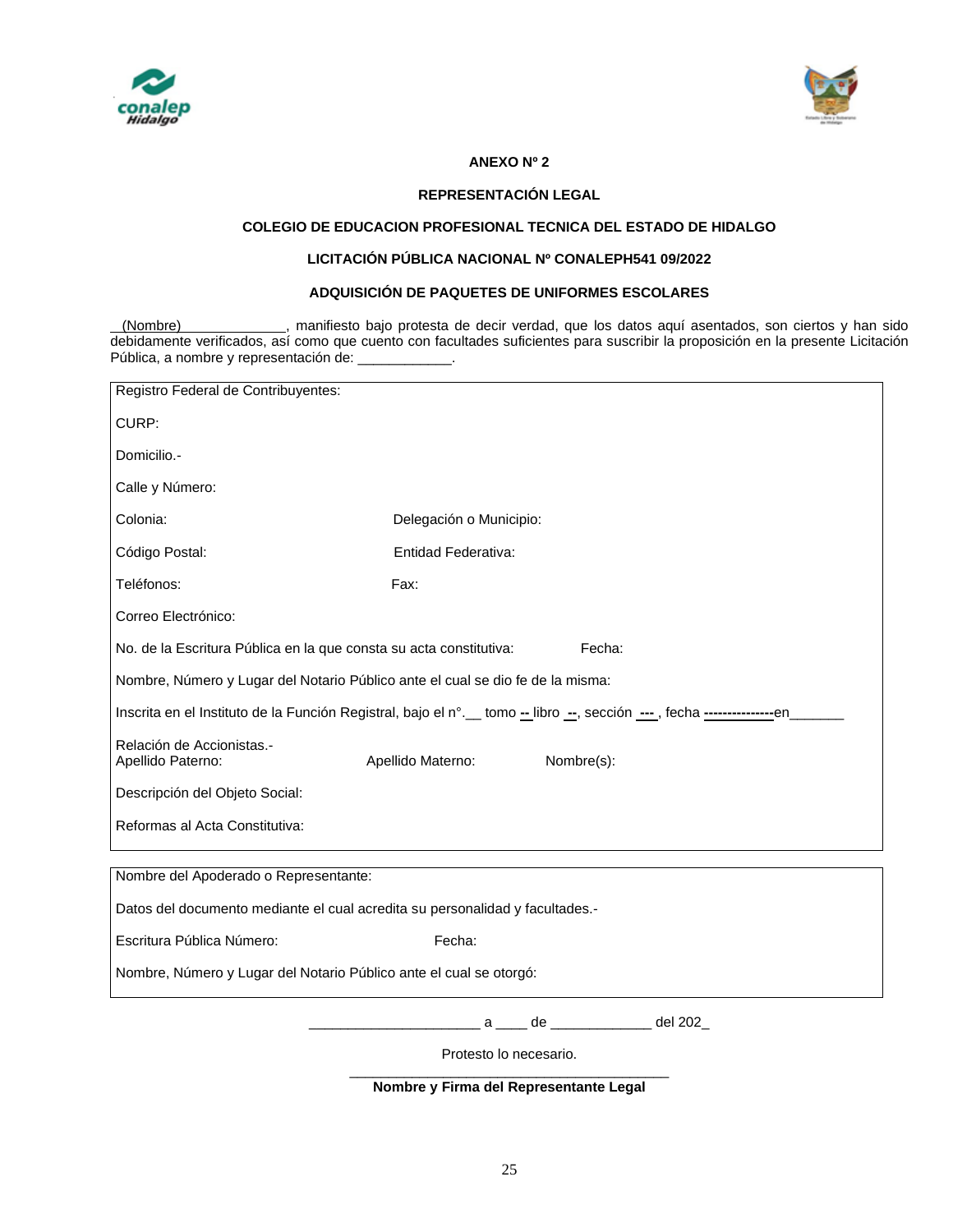



# **ANEXO Nº 3**

# **DECLARACIÓN DE INTEGRIDAD**

# **COLEGIO DE EDUCACION PROFESIONAL TECNICA DEL ESTADO DE HIDALGO**

# **LICITACIÓN PÚBLICA NACIONAL Nº CONALEPH541 09/2022**

# **ADQUISICIÓN DE PAQUETES DE UNIFORMES ESCOLARES**

LUGAR Y FECHA

NOMBRE DE LA CONVOCANTE

EN MI CARÁCTER DE REPRESENTANTE LEGAL DE \_\_\_\_\_\_\_\_\_\_\_\_\_\_\_\_\_\_\_\_\_\_\_, POR MEDIO DEL PRESENTE Y BAJO PROTESTA DE DECIR VERDAD, MANIFIESTO QUE LA EMPRESA A LA CUAL REPRESENTO, POR SÍ MISMA O A TRAVÉS DE INTERPÓSITA PERSONA, SE ABSTENDRÁ DE ADOPTAR CONDUCTAS PARA QUE LOS SERVIDORES PÚBLICOS DEL CONVOCANTE, INDUZCAN O ALTEREN LAS EVALUACIONES DE LAS PROPOSICIONES, EL RESULTADO DEL PROCEDIMIENTO, U OTROS ASPECTOS QUE OTORGUEN CONDICIONES MÁS VENTAJOSAS CON RELACIÓN A LOS DEMÁS PARTICIPANTES.

SIN OTRO PARTICULAR, LE REITERO LA SEGURIDAD DE MI MÁS ALTA Y DISTINGUIDA CONSIDERACIÓN.

# A T E N T A M E N T E

NOMBRE DEL LICITANTE.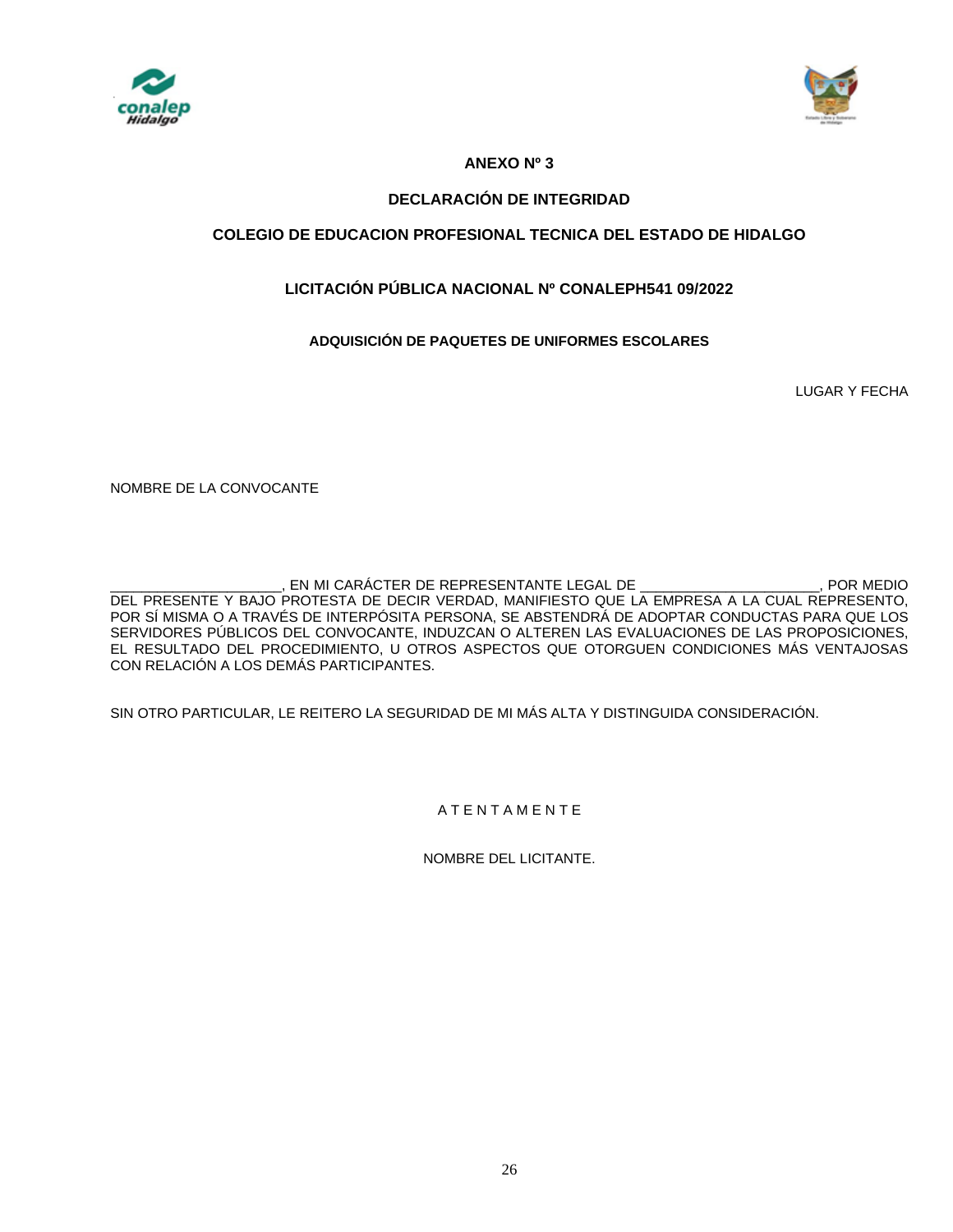



# **ANEXO No. 4.**

# **ESCRITO BAJO PROTESTA DE DECIR VERDAD DE NO ENCONTRARSE EN LOS SUPUESTOS DEL ARTÍCULO 77 DE LA LEY DE ADQUISICIONES, ARRENDAMIENTOS Y SERVICIOS DEL SECTOR PÚBLICO DEL ESTADO DE HIDALGO**

# **COLEGIO DE EDUCACION PROFESIONAL TECNICA DEL ESTADO DE HIDALGO**

# **LICITACIÓN PÚBLICA NACIONAL Nº CONALEPH541 09/2022**

# **ADQUISICIÓN DE PAQUETES DE UNIFORMES ESCOLARES**

PACHUCA DE SOTO, HGO., A DEL MES DE \_\_\_\_\_\_\_\_\_ DEL AÑO 2022.

# **COLEGIO DE EDUCACION PROFESIONAL TECNICA DEL ESTADO DE HIDALGO P R E S E N T E.**

EN CUMPLIMIENTO A LO ORDENADO POR EL ARTICULO 77 DE LA LEY DE ADQUISICIONES, ARRENDAMIENTOS Y SERVICIOS DEL SECTOR PUBLICO DEL ESTADO DE HIDALGO Y PARA LOS EFECTOS DE PRESENTAR PROPUESTA Y EN SU CASO, PODER CELEBRAR CONTRATO RESPECTIVO CON ESA DEPENDENCIA, EN RELACIÓN A LA LICITACIÓN No. \_\_\_\_\_\_\_\_ NOS PERMITIMOS MANIFESTAR BAJO PROTESTA DE DECIR VERDAD, QUE CONOCEMOS EL CONTENIDO DEL CITADO ARTÍCULO, ASÍ COMO SUS ALCANCES LEGALES Y QUE EL LICITANTE QUE REPRESENTO, SUS ACCIONISTAS Y FUNCIONARIOS, NO SE ENCUENTRAN EN NINGUNO DE LOS SUPUESTOS QUE ESTABLECE EL PRECEPTO CITADO.

**A T E N T A M E N T E. NOMBRE DEL LICITANTE.**

**NOMBRE Y FIRMA DEL REPRESENTANTE LEGAL**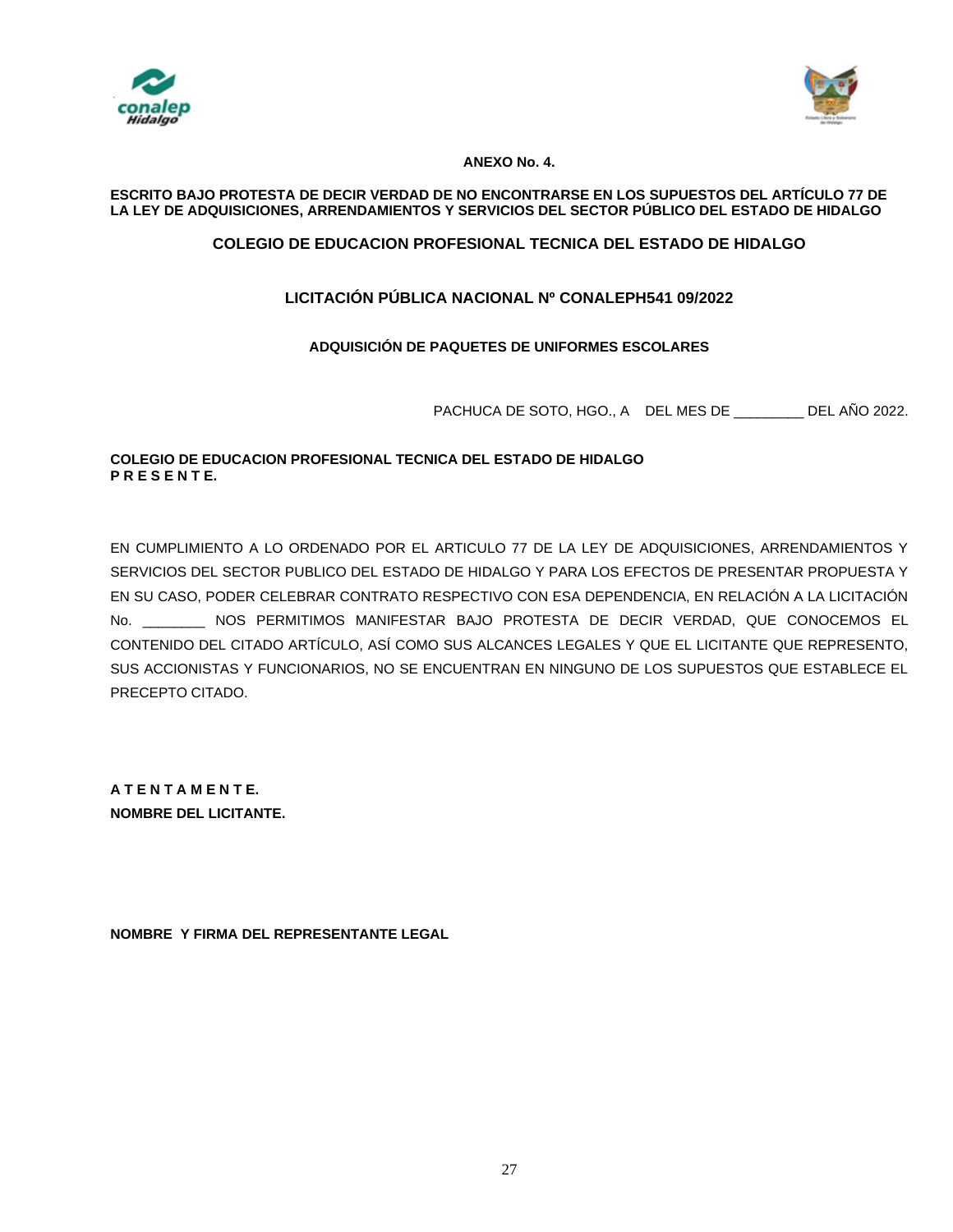



### **ANEXO N° 5**

### **COLEGIO DE EDUCACION PROFESIONAL TECNICA DEL ESTADO DE HIDALGO**

### LICITACIÓN PÚBLICA NACIONAL **Nº CONALEPH541 09/2022**

### **ADQUISICIÓN DE PAQUETES DE UNIFORMES ESCOLARES**

#### **FORMATO QUE DEBERÁN PRESENTAR LOS LICITANTES QUE PARTICIPEN EN EL PROCEDIMIENTO DE CONTRATACION, EN CASO DE EXISTIR IGUALDAD DE CONDICIONES, SE DARÁ PREFERENCIA A LAS PERSONAS QUE INTEGREN EL SECTOR DE MICRO, PEQUEÑAS Y MEDIANAS EMPRESAS EN EL ESTADO.**

 $\overline{\text{de}}$ 

#### P r e s e n t e

\_\_\_\_\_\_\_\_\_\_\_\_\_\_\_\_\_\_\_\_\_\_\_\_\_\_\_

Me refiero al procedimiento de Licitación Pública Nacional **Nº CONALEPH541 09/2022** \_\_\_\_\_\_\_\_\_\_\_\_\_\_\_\_\_\_\_\_\_\_\_\_ en el que mi representada, la empresa\_\_\_\_\_\_\_\_\_\_\_\_\_\_\_\_\_\_\_\_\_\_\_\_\_\_\_\_\_\_\_\_\_\_\_ participa a través de la proposición que se contiene en el presente sobre.

Sobre el particular, y en términos de lo previsto por la Ley de Adquisiciones, Arrendamientos y Servicios del Sector Público del Estado de Hidalgo, declaro bajo protesta de decir verdad, que mi representada pertenece al sector \_\_\_\_\_(6)\_\_\_\_, cuenta con \_\_\_\_(7)\_\_\_\_ empleados de planta registrados ante el IMSS y con \_\_\_\_\_\_\_(8)\_\_\_\_\_\_\_\_ personas subcontratadas y que el monto de las ventas anuales de mi representada es de \_\_\_\_\_\_\_(9)\_\_\_\_\_\_\_ obtenido en el ejercicio fiscal correspondiente a la última declaración anual de impuestos federales. Considerando lo anterior, mi representada se encuentra en el rango de una empresa \_\_\_\_\_\_\_(10)\_\_\_\_\_\_\_, atendiendo a lo siguiente:

| Estratificación |                       |                                                         |                                               |                              |  |  |
|-----------------|-----------------------|---------------------------------------------------------|-----------------------------------------------|------------------------------|--|--|
| Tamaño<br>(10)  | <b>Sector</b><br>(6)  | número<br>Rango<br>de<br>de<br>trabajadores $(7) + (8)$ | Rango de monto de ventas<br>anuales (mdp) (9) | máximo<br>Tope<br>combinado* |  |  |
|                 |                       |                                                         |                                               |                              |  |  |
| Micro           | Todas                 | Hasta 10                                                | Hasta \$4                                     | 4.6                          |  |  |
| Pequeña         | Comercio              | Desde 11 hasta 30                                       | Desde \$4.01 hasta \$100                      | 93                           |  |  |
|                 | Industria y Servicios | Desde 11 hasta 50                                       | Desde \$4.01 hasta \$100                      | 95                           |  |  |
| Mediana         | Comercio              | Desde 31 hasta 100                                      | Desde \$100.01 hasta \$250                    | 235                          |  |  |
|                 | Servicios             | Desde 51 hasta 100                                      |                                               |                              |  |  |
|                 | Industria             | Desde 51 hasta 250                                      | Desde \$100.01 hasta \$250                    | 250                          |  |  |

\*Tope Máximo Combinado= (Trabajadores) x 10% + (Ventas Anuales) x 90%)

(7) (8) El número de trabajadores será el que resulte de la sumatoria de los puntos (7) y (8)

(10) El tamaño de la empresa se determina a partir del puntaje obtenido conforme a la siguiente fórmula: Puntaje de la empresa= (Número de trabajadores) x 10% + (Monto de Ventas Anuales) x 90% el cual debe ser igual o menor al Tope Máximo Combinado

Asimismo, manifiesto, bajo protesta de decir verdad, que el Registro Federal de Contribuyentes de mi representada es\_\_\_\_\_\_\_\_\_\_\_\_\_\_\_\_\_\_\_\_\_\_ y que el Registro Federal de Contribuyentes del (los) fabricante(s) de los bienes que integran mi oferta, es (son) \_\_\_\_\_\_\_\_\_\_\_\_\_\_\_\_\_\_\_\_\_\_\_\_.

# A T E N T A M E N T E

\_\_\_\_\_\_\_\_\_\_\_\_\_\_\_\_\_\_\_\_\_\_\_\_\_\_\_\_\_\_\_\_\_\_\_\_\_\_\_\_\_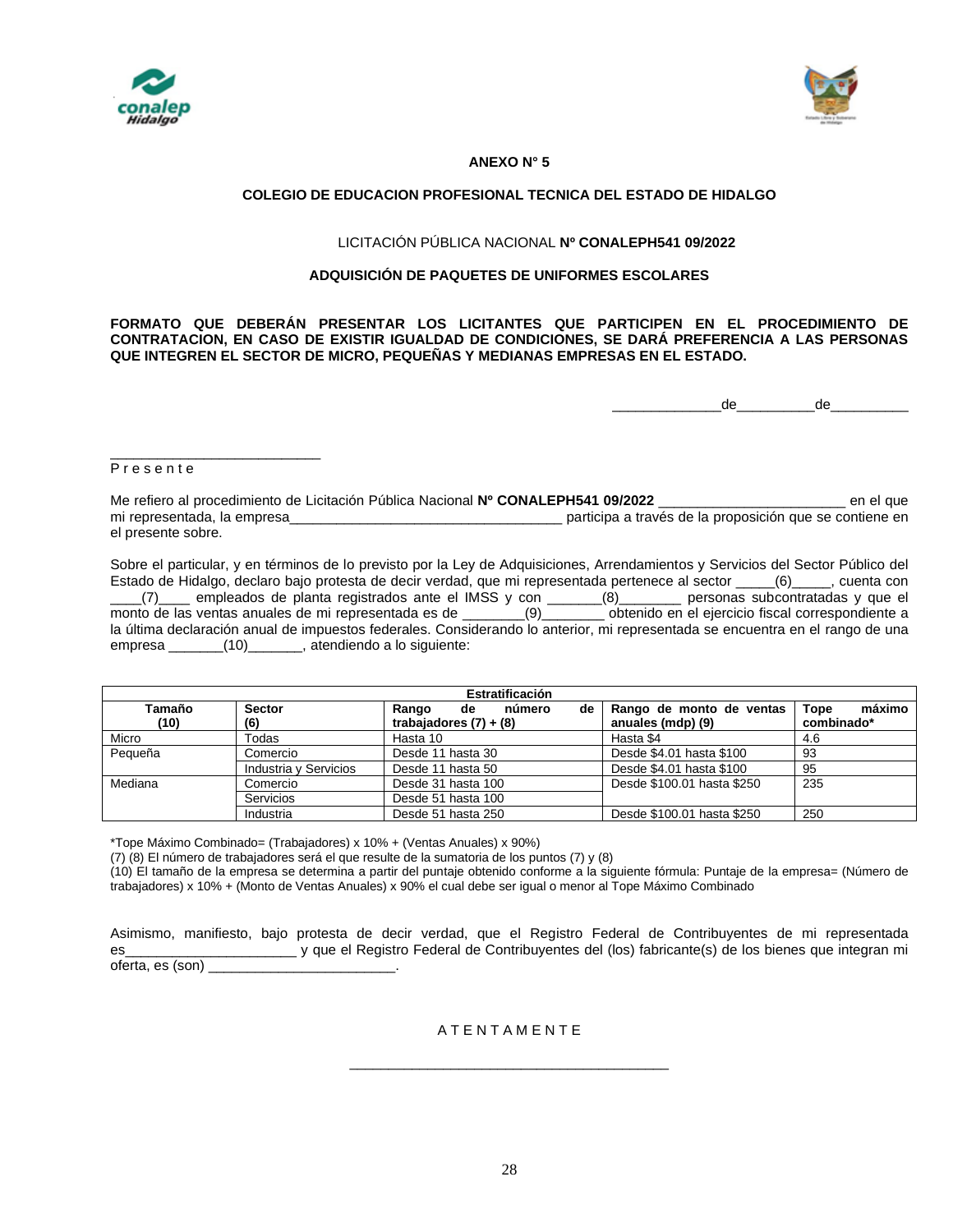



### **ANEXO No. 6**

# **FORMATO DE DOCUMENTACIÓN REQUERIDA PARA PARTICIPAR**

# **COLEGIO DE EDUCACION PROFESIONAL TECNICA DEL ESTADO DE HIDALGO**

# **LICITACIÓN PÚBLICA NACIONAL Nº** CONALEPH541 09/2022

# **ADQUISICIÓN DE PAQUETES DE UNIFORMES ESCOLARES.**

| <b>DOCUMENTO</b>                                                                |           | <b>ENTREGA</b> |  |
|---------------------------------------------------------------------------------|-----------|----------------|--|
|                                                                                 | <b>SI</b> | <b>NO</b>      |  |
| 1.- IDENTIFICACIÓN OFICIAL ORIGINAL Y COPIA                                     |           |                |  |
| 2.- REPRESENTACION LEGAL (ANEXO 2).                                             |           |                |  |
| 3.- ESCRITO BAJO PROTESTA DE DECIR VERDAD DE NO ENCONTRARSE EN LOS SUPUESTOS    |           |                |  |
| DEL ARTÍCULO 77 DE LA LEY DE ADQUISICIONES, ARRENDAMIENTOS Y SERVICIOS DEL      |           |                |  |
| SECTOR PÚBLICO DEL ESTADO DE HIDALGO Y COPIA SIMPLE DEL ACTA CONSTITUTIVA       |           |                |  |
| (ANEXO 4).                                                                      |           |                |  |
| 4.- PRESENTACIÓN DE PROPOSICIONES (ANEXO 1) GARANTIA DE LOS BIENES Y ENTREGA DE |           |                |  |
| <b>MUESTRA</b>                                                                  |           |                |  |
| 5.- DECLARACIÓN DE INTEGRIDAD (ANEXO No. 3)                                     |           |                |  |
| 6.- GARANTÍA DE SERIEDAD (CHEQUE CERTIFICADO, CHEQUE DE CAJA O FIANZA)          |           |                |  |
| 7. FORMATO QUE DEBERÁN PRESENTAR LOS LICITANTES QUE PARTICIPEN EN EL            |           |                |  |
| PROCEDIMIENTO DE CONTRATACION, EN CASO DE EXISTIR IGUALDAD DE CONDICIONES, SE   |           |                |  |
| DARÁ PREFERENCIA A LAS PERSONAS QUE INTEGREN EL SECTOR DE MICRO, PEQUEÑAS Y     |           |                |  |
| MEDIANAS EMPRESAS EN EL ESTADO. (ANEXO 5).                                      |           |                |  |
| <b>8.- CAPACIDAD DEL LICITANTE</b>                                              |           |                |  |
| 9.- FORMATO DE DOCUMENTOS REQUERIDOS PARA PARTICIPAR (ANEXO No. 6)              |           |                |  |
| ll 10. OPINION DE CUMPLIENTO DE OBLIGACIONES FISCALES ESTATALES                 |           |                |  |

### *RECIBIÓ*

| <b>NOMBRE</b>  | DEI |  |
|----------------|-----|--|
| REPRESENTANTE: |     |  |

NOMBRE:\_\_\_\_\_\_\_\_\_\_\_\_\_\_\_\_\_\_\_\_\_\_\_\_\_\_\_\_

FIRMA: \_\_\_\_\_\_\_\_\_\_\_\_\_\_\_\_\_\_\_\_\_\_\_\_\_\_\_\_\_\_\_

| FIRMA |  |
|-------|--|
|       |  |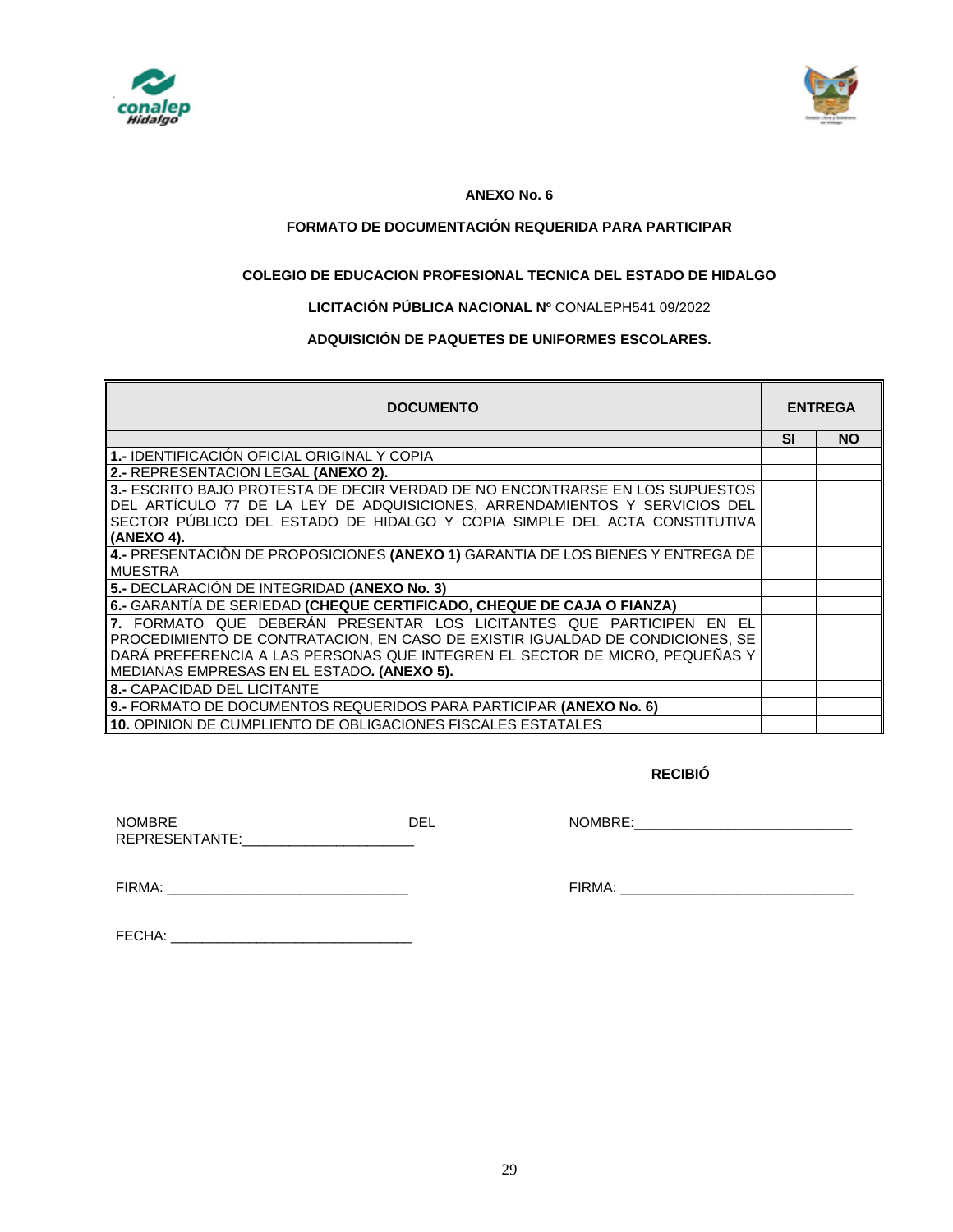



#### **ANEXO N° 7 MODELO DE CONTRATO**

# LICITACIÓN PÚBLICA NACIONAL **Nº CONALEPH541 09/2022**

CONTRATO DE **\_\_\_\_\_\_\_** QUE CELEBRAN POR UNA PARTE EL **COLEGIO DE EDUCACIÓN PROFESIONAL TÉCNICA DEL ESTADO DE HIDALGO**, A QUIEN EN LO SUCESIVO SE LE DENOMINARÁ **"EL CONALEP HIDALGO"**, REPRESENTADO EN ÉSTE ACTO POR \_\_\_\_\_\_\_\_\_\_\_\_\_\_\_\_\_\_\_\_\_\_\_\_\_\_\_\_\_\_\_\_\_\_\_\_\_\_\_\_\_\_**,** EN SU CARÀCTER DE \_\_\_\_\_\_\_\_\_\_\_\_\_\_\_\_\_\_\_\_\_\_\_\_\_\_\_\_; Y POR OTRA PARTE \_\_\_\_\_\_\_\_\_\_\_\_\_\_\_\_\_\_\_\_\_\_\_\_\_\_\_\_\_\_\_\_\_ REPRESENTADO EN ESTE ACTO POR \_\_\_\_\_\_\_\_\_\_\_\_\_\_\_\_\_\_\_\_\_\_\_\_\_\_\_\_\_\_\_\_\_\_\_\_\_\_\_\_\_\_**,** EN SU CARÀCTER DE \_\_\_\_\_\_\_\_\_\_\_\_\_\_\_\_\_\_\_\_\_\_\_\_\_\_\_\_\_\_\_\_\_\_\_\_**,** A QUIEN EN LO SUCESIVO SE LE DENOMINARÁ "**EL PROVEEDOR";** Y EN SU CONJUNTO **"LAS PARTES",** AL TENOR DE LAS SIGUIENTES:

### **DECLARACIONES**

### **I. "EL CONALEP HIDALGO"**

- I.1 EL COLEGIO DE EDUCACIÓN PROFESIONAL TÉCNICA DEL ESTADO DE HIDALGO ES UN ORGANISMO DESCENTRALIZADO DE LA ADMINISTRACIÓN PÚBLICA DEL ESTADO DE HIDALGO, CON PERSONALIDAD JURÍDICA Y PATRIMONIO PROPIOS; QUE FORMA PARTE DEL SISTEMA NACIONAL DE COLEGIOS DE EDUCACIÓN PROFESIONAL TÉCNICA, CREADO POR DECRETO DEL GOBIERNO ESTATAL DE FECHA 24 DE JUNIO DE 1999, PUBLICADO EN EL PERIÓDICO OFICIAL DEL GOBIERNO DEL ESTADO EL 28 DE JUNIO DE 1999, REFORMADO POR DECRETO DE FECHA 20 DE ENERO DE 2015 Y PUBLICADO EN EL PERIÓDICO OFICIAL DEL GOBIERNO DEL ESTADO DE HIDALGO EL 02 DE FEBRERO DE 2015.
- I.2 QUE TIENE POR OBJETO IMPARTIR EDUCACIÓN PROFESIONAL TÉCNICA BACHILLER, CURSOS DE CAPACITACIÓN, SERVICIOS DE EVALUACIÓN CON FINES DE CERTIFICACIÓN Y ACTUALIZACIÓN TÉCNICA PARA FORMAR PERSONAS QUE CONTRIBUYAN AL DESARROLLO SOCIAL, ECONÓMICO, CIENTÍFICO, CULTURAL Y HUMANÍSTICO DEL ESTADO, DE ACUERDO CON LOS REQUERIMIENTOS Y NECESIDADES DEL SECTOR PRODUCTIVO.
- I.3 QUE PARA GARANTIZAR EL LOGRO DE LOS OBJETIVOS TENDRÁ ENTRE SUS ATRIBUCIONES, SEGÚN LO ESTABLECIDO EN EL ARTÍCULO 6° FRACCIONES XXII Y XXXII DEL DECRETO DE FECHA 20 DE ENERO DE 2015 Y PUBLICADO EN EL PERIÓDICO OFICIAL DEL GOBIERNO DEL ESTADO DE HIDALGO EL 02 DE FEBRERO DE 2015, QUE REFORMA SU DECRETO DE CREACIÓN, LAS SIGUIENTES:

**A.** CELEBRAR TODO TIPO DE INSTRUMENTOS LEGALES PÚBLICOS Y PRIVADOS QUE SE REQUIERAN PARA EL CUMPLIMIENTO DE SU OBJETO;

**B.** LAS DEMÁS QUE SEAN AFINES A SU NATURALEZA O QUE SE DERIVEN DEL PRESENTE DECRETO Y DEMÁS NORMATIVIDAD APLICABLE.

- I.4 DERIVADO DEL PROCESO DE FEDERALIZACIÓN DE LOS SERVICIOS DE EDUCACIÓN PROFESIONAL TÉCNICA, FUE CREADO EN HIDALGO, EL SISTEMA "CONALEP HIDALGO".
- I.5 EL **\_\_\_\_\_\_\_\_\_\_\_\_\_\_\_\_\_\_\_\_\_\_\_\_\_\_\_\_\_\_\_\_\_\_\_\_\_\_\_**, EN SU CARÁCTER DE DIRECTOR GENERAL DEL COLEGIO DE EDUCACIÓN PROFESIONAL TÉCNICA DEL ESTADO DE HIDALGO; ACREDITA SU PERSONALIDAD JURÍDICA CON \_\_\_\_\_\_\_\_\_\_\_\_\_\_\_\_\_\_\_\_\_\_\_\_\_\_\_\_\_\_\_\_\_\_\_DE FECHA \_\_\_\_\_\_\_\_\_\_\_\_\_\_\_\_\_\_\_\_\_\_\_\_\_\_\_\_\_\_, POR LO QUE CUENTA CON FACULTADES SUFICIENTES PARA SUSCRIBIR EL PRESENTE INSTRUMENTO DE CONFORMIDAD CON LO ESTABLECIDO EN EL ARTÍCULO 14 DEL DECRETO QUE REFORMA DIVERSAS DISPOSICIONES AL DECRETO POR EL QUE SE CREA EL COLEGIO DE EDUCACIÓN PROFESIONAL TÉCNICA DEL ESTADO DE HIDALGO, PUBLICADO EL 02 DE FEBRERO DEL AÑO 2015.
- I.6 PARA LOS EFECTOS LEGALES A QUE HAYA LUGAR, SEÑALA COMO DOMICILIO EL UBICADO EN **CIRCUITO EX HACIENDA DE LA CONCEPCIÓN, LOTE 17, SAN JUAN TILCUAUTLA, MUNICIPIO DE SAN AGUSTÍN TLAXIACA, HIDALGO, CÓDIGO POSTAL 42160**, CON REGISTRO FEDERAL DE CONTRIBUYENTES **CEP990629K16.**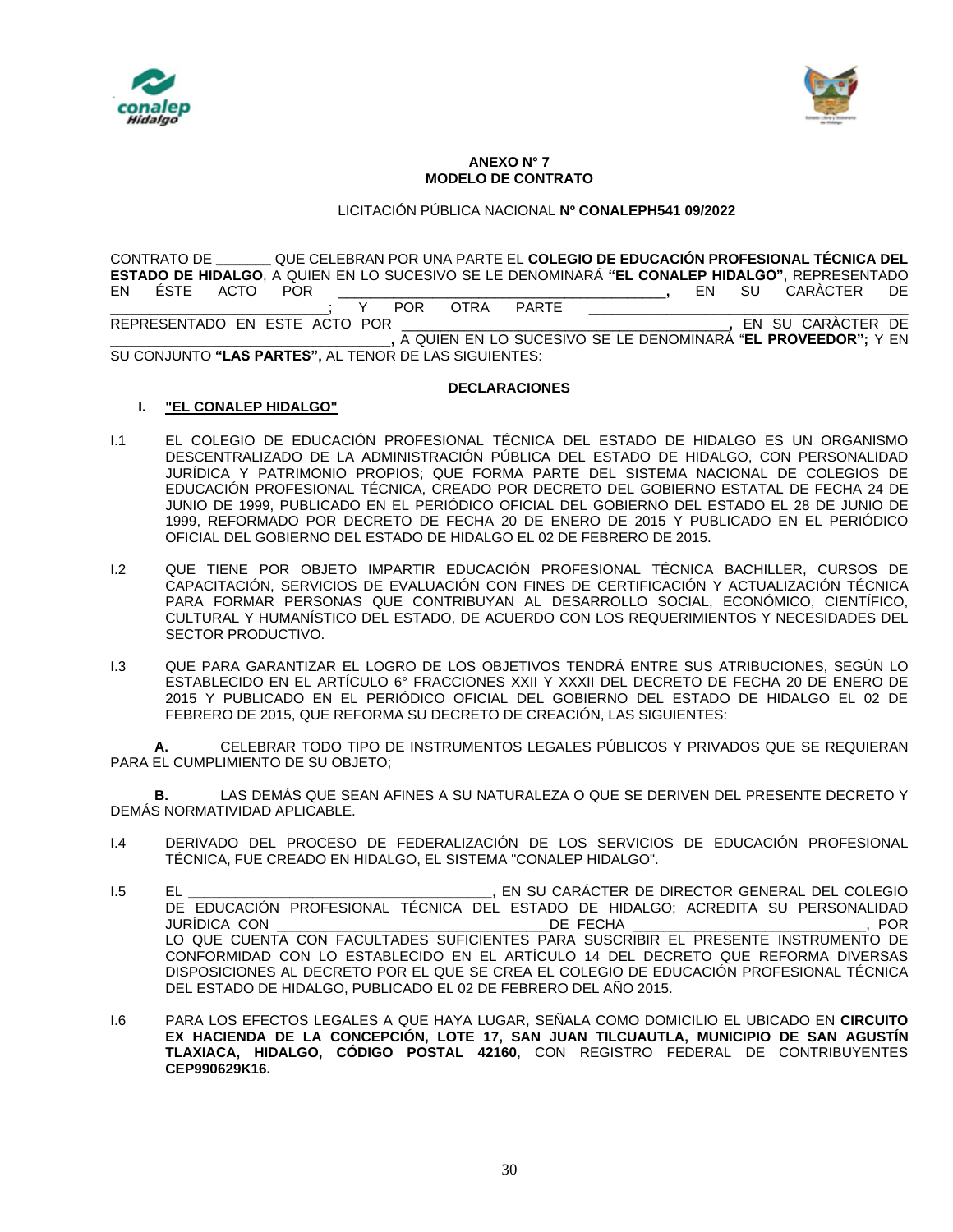



- I.7 QUE CUENTA CON LOS RECURSOS ECONÓMICOS NECESARIOS, CONSIDERANDO LA DISPONIBILIDAD PRESUPUESTARIA AUTORIZADA PARA EL EJERCICIO 2019, MEDIANTE **\_\_\_\_\_\_\_\_\_\_\_\_\_\_\_\_\_\_\_\_\_\_\_\_\_\_\_\_\_\_\_\_\_\_\_\_\_,** EMITIDO POR LA H. JUNTA DIRECTIVA DEL CONALEP HIDALGO.
- I.8 CON FUNDAMENTO EN LOS ARTÍCULOS **33 FRACCIÓN I Y 60** DE LA LEY DE ADQUISICIONES, ARRENDAMIENTOS Y SERVICIOS DEL SECTOR PÚBLICO DEL ESTADO DE HIDALGO SE CELEBRA EL PRESENTE CONTRATO DE COMPRA-VENTA.
- I.9 QUE PARA EL CUMPLIMIENTO DE LAS FUNCIONES QUE SE LE CONFIEREN, REQUIERE DE LA COMPRA DE **\_\_\_\_\_\_\_\_\_\_\_\_\_\_\_\_\_\_\_\_,** DE LA PERSONA MORAL/FÍSICA DENOMINADA: **\_\_\_\_\_\_\_\_\_\_\_\_\_\_\_\_\_\_\_\_\_\_\_\_\_\_\_\_\_.**

# **II. DEL "PROVEEDOR"**

- **A)** QUE ES UNA SOCIEDAD ANÓNIMA, (SI ES LA SOCIEDAD EN COMANDITA POR ACCIONES O SIMPLE, EN NOMBRE COLECTIVO ETC.)....... LEGALMENTE CONSTITUIDA DE CONFORMIDAD CON LAS LEYES MEXICANAS COMO LO DEMUESTRA CON EL ACTA CONSTITUTIVA N° **--------------**VOLUMEN **--------** LIBRO **-----** OTORGADA ANTE LA FE DEL **---- ------------------------------------------------------------** NOTARIO PÚBLICO N° **---------**EN EJERCICIO EN LA CIUDAD DE **\_\_\_\_\_\_\_\_\_\_, HGO.,** LA CUAL SE ENCUENTRA INSCRITA EN EL INSTITUTO DE LA FUNCIÓN REGISTRAL, BAJO EL N°.\_\_ TOMO **--** LIBRO **--**, SECCION **---** , FECHA **------------------------**
- **B)** QUE EL **----------------------------------------** EN SU CARÁCTER DE **REPRESENTANTE LEGAL** TIENE FACULTADES PARA SUSCRIBIR EL PRESENTE INSTRUMENTO DE CONFORMIDAD CON EL PODER NOTARIAL N° **----------,** OTORGADO ANTE LA FE DEL **--------------------------------------------------** NOTARIO PÚBLICO N° **--------** DE LA CIUDAD DE **\_\_\_\_\_\_\_\_\_\_\_\_\_ HGO.**
- **C)** QUE TIENE CAPACIDAD PARA CONTRATAR Y OBLIGARSE PARA LA \_\_\_\_\_\_\_\_\_\_\_\_\_\_\_\_\_\_\_\_\_\_\_\_\_\_\_\_ QUE ESTE CONTRATO SE REFIERE Y DISPONE CON LOS ELEMENTOS Y ORGANIZACIÓN NECESARIA PARA EL SUMINISTRO DE LOS MISMOS.
- **D)** QUE CONOCE PLENAMENTE EL CONTENIDO DE LA LEY DE ADQUISICIONES, ARRENDAMIENTOS Y SERVICIOS DEL SECTOR PÚBLICO DEL ESTADO DE HIDALGO; LAS NORMAS Y DISPOSICIONES VIGENTES, RESPECTO DE LA COMPRA VENTA DE LOS BIENES REFERIDOS EN ESTE CONTRATO, COMO TAMBIÉN LAS DISPOSICIONES LEGALES TANTO DE CARÁCTER FEDERAL COMO ESTATAL APLICABLES A ESTA OPERACION.
- **E)** QUE SEÑALA COMO DOMICILIO LEGAL EL UBICADO EN **----------------------------------------------------------------------------------------- ------------**
- **F)** QUE CUENTA CON EL REGISTRO EN EL PADRÓN DE PROVEEDORES Nº **-------------**

### **III. DE LAS PARTES**

A) QUE EN ATENCIÓN A LO EXPUESTO, ESTÁN CONFORMES CON SUJETAR SUS COMPROMISOS A LOS TÉRMINOS Y CONDICIONES SIGUIENTES:

### **CLÁUSULAS**

**PRIMERA.-** QUE SE RECONOCEN LA PERSONALIDAD CON LA QUE SE OSTENTAN Y QUE NO LES HA SIDO REVOCADA NI EN FORMA ALGUNA MODIFICADA LO QUE DECLARAN BAJO PROTESTA DE DECIR VERDAD.

**SEGUNDA.- "EL CONALEP HIDALGO"** COMPRA EN EJERCICIO DEL RECURSO SEÑALADO EN LAS DECLARACIONES Y "EL PROVEEDOR" SE OBLIGA A ENTREGAR EN PERFECTAS CONDICIONES Y DE ACUERDO A LAS ESPECIFICACIONES CONVENIDAS EN LA CONVOCATORIA A LA LICITACIÓN PÚBLICA, ANEXOS Y OFERTAS DEL PROCEDIMIENTO DE **LICITACIÓN PUBLICA NACIONAL Nº CONALEPH541 09/2022** DE LOS BIENES CONSISTENTES EN:

--------------------------------------------------------------------------------------------------------------------------------------------------------------------------- ---------------------------------------------------------------------------------------------------------------------------------------------------------------------------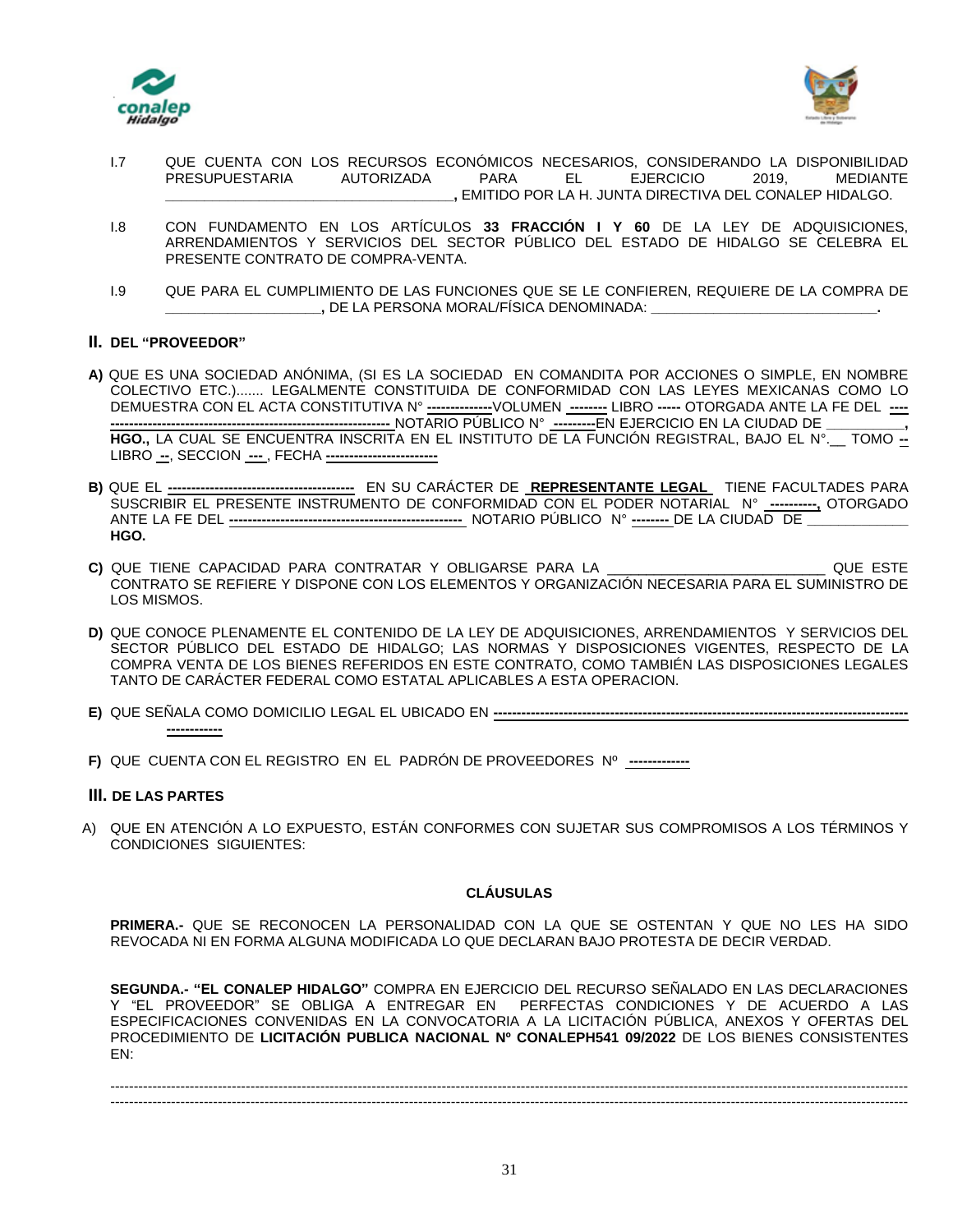



**TERCERA.- "EL CONALEP HIDALGO"** CUBRIRÁ A "EL PROVEEDOR" LA CANTIDAD DE **----------------------------------------------**

**---------------------------------------------------------------------------** INCLUYE EL I.V.A. POR CONCEPTO DE PAGO DE LOS\_\_\_\_\_\_\_\_ MATERIA DEL PRESENTE CONTRATO. LOS PRECIOS PERMANECERÁN FIJOS Y NO HABRÁ ESCALATORIA ALGUNA.

**CUARTA.-** LAS PARTES RECONOCEN EXPRESAMENTE QUE EN EL PRECIO APROBADO SE ENCUENTRA INCLUIDO EL COSTO DE LOS BIENES, FLETES DE TRASLADO HASTA EL LUGAR DE ENTREGA Y LAS MANIOBRAS DE CARGA Y DESCARGA.

**QUINTA.-** LOS BIENES QUE SON OBJETO DE ESTA CONTRATACIÓN, SE AJUSTAN ESTRICTAMENTE A LAS ESPECIFICACIONES GENERALES Y TÉCNICAS QUE HAN SIDO PRESENTADAS POR **"EL CONALEP HIDALGO"** Y ACEPTADAS POR **"EL PROVEEDOR",** PARA LA ADJUDICACIÓN DE ESTE CONTRATO, MISMAS QUE SE DETALLAN EN EL PEDIDO OFICIAL **No. -------** QUE SE AGREGAN AL PRESENTE COMO PARTE INTEGRAL DEL MISMO.

**SEXTA.- "EL CONALEP HIDALGO"** EFECTUARÁ EL PAGO DE LA COMPRA VENTA POR CONDUCTO DE LA TESORERÍA MUNICIPAL, DE LA SIGUIENTE FORMA:

EL PAGO SERÁ REALIZADO: **--------------------------------------------------------------------------------------**

**\_\_\_\_\_\_\_\_\_\_\_\_\_\_\_\_\_\_\_\_\_\_\_\_\_\_\_\_\_\_\_\_\_\_\_\_\_\_\_\_\_\_\_\_\_\_\_\_\_\_\_\_\_\_\_\_\_\_\_\_\_\_\_\_\_\_\_\_\_\_\_\_\_\_\_\_\_\_\_\_\_\_\_\_\_\_\_\_\_\_\_\_\_\_\_\_\_\_\_**

**SÉPTIMA.-** EL LUGAR DE ENTREGA DE LOS BIENES OBJETO DEL PRESENTE CONTRATO SERÁ EN: **------------------------- ------------------**

**OCTAVA.- "EL PROVEEDOR"** SE OBLIGA A REALIZAR LA ENTREGA DE \_\_\_\_\_\_\_\_\_\_\_\_\_\_\_CONFORME A LO CONVENIDO Y APROBADO POR LAS PARTES QUE FIRMAN ESTE INSTRUMENTO, ACORDANDO QUE EL PLAZO MÁXIMO PARA EFECTUAR LA ENTREGA DE LOS BIENES CONTRATADOS SERÁ **--------------------------------------------------**

**NOVENA.-** "**EL PROVEEDOR"** EFECTUARÁ EL TRASLADO DE LOS BIENES OBJETO DE ESTA OPERACIÓN POR SU EXCLUSIVA CUENTA, BAJO SU RESPONSABILIDAD DEL DAÑO QUE PUEDA SUFRIR EL MISMO DURANTE EL TRASLADO.

**DÉCIMA.- "EL PROVEEDOR"** RESPONDERÁ DE LOS DEFECTOS DE MATERIALES Y MANO DE OBRA, COMPROMETIÉNDOSE A SUSTITUIRLOS POR OTROS QUE CUMPLAN CON LAS ESPECIFICACIONES DE SU OFERTA,<br>GARANTIZANDO DICHA RESPONSABILIDAD MEDIANTE [1999], POR UN 10% DEL IMPORTE GARANTIZANDO DICHA RESPONSABILIDAD MEDIANTE TOTAL DEL CONTRATO, QUE TAMBIÉN RESPONDERA POR LA OPORTUNA ENTREGA DE LOS BIENES, CALIDAD Y ESPECIFICACIONES REQUERIDAS.

**DÉCIMA PRIMERA.-** PARA EL CASO DE QUE **"EL PROVEEDOR"** NO ENTREGUE LOS BIENES A ENTERA SATISFACCIÓN DE **"EL CONALEP HIDALGO"** EN EL PLAZO PREVISTO, RETENDRÁ Y APLICARÁ EN FAVOR DEL ERARIO ESTATAL COMO PENA CONVENCIONAL EL EQUIVALENTE AL \_\_\_\_\_\_\_\_\_\_\_\_\_\_\_\_\_\_\_\_\_ SOBRE EL PRECIO DE LOS BIENES PENDIENTES DE ENTREGAR POR CADA DÍA NATURAL DE ATRASO QUE TRANSCURRA DESDE LA FECHA FIJADA PARA SU ENTREGA O HASTA LA ENTERA SATISFACCIÓN DE **"EL CONALEP HIDALGO"**, INDEPENDIENTEMENTE QUE PODRÁ OPTAR POR EXIGIR EL CUMPLIMIENTO.

**DÉCIMA SEGUNDA.- "EL PROVEEDOR"** SÓLO PODRÁ SER RELEVADO DEL PAGO DE LA PENA CONVENCIONAL CUANDO DEMUESTRE SATISFACTORIAMENTE A **"EL CONALEP HIDALGO"** QUE NO LE FUE POSIBLE REALIZAR OPORTUNAMENTE EL SUMINISTRO POR CAUSAS DE FUERZA MAYOR A SU VOLUNTAD.

**DÉCIMA TERCERA.-** ESTE CONTRATO PODRÁ SER RESCINDIDO DE PLENO DERECHO POR **"EL CONALEP HIDALGO"** SIN NECESIDAD DE RESOLUCIÓN JUDICIAL EN TÉRMINOS DEL CÓDIGO CIVIL PARA EL ESTADO DE HIDALGO Y DE LA LEY DE ADQUISICIONES, ARRENDAMIENTOS Y SERVICIOS DEL SECTOR PÙBLICO DEL ESTADO DE HIDALGO, MEDIANTE SIMPLE AVISO DADO POR ESCRITO A **"EL PROVEEDOR"** CON DERECHO A LA RESTITUCIÓN DE LAS CANTIDADES ENTREGADAS POR CONCEPTO DE A

NTICIPO EN UN PLAZO NO MAYOR DE \_\_\_\_\_\_\_\_\_ DÍAS, A PARTIR DEL CUAL GENERARÁ INTERESES MORATORIOS A RAZÓN DE LOS CETES, SIN PERJUICIO DE HACER EFECTIVAS LAS PENAS PACTADAS PARA EL CASO DE INCUMPLIMIENTO, EN LOS SIGUIENTES CASOS:

- **A)** SI **"EL PROVEEDOR"** PRETENDE ENTREGAR LOS BIENES CONTRATADOS CON ESPECIFICACIONES DIFERENTES O ENTREGAR MATERIAL DAÑADO.
- **B)** POR FALTA DE CUMPLIMIENTO OPORTUNO EN LA ENTREGA DE LOS BIENES CONTRATADOS.